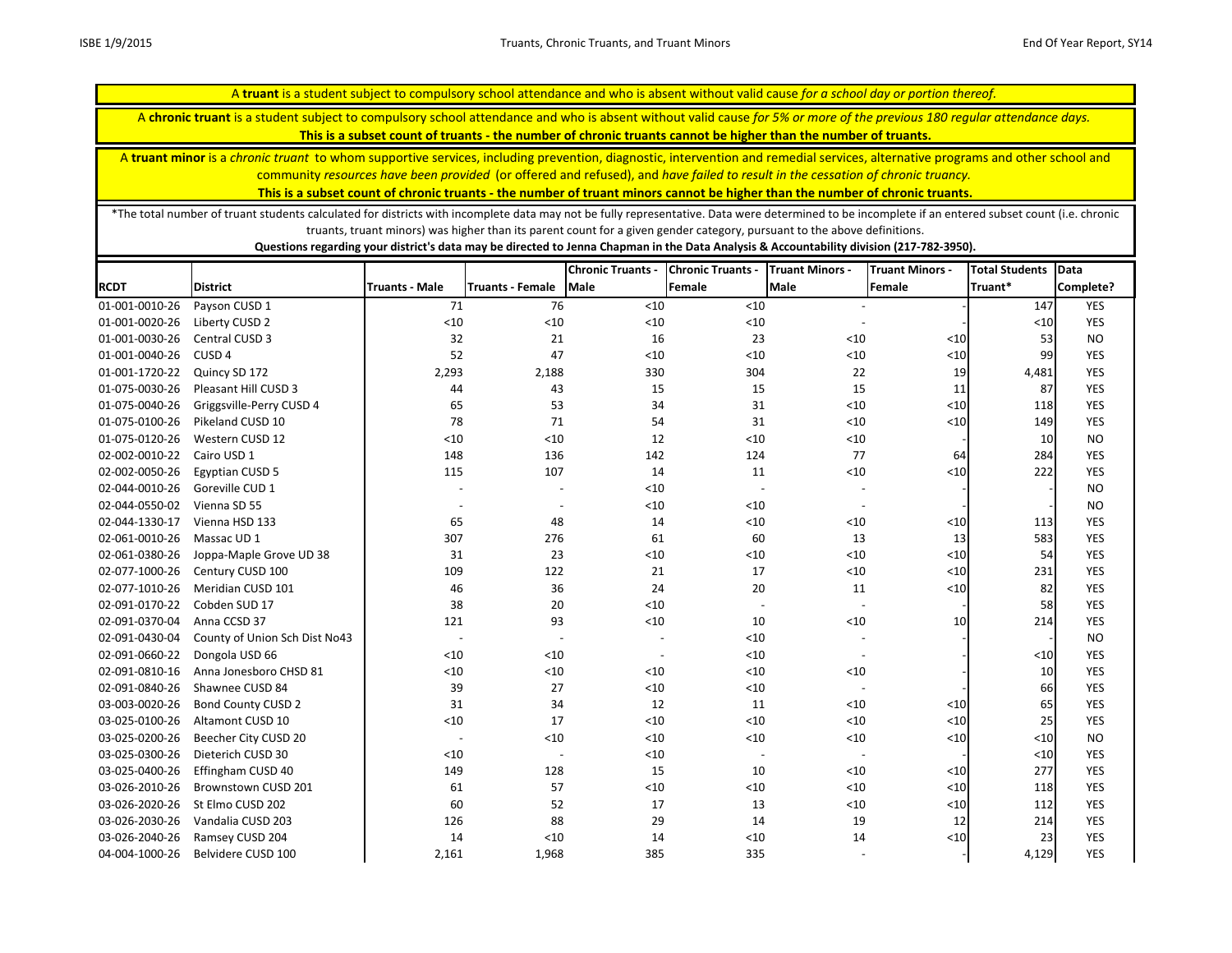A **chronic truant** is a student subject to compulsory school attendance and who is absent without valid cause *for 5% or more of the previous 180 regular attendance days.* 

**This is a subset count of truants - the number of chronic truants cannot be higher than the number of truants.**

A **truant minor** is a *chronic truant* to whom supportive services, including prevention, diagnostic, intervention and remedial services, alternative programs and other school and community *resources have been provided* (or offered and refused), and *have failed to result in the cessation of chronic truancy.* 

**This is a subset count of chronic truants - the number of truant minors cannot be higher than the number of chronic truants.**

\*The total number of truant students calculated for districts with incomplete data may not be fully representative. Data were determined to be incomplete if an entered subset count (i.e. chronic truants, truant minors) was higher than its parent count for a given gender category, pursuant to the above definitions.

|                |                            |                          |                         | <b>Chronic Truants -</b> | <b>Chronic Truants -</b> | <b>Truant Minors -</b>   | <b>Truant Minors -</b> | <b>Total Students</b> | Data       |
|----------------|----------------------------|--------------------------|-------------------------|--------------------------|--------------------------|--------------------------|------------------------|-----------------------|------------|
| <b>RCDT</b>    | <b>District</b>            | <b>Truants - Male</b>    | <b>Truants - Female</b> | <b>Male</b>              | Female                   | <b>Male</b>              | Female                 | Truant*               | Complete?  |
| 04-004-2000-26 | North Boone CUSD 200       | 48                       | 25                      | 38                       | 41                       |                          | $10$                   | 73                    | <b>NO</b>  |
| 04-101-1220-22 | Harlem UD 122              | 1,105                    | 957                     | 230                      | 168                      |                          |                        | 2,062                 | <b>YES</b> |
| 04-101-1310-04 | Kinnikinnick CCSD 131      | 71                       | 66                      | $<10$                    |                          | < 10                     |                        | 137                   | YES        |
| 04-101-1330-04 | Prairie Hill CCSD 133      | < 10                     | < 10                    | $<10$                    |                          |                          |                        | $<$ 10                | YES        |
| 04-101-1400-04 | Rockton SD 140             | 45                       | 50                      | 10                       | < 10                     |                          |                        | 95                    | <b>YES</b> |
| 04-101-2050-25 | Rockford SD 205            | 6,836                    | 6,278                   | 1,230                    | 1,123                    | 1,230                    | 1,123                  | 13,114                | YES        |
| 04-101-2070-16 | Hononegah CHD 207          | 274                      | 259                     | 36                       | 44                       | 10                       | $10$                   | 533                   | <b>YES</b> |
| 04-101-3200-26 | County of Winnebago SD 320 | 184                      | 163                     | 33                       | 30                       | $<10$                    |                        | 347                   | YES        |
| 04-101-3210-26 | Pecatonica CUSD 321        | 97                       | 84                      | $<10$                    | < 10                     | < 10                     |                        | 181                   | <b>YES</b> |
| 04-101-3220-26 | Durand CUSD 322            | $<10$                    | < 10                    | $\overline{\phantom{a}}$ |                          | $\overline{\phantom{a}}$ |                        | < 10                  | <b>YES</b> |
| 04-101-3230-26 | Winnebago CUSD 323         | 65                       | 66                      | $<10$                    | 17                       | < 10                     | $<10$                  | 131                   | <b>YES</b> |
| 05-016-0150-04 | Palatine CCSD 15           | 1,831                    | 1,853                   | 80                       | 73                       |                          |                        | 3,684                 | YES        |
| 05-016-0210-04 | Wheeling CCSD 21           | 297                      | 310                     | < 10                     | $\sim$                   |                          |                        | 607                   | <b>YES</b> |
| 05-016-0270-02 | Northbrook ESD 27          | 282                      | 249                     | $<10$                    | < 10                     |                          |                        | 531                   | <b>YES</b> |
| 05-016-0310-02 | West Northfield SD 31      |                          |                         | $<10$                    | $<10$                    | < 10                     |                        |                       | <b>NO</b>  |
| 05-016-0340-04 | Glenview CCSD 34           | < 10                     | < 10                    | $\overline{\phantom{a}}$ | $\overline{\phantom{a}}$ |                          |                        | $<$ 10                | <b>YES</b> |
| 05-016-0540-04 | Schaumburg CCSD 54         | 1,492                    | 1,321                   | 118                      | 79                       |                          |                        | 2,813                 | <b>YES</b> |
| 05-016-0590-04 | Comm Cons SD 59            | 934                      | 803                     | 48                       | 55                       |                          |                        | 1,737                 | <b>YES</b> |
| 05-016-0620-04 | CCSD <sub>62</sub>         | 254                      | 217                     | 29                       | 19                       |                          |                        | 471                   | YES        |
| 05-016-0630-02 | East Maine SD 63           | $\overline{\phantom{a}}$ | $\overline{a}$          | 40                       | 34                       |                          |                        |                       | <b>NO</b>  |
| 05-016-0640-04 | Park Ridge CCSD 64         |                          |                         | < 10                     | $<10$                    |                          |                        |                       | <b>NO</b>  |
| 05-016-0650-04 | Evanston CCSD 65           | 2,572                    | 2,422                   | 327                      | 277                      | 327                      | 277                    | 4,994                 | <b>YES</b> |
| 05-016-0680-02 | Skokie SD 68               |                          |                         |                          |                          |                          | $<\!\!10$              |                       | <b>NO</b>  |
| 05-016-0690-02 | Skokie SD 69               | 429                      | 404                     | 42                       | 33                       |                          |                        | 833                   | <b>YES</b> |
| 05-016-2020-17 | Evanston Twp HSD 202       | 1,262                    | 1,322                   | 138                      | 141                      | 138                      | 141                    | 2,584                 | <b>YES</b> |
| 05-016-2030-17 | New Trier Twp HSD 203      | 75                       | 37                      | $<10$                    | $<10$                    |                          |                        | 112                   | YES        |
| 05-016-2070-17 | Maine Township HSD 207     | 2,924                    | 2,839                   | 203                      | 192                      | 160                      | 145                    | 5,763                 | <b>YES</b> |
| 05-016-2110-17 | Township HSD 211           | 432                      | 331                     | 77                       | 67                       | 15                       | 18                     | 763                   | YES        |
| 05-016-2140-17 | Township HSD 214           | 3,335                    | 2,877                   | 265                      | 158                      | $\overline{\phantom{a}}$ |                        | 6,212                 | <b>YES</b> |
| 05-016-2190-17 | Niles Twp CHSD 219         | 1,259                    | 1,002                   | 84                       | 54                       | 559                      | 445                    | 2,261                 | <b>NO</b>  |
| 05-016-2250-17 | Northfield Twp HSD 225     | 259                      | 272                     | 10                       | 15                       | 10                       | 15                     | 531                   | YES        |
| 06-016-0810-02 | Schiller Park SD 81        |                          |                         | < 10                     | < 10                     |                          |                        |                       | <b>NO</b>  |
| 06-016-0830-02 | Mannheim SD 83             | 32                       | 24                      | 25                       | 26                       | 12                       | $<10$                  | 56                    | <b>NO</b>  |
| 06-016-0855-02 | River Grove SD 85-5        | 158                      | 95                      | 37                       | 28                       | < 10                     | $<$ 10                 | 253                   | <b>YES</b> |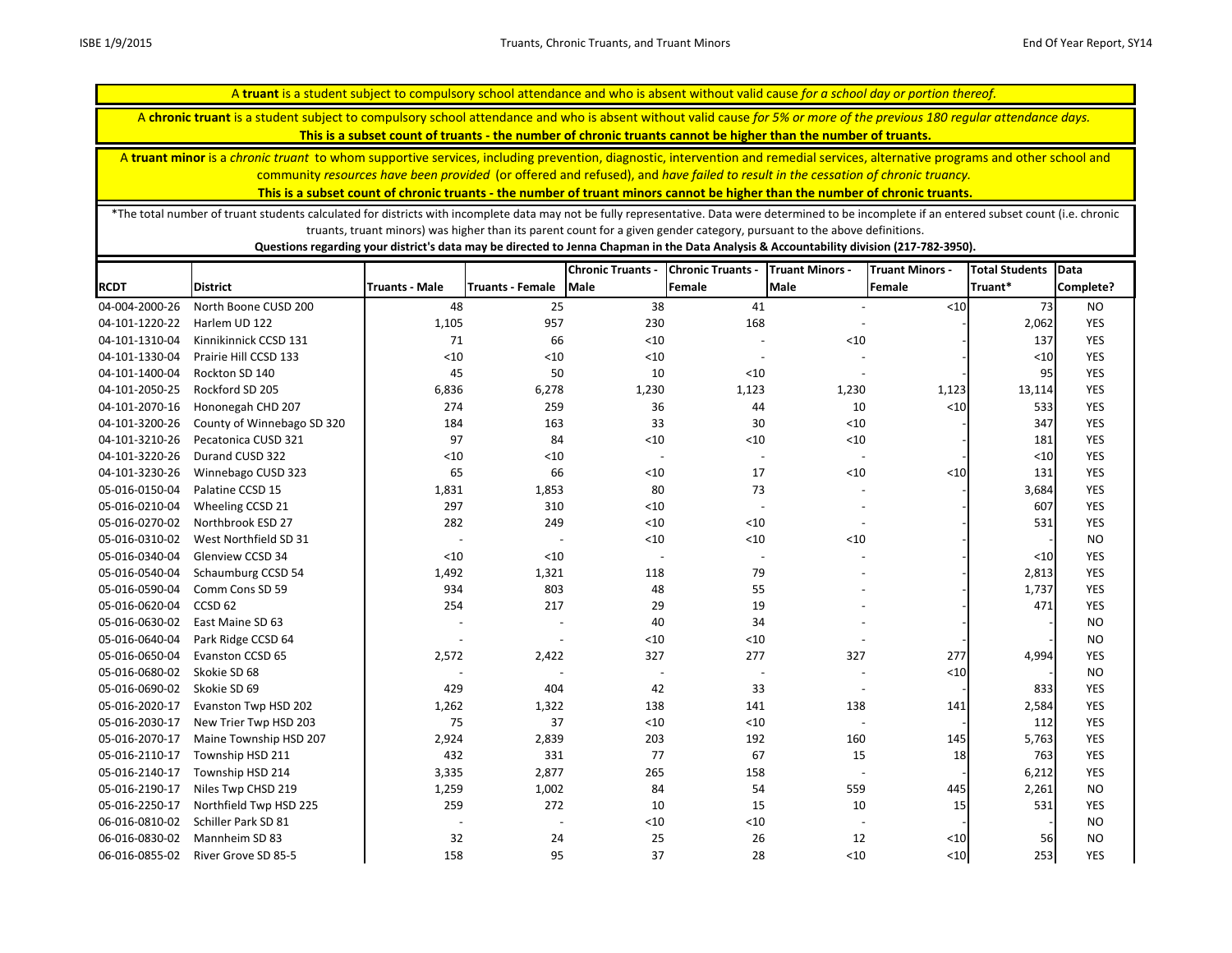A **chronic truant** is a student subject to compulsory school attendance and who is absent without valid cause *for 5% or more of the previous 180 regular attendance days.* 

**This is a subset count of truants - the number of chronic truants cannot be higher than the number of truants.**

A **truant minor** is a *chronic truant* to whom supportive services, including prevention, diagnostic, intervention and remedial services, alternative programs and other school and community *resources have been provided* (or offered and refused), and *have failed to result in the cessation of chronic truancy.* 

**This is a subset count of chronic truants - the number of truant minors cannot be higher than the number of chronic truants.**

\*The total number of truant students calculated for districts with incomplete data may not be fully representative. Data were determined to be incomplete if an entered subset count (i.e. chronic truants, truant minors) was higher than its parent count for a given gender category, pursuant to the above definitions.

|                |                                 |                          |                          | <b>Chronic Truants -</b> | <b>Chronic Truants -</b> | <b>Truant Minors -</b>   | <b>Truant Minors -</b> | <b>Total Students</b> | <b>Data</b> |
|----------------|---------------------------------|--------------------------|--------------------------|--------------------------|--------------------------|--------------------------|------------------------|-----------------------|-------------|
| <b>RCDT</b>    | <b>District</b>                 | <b>Truants - Male</b>    | <b>Truants - Female</b>  | <b>Male</b>              | Female                   | <b>Male</b>              | Female                 | Truant*               | Complete?   |
| 06-016-0870-02 | Berkeley SD 87                  |                          |                          | $<10$                    | < 10                     | < 10                     |                        |                       | <b>NO</b>   |
| 06-016-0880-02 | Bellwood SD 88                  | < 10                     |                          | < 10                     |                          | $<10$                    |                        | $<10$                 | <b>YES</b>  |
| 06-016-0890-02 | Maywood-Melrose Park-Broadvic   | 1,729                    | 1,590                    | 590                      | 578                      | < 10                     | < 10                   | 3,319                 | <b>YES</b>  |
| 06-016-0900-02 | River Forest SD 90              | $<10$                    |                          | $<10$                    |                          | $<10$                    |                        | $<10$                 | <b>YES</b>  |
| 06-016-0910-02 | Forest Park SD 91               |                          | $\overline{\phantom{a}}$ | < 10                     | < 10                     |                          |                        |                       | <b>NO</b>   |
| 06-016-0920-02 | Lindop SD 92                    | $\overline{\phantom{a}}$ | $\overline{a}$           | < 10                     | < 10                     |                          |                        |                       | <b>NO</b>   |
| 06-016-0925-02 | Westchester SD 92-5             | 230                      | 224                      | 22                       | 14                       |                          |                        | 454                   | <b>YES</b>  |
| 06-016-0970-02 | Oak Park ESD 97                 | 754                      | 717                      | 68                       | 41                       |                          |                        | 1,471                 | <b>YES</b>  |
| 06-016-0980-02 | Berwyn North SD 98              | 745                      | 722                      | 141                      | 144                      | 31                       | 48                     | 1,467                 | <b>YES</b>  |
| 06-016-0990-02 | Cicero SD 99                    | 4,161                    | 4,139                    | 716                      | 787                      |                          |                        | 8,300                 | <b>YES</b>  |
| 06-016-1000-02 | Berwyn South SD 100             | 206                      | 238                      | 49                       | 47                       | 11                       | 12                     | 444                   | <b>YES</b>  |
| 06-016-1030-02 | Lyons SD 103                    | 497                      | 470                      | 42                       | 43                       | < 10                     |                        | 967                   | <b>YES</b>  |
| 06-016-2000-13 | Oak Park - River Forest SD 200  | 541                      | 454                      | 80                       | 46                       | 80                       | 46                     | 995                   | <b>YES</b>  |
| 06-016-2010-17 | J S Morton HSD 201              | 2,714                    | 2,519                    | 815                      | 762                      | 283                      | 242                    | 5,233                 | <b>YES</b>  |
| 06-016-2040-17 | Lyons Twp HSD 204               | 248                      | 175                      | 67                       | 50                       | 67                       | 50                     | 423                   | <b>YES</b>  |
| 06-016-2080-17 | Riverside-Brookfield Twp SD 208 | 384                      | 280                      | 54                       | 32                       | 34                       | 21                     | 664                   | <b>YES</b>  |
| 06-016-2090-17 | Proviso Twp HSD 209             | 2,255                    | 2,310                    | 517                      | 476                      | 510                      | 470                    | 4,565                 | <b>YES</b>  |
| 06-016-2120-16 | Leyden CHSD 212                 | 270                      | 197                      | 11                       | 10                       | 11                       | 10                     | 467                   | <b>YES</b>  |
| 06-016-2340-16 | Ridgewood CHSD 234              | 33                       | 26                       | $\overline{\phantom{a}}$ |                          |                          |                        | 59                    | <b>YES</b>  |
| 06-016-4010-26 | Elmwood Park CUSD 401           | 130                      | 112                      | 11                       | < 10                     | 11                       | $<$ 10                 | 242                   | <b>YES</b>  |
| 07-016-1090-02 | Indian Springs SD 109           | 83                       | 73                       | 10                       | < 10                     | $<10$                    | $<10$                  | 156                   | <b>YES</b>  |
| 07-016-1110-02 | Burbank SD 111                  | $<10$                    | $<10$                    | $<10$                    | $<10$                    | $<10$                    | $<$ 10                 | $<10$                 | <b>YES</b>  |
| 07-016-113A-02 | Lemont-Bromberek CSD 113A       | $<10$                    | $\overline{\phantom{a}}$ | $<10$                    |                          |                          |                        | $<10$                 | <b>YES</b>  |
| 07-016-1170-02 | North Palos SD 117              |                          | < 10                     |                          | $<10$                    | < 10                     | $<10$                  | $<10$                 | <b>NO</b>   |
| 07-016-1220-02 | Ridgeland SD 122                | 62                       | 45                       | 18                       | 12                       | < 10                     | $<10$                  | 107                   | <b>YES</b>  |
| 07-016-1230-02 | Oak Lawn-Hometown SD 123        | < 10                     | < 10                     | < 10                     | < 10                     | < 10                     | $<10$                  | < 10                  | <b>NO</b>   |
| 07-016-1240-02 | Evergreen Park ESD 124          | 34                       | 24                       | $<10$                    | 10                       | $\overline{\phantom{a}}$ |                        | 58                    | <b>YES</b>  |
| 07-016-1275-02 | Chicago Ridge SD 127-5          | 111                      | 142                      | 18                       | 14                       | < 10                     | < 10                   | 253                   | <b>YES</b>  |
| 07-016-1280-02 | Palos Heights SD 128            | < 10                     | < 10                     | $<10$                    | < 10                     | $<10$                    | $<10$                  | < 10                  | <b>YES</b>  |
| 07-016-1300-02 | Cook County SD 130              | 748                      | 695                      | 130                      | 128                      | < 10                     | < 10                   | 1,443                 | <b>YES</b>  |
| 07-016-1320-02 | Calumet Public SD 132           | 187                      | 186                      | 130                      | 132                      | < 10                     | $<10$                  | 373                   | <b>YES</b>  |
| 07-016-1330-02 | Gen George Patton SD 133        | < 10                     | < 10                     | < 10                     | < 10                     | < 10                     | $<10$                  | $<10$                 | <b>YES</b>  |
| 07-016-1400-02 | Kirby SD 140                    | 60                       | 84                       | 10                       | 19                       | $<10$                    | $<\!\!10$              | 144                   | <b>YES</b>  |
| 07-016-1430-02 | Midlothian SD 143               | < 10                     |                          |                          |                          |                          |                        | $10$                  | <b>YES</b>  |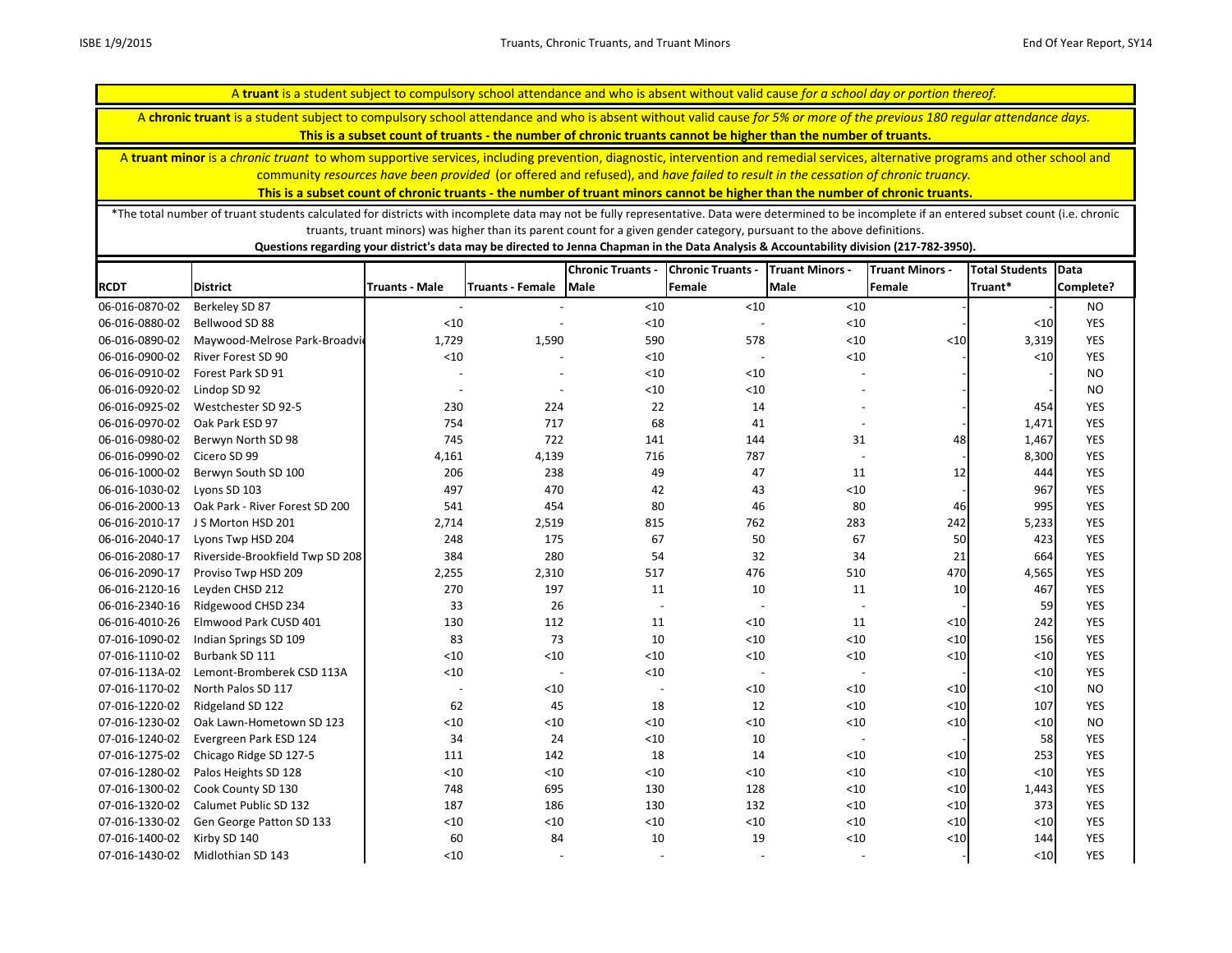A **chronic truant** is a student subject to compulsory school attendance and who is absent without valid cause *for 5% or more of the previous 180 regular attendance days.* 

**This is a subset count of truants - the number of chronic truants cannot be higher than the number of truants.**

A **truant minor** is a *chronic truant* to whom supportive services, including prevention, diagnostic, intervention and remedial services, alternative programs and other school and community *resources have been provided* (or offered and refused), and *have failed to result in the cessation of chronic truancy.* 

**This is a subset count of chronic truants - the number of truant minors cannot be higher than the number of chronic truants.**

\*The total number of truant students calculated for districts with incomplete data may not be fully representative. Data were determined to be incomplete if an entered subset count (i.e. chronic truants, truant minors) was higher than its parent count for a given gender category, pursuant to the above definitions.

|                |                                 |                          |                          | <b>Chronic Truants -</b> | <b>Chronic Truants -</b> | <b>Truant Minors -</b>   | <b>Truant Minors -</b> | <b>Total Students</b> | Data       |
|----------------|---------------------------------|--------------------------|--------------------------|--------------------------|--------------------------|--------------------------|------------------------|-----------------------|------------|
| <b>RCDT</b>    | <b>District</b>                 | <b>Truants - Male</b>    | <b>Truants - Female</b>  | Male                     | Female                   | Male                     | Female                 | Truant*               | Complete?  |
| 07-016-1435-02 | Posen-Robbins ESD 143-5         | 168                      | 161                      | 57                       | 71                       |                          |                        | 329                   | <b>YES</b> |
| 07-016-1440-02 | Prairie-Hills ESD 144           | 24                       | 30                       | 45                       | 28                       | < 10                     |                        | 54                    | <b>NO</b>  |
| 07-016-1450-02 | Arbor Park SD 145               | < 10                     | < 10                     | < 10                     | < 10                     | < 10                     |                        | $<$ 10                | <b>NO</b>  |
| 07-016-1470-02 | W Harvey-Dixmoor PSD 147        | 198                      | 226                      | 111                      | 105                      |                          |                        | 424                   | <b>YES</b> |
| 07-016-1480-02 | Dolton SD 148                   | 43                       | 36                       | $<10$                    |                          |                          |                        | 79                    | <b>YES</b> |
| 07-016-1490-02 | Dolton SD 149                   | 12                       | 14                       | $<10$                    | $\overline{\phantom{a}}$ |                          |                        | 26                    | <b>YES</b> |
| 07-016-1500-02 | South Holland SD 150            | 28                       | 29                       | 31                       | 21                       |                          |                        | 57                    | <b>NO</b>  |
| 07-016-1510-02 | South Holland SD 151            | < 10                     | 11                       | < 10                     | < 10                     | < 10                     | $<10$                  | 16                    | <b>YES</b> |
| 07-016-1520-02 | Harvey SD 152                   | 481                      | 496                      | 83                       | 80                       | 175                      | 163                    | 977                   | <b>NO</b>  |
| 07-016-1545-02 | Burnham SD 154-5                | $\overline{\phantom{a}}$ | $\overline{\phantom{a}}$ | 11                       | < 10                     | < 10                     | $<\!\!10$              |                       | <b>NO</b>  |
| 07-016-1560-02 | Lincoln ESD 156                 | 238                      | 237                      | 76                       | 81                       | 18                       | 18                     | 475                   | <b>YES</b> |
| 07-016-1570-02 | Hoover-Schrum Memorial SD 157   | 26                       | 24                       | $<10$                    | < 10                     | < 10                     | $<10$                  | 50                    | <b>YES</b> |
| 07-016-1590-02 | <b>ESD 159</b>                  | 32                       | 49                       | 32                       | 49                       | 20                       | 34                     | 81                    | <b>YES</b> |
| 07-016-1600-02 | Country Club Hills SD 160       | 519                      | 516                      | 163                      | 151                      | 159                      | 138                    | 1,035                 | <b>YES</b> |
| 07-016-1610-02 | Flossmoor SD 161                | 405                      | 379                      | 47                       | 43                       | 14                       | 10                     | 784                   | <b>YES</b> |
| 07-016-1630-02 | Park Forest SD 163              | 368                      | 333                      | 109                      | 85                       | 47                       | 38                     | 701                   | <b>YES</b> |
| 07-016-1670-02 | Brookwood SD 167                | $\overline{\phantom{a}}$ | $\overline{\phantom{a}}$ | $<10$                    | 12                       | $\overline{\phantom{a}}$ |                        |                       | <b>NO</b>  |
| 07-016-1680-04 | <b>CCSD 168</b>                 | 72                       | 85                       | 72                       | 86                       | < 10                     | $<10$                  | 157                   | <b>NO</b>  |
| 07-016-1690-02 | Ford Heights SD 169             | 35                       | 31                       | 22                       | 16                       | < 10                     | $<10$                  | 66                    | <b>YES</b> |
| 07-016-1700-02 | Chicago Heights SD 170          | < 10                     | < 10                     | 22                       | 22                       |                          |                        | 14                    | <b>NO</b>  |
| 07-016-1710-02 | Sunnybrook SD 171               | $\overline{\phantom{a}}$ | $\overline{a}$           | < 10                     | < 10                     |                          |                        |                       | <b>NO</b>  |
| 07-016-1720-02 | Sandridge SD 172                | 104                      | 103                      | 104                      | 103                      |                          |                        | 207                   | <b>YES</b> |
| 07-016-1940-02 | Steger SD 194                   | 415                      | 375                      | 42                       | 49                       | 42                       | 49                     | 790                   | YES        |
| 07-016-2050-17 | Thornton Twp HSD 205            | 1,939                    | 2,009                    | 425                      | 365                      | 304                      | 276                    | 3,948                 | <b>YES</b> |
| 07-016-2060-17 | Bloom Twp HSD 206               | 1,154                    | 1,095                    | 328                      | 277                      | 223                      | 206                    | 2,249                 | <b>YES</b> |
| 07-016-2100-17 | Lemont Twp HSD 210              | 81                       | 64                       | 20                       | $<10$                    | < 10                     | $<10$                  | 145                   | <b>YES</b> |
| 07-016-2150-17 | Thornton Fractional Twp HSD 215 | 712                      | 696                      | 72                       | 60                       | 28                       | 22                     | 1,408                 | YES        |
| 07-016-2170-16 | Argo CHSD 217                   | 79                       | 52                       | 12                       | 13                       | < 10                     | $<\!\!10$              | 131                   | YES        |
| 07-016-2180-16 | <b>CHSD 218</b>                 | 367                      | 311                      | 197                      | 149                      | 150                      | 124                    | 678                   | <b>YES</b> |
| 07-016-2200-17 | Reavis Twp HSD 220              | 467                      | 370                      | 60                       | 63                       | 13                       | 15                     | 837                   | <b>YES</b> |
| 07-016-2270-17 | Rich Twp HSD 227                | 111                      | 113                      | 79                       | 72                       | 43                       | 37                     | 224                   | <b>YES</b> |
| 07-016-2280-16 | Bremen CHSD 228                 | 576                      | 406                      | 99                       | 60                       | 78                       | 55                     | 982                   | YES        |
| 07-016-2290-16 | Oak Lawn CHSD 229               | 51                       | 49                       | < 10                     | < 10                     | 55                       | 53                     | 100                   | <b>NO</b>  |
| 07-016-2300-13 | Cons HSD 230                    | 470                      | 430                      | 181                      | 194                      | 181                      | 194                    | 900                   | <b>YES</b> |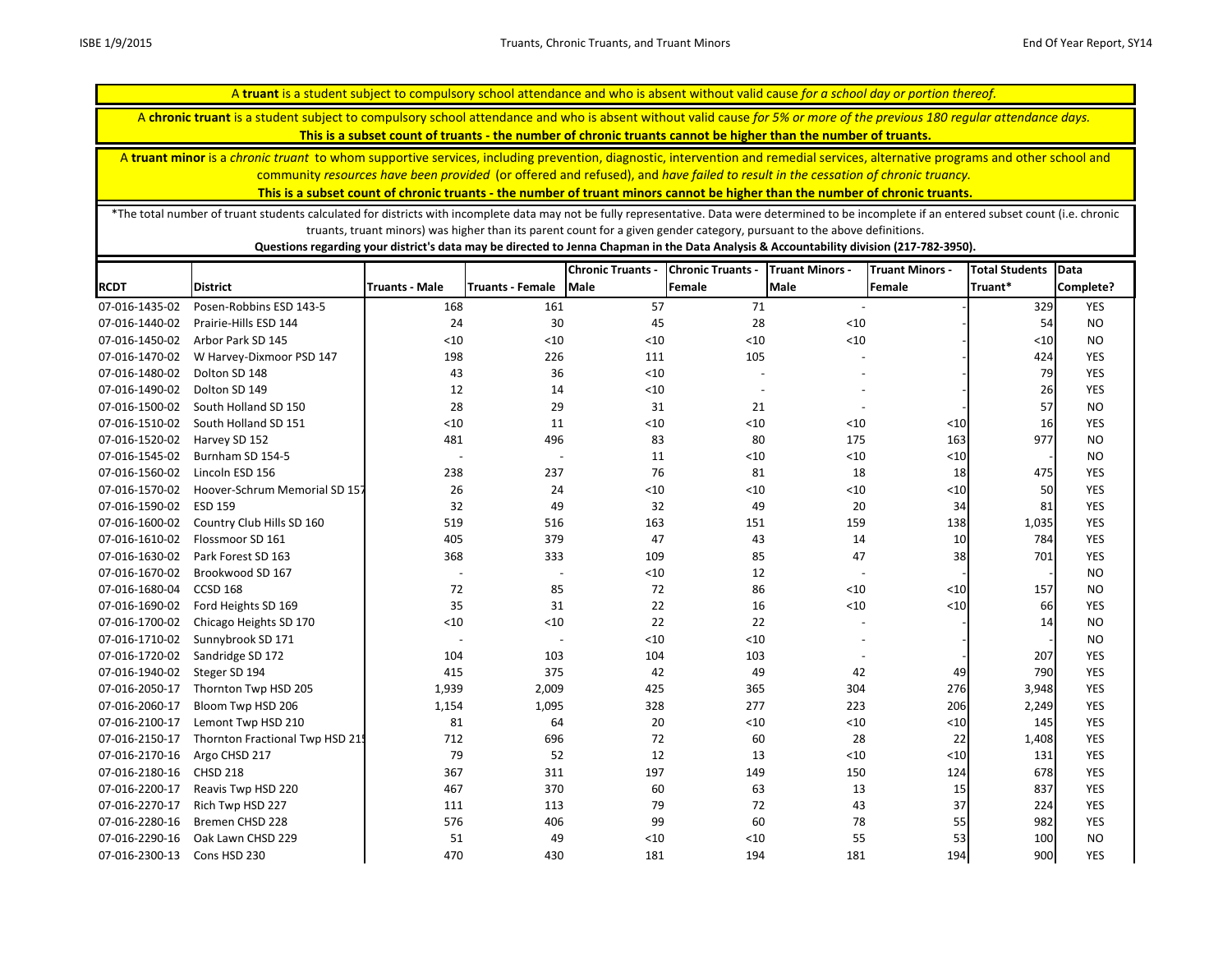A **chronic truant** is a student subject to compulsory school attendance and who is absent without valid cause *for 5% or more of the previous 180 regular attendance days.* 

**This is a subset count of truants - the number of chronic truants cannot be higher than the number of truants.**

A **truant minor** is a *chronic truant* to whom supportive services, including prevention, diagnostic, intervention and remedial services, alternative programs and other school and community *resources have been provided* (or offered and refused), and *have failed to result in the cessation of chronic truancy.* 

**This is a subset count of chronic truants - the number of truant minors cannot be higher than the number of chronic truants.**

\*The total number of truant students calculated for districts with incomplete data may not be fully representative. Data were determined to be incomplete if an entered subset count (i.e. chronic truants, truant minors) was higher than its parent count for a given gender category, pursuant to the above definitions.

|                |                                  |                          |                          | <b>Chronic Truants -</b> | <b>Chronic Truants -</b> | <b>Truant Minors -</b>   | <b>Truant Minors -</b> | <b>Total Students</b> | <b>Data</b> |
|----------------|----------------------------------|--------------------------|--------------------------|--------------------------|--------------------------|--------------------------|------------------------|-----------------------|-------------|
| <b>RCDT</b>    | <b>District</b>                  | <b>Truants - Male</b>    | Truants - Female         | Male                     | Female                   | <b>Male</b>              | Female                 | Truant*               | Complete?   |
| 07-016-2310-16 | Evergreen Park CHSD 231          | 411                      | 390                      | 14                       | 12                       | 10                       | $<10$                  | 801                   | <b>YES</b>  |
| 07-016-2330-16 | Homewood Flossmoor CHSD 233      | 59                       | 38                       | 10                       | < 10                     | $<10$                    | ${<}10$                | 97                    | <b>YES</b>  |
| 08-008-3080-26 | Eastland CUSD 308                | 17                       | 11                       | < 10                     | $\overline{\phantom{a}}$ | < 10                     |                        | 28                    | <b>NO</b>   |
| 08-008-3140-26 | West Carroll CUSD 314            | 39                       | 42                       | < 10                     | < 10                     | $<10$                    | $<10$                  | 81                    | <b>YES</b>  |
| 08-043-1190-22 | East Dubuque USD 119             | 17                       | 21                       | $<10$                    | $<10$                    | $\sim$                   |                        | 38                    | <b>YES</b>  |
| 08-043-1200-22 | Galena USD 120                   | 18                       | 23                       | 12                       | 20                       | $<10$                    | $<10$                  | 41                    | <b>YES</b>  |
| 08-043-2050-26 | Warren CUSD 205                  | $\overline{\phantom{a}}$ | $\overline{\phantom{a}}$ | $\overline{\phantom{a}}$ | $\overline{\phantom{a}}$ | $<10$                    |                        |                       | <b>NO</b>   |
| 08-043-2060-26 | Stockton CUSD 206                | 11                       | < 10                     | < 10                     | $<10$                    | $<10$                    |                        | 18                    | <b>NO</b>   |
| 08-043-2100-26 | River Ridge CUSD 210             |                          |                          | < 10                     |                          |                          |                        |                       | <b>NO</b>   |
| 08-043-2110-26 | Scales Mound CUSD 211            |                          |                          | < 10                     | $\overline{\phantom{0}}$ | $\sim$                   |                        |                       | <b>NO</b>   |
| 08-089-1450-22 | Freeport SD 145                  | 1,057                    | 992                      | 201                      | 198                      | 138                      | 142                    | 2,049                 | <b>YES</b>  |
| 08-089-2000-26 | Pearl City CUSD 200              | 78                       | 63                       | < 10                     | < 10                     |                          |                        | 141                   | <b>YES</b>  |
| 08-089-2010-26 | Dakota CUSD 201                  | 20                       | 19                       | $\sim$                   | < 10                     |                          |                        | 39                    | <b>YES</b>  |
| 08-089-2020-26 | Lena Winslow CUSD 202            | 39                       | 33                       | 11                       | < 10                     |                          | $<10$                  | 72                    | <b>YES</b>  |
| 08-089-2030-26 | Orangeville CUSD 203             | 95                       | 89                       | $<10$                    | < 10                     | $\overline{\phantom{a}}$ |                        | 184                   | <b>YES</b>  |
| 09-010-0010-26 | Fisher CUSD 1                    | 20                       | 18                       | 20                       | 18                       | < 10                     | $<10$                  | 38                    | <b>YES</b>  |
| 09-010-0030-26 | Mahomet-Seymour CUSD 3           | 24                       | 23                       | 11                       | < 10                     | < 10                     | ${<}10$                | 47                    | <b>YES</b>  |
| 09-010-0040-26 | Champaign CUSD 4                 | 2,368                    | 2,364                    | 407                      | 426                      | $\overline{\phantom{a}}$ |                        | 4,732                 | <b>YES</b>  |
| 09-010-0070-26 | Tolono CUSD 7                    | 11                       | 13                       |                          | $<10$                    | < 10                     | < 10                   | 24                    | <b>NO</b>   |
| 09-010-0080-26 | Heritage CUSD 8                  |                          |                          |                          | < 10                     | $\overline{a}$           |                        |                       | <b>NO</b>   |
| 09-010-1160-22 | Urbana SD 116                    | 1,026                    | 1,010                    | 179                      | 189                      | 179                      | 189                    | 2,036                 | <b>YES</b>  |
| 09-010-1300-04 | Thomasboro CCSD 130              | 12                       | 10                       | 10                       | $<10$                    | $10\,$                   | $<$ 10                 | 22                    | <b>YES</b>  |
| 09-010-1370-02 | Rantoul City SD 137              | 76                       | 84                       | 51                       | 44                       | < 10                     | $<10$                  | 160                   | <b>YES</b>  |
| 09-010-1420-04 | Ludlow CCSD 142                  |                          |                          | < 10                     |                          |                          |                        |                       | <b>NO</b>   |
| 09-010-1880-04 | Gifford CCSD 188                 | $<10$                    | < 10                     | $<10$                    | $<10$                    |                          |                        | $<10$                 | <b>YES</b>  |
| 09-010-1930-17 | Rantoul Township HSD 193         | 43                       | 47                       | 31                       | 36                       | < 10                     | $<10$                  | 90                    | <b>YES</b>  |
| 09-010-3050-16 | St Joseph Ogden CHSD 305         | $<10$                    | $\overline{\phantom{a}}$ |                          | $\overline{\phantom{a}}$ |                          |                        | $<10$                 | <b>YES</b>  |
| 09-027-0050-26 | Gibson City-Melvin-Sibley CUSD 5 | 100                      | 87                       | < 10                     | $<10$                    | < 10                     | $<10$                  | 187                   | <b>YES</b>  |
| 09-027-0100-26 | Paxton-Buckley-Loda CUD 10       | 192                      | 167                      | 18                       | 18                       | $\sim$                   |                        | 359                   | <b>YES</b>  |
| 10-011-0010-26 | Morrisonville CUSD 1             | 14                       | 11                       | $<10$                    | < 10                     | $<10$                    | < 10                   | 25                    | <b>YES</b>  |
| 10-011-0030-26 | Taylorville CUSD 3               | 253                      | 185                      | 38                       | 21                       | 31                       | 20                     | 438                   | <b>YES</b>  |
| 10-011-0040-26 | Edinburg CUSD 4                  | 25                       | 23                       | 13                       | < 10                     |                          |                        | 48                    | <b>YES</b>  |
| 10-011-0080-26 | Pana CUSD 8                      | 37                       | 38                       | 24                       | 22                       | 23                       | 22                     | 75                    | <b>YES</b>  |
| 10-011-0140-24 | South Fork SD 14                 | < 10                     | < 10                     | < 10                     | < 10                     | < 10                     | < 10                   | 11                    | <b>YES</b>  |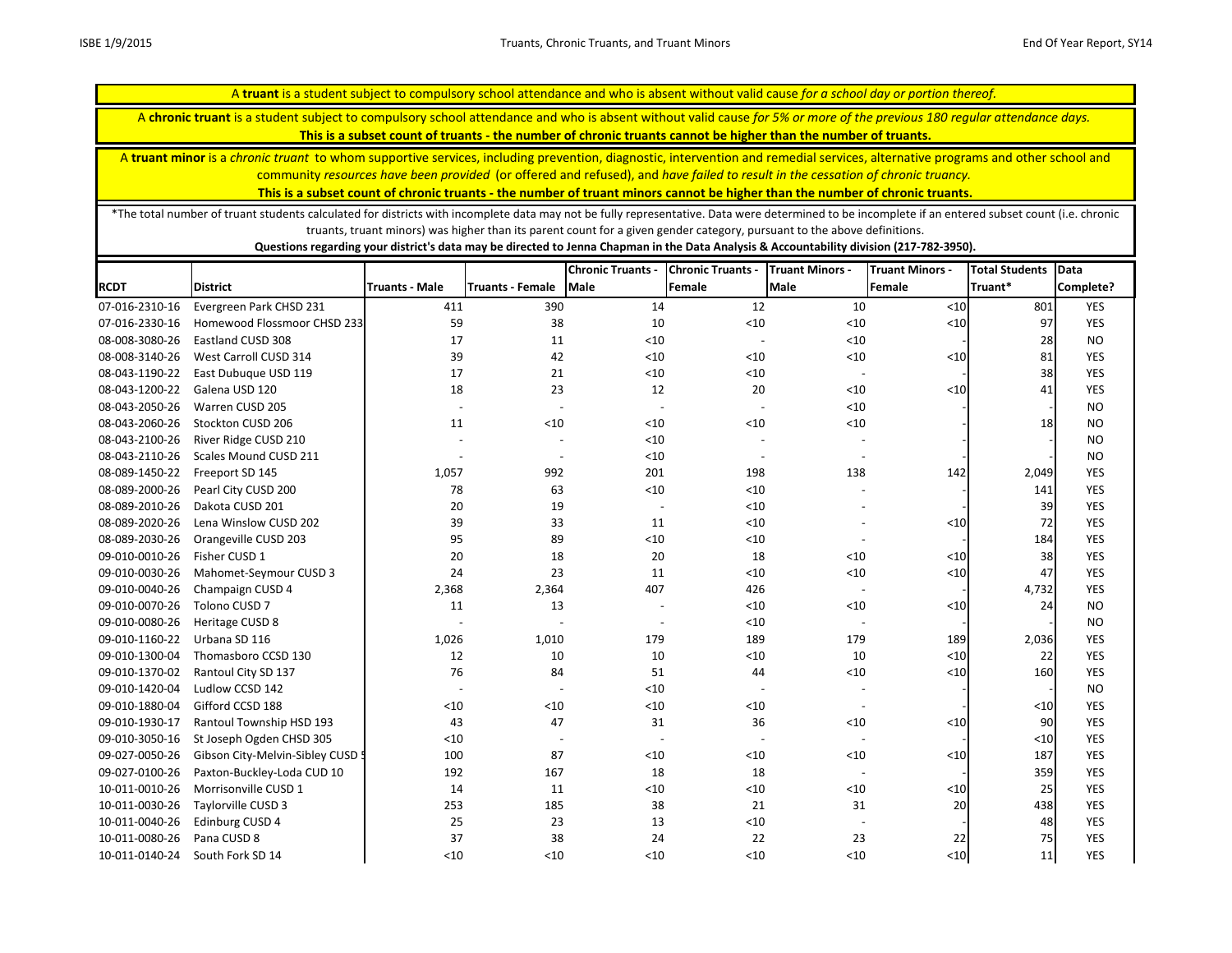A **chronic truant** is a student subject to compulsory school attendance and who is absent without valid cause *for 5% or more of the previous 180 regular attendance days.* 

**This is a subset count of truants - the number of chronic truants cannot be higher than the number of truants.**

A **truant minor** is a *chronic truant* to whom supportive services, including prevention, diagnostic, intervention and remedial services, alternative programs and other school and community *resources have been provided* (or offered and refused), and *have failed to result in the cessation of chronic truancy.* 

**This is a subset count of chronic truants - the number of truant minors cannot be higher than the number of chronic truants.**

\*The total number of truant students calculated for districts with incomplete data may not be fully representative. Data were determined to be incomplete if an entered subset count (i.e. chronic truants, truant minors) was higher than its parent count for a given gender category, pursuant to the above definitions.

|                |                               |                          |                          | <b>Chronic Truants -</b> | <b>Chronic Truants -</b> | <b>Truant Minors -</b>   | <b>Truant Minors -</b> | <b>Total Students</b> | Data       |
|----------------|-------------------------------|--------------------------|--------------------------|--------------------------|--------------------------|--------------------------|------------------------|-----------------------|------------|
| <b>RCDT</b>    | <b>District</b>               | <b>Truants - Male</b>    | <b>Truants - Female</b>  | <b>Male</b>              | Female                   | <b>Male</b>              | Female                 | Truant*               | Complete?  |
| 10-068-0020-26 | Panhandle CUSD 2              | 29                       | 13                       | $<10$                    | $<10$                    | < 10                     | $<10$                  | 42                    | <b>NO</b>  |
| 10-068-0030-26 | Hillsboro CUSD 3              | 263                      | 204                      | 50                       | 52                       | 38                       | 28                     | 467                   | <b>YES</b> |
| 10-068-0120-26 | Litchfield CUSD 12            | 125                      | 105                      | 16                       | $<10$                    | 28                       | 24                     | 230                   | <b>NO</b>  |
| 10-068-0220-26 | Nokomis CUSD 22               | < 10                     | < 10                     | < 10                     | $<10$                    |                          |                        | $<$ 10                | <b>NO</b>  |
| 11-012-002C-26 | Marshall CUSD 2C              | <10                      | $<10$                    | $<10$                    | 11                       | < 10                     | < 10                   | $<$ 10                | <b>NO</b>  |
| 11-012-003C-26 | Martinsville CUSD 3C          | 40                       | 42                       | $<10$                    | $<10$                    | < 10                     | $\leq 10$              | 82                    | <b>YES</b> |
| 11-012-004C-26 | Casey-Westfield CUSD 4C       | 61                       | 58                       | $<10$                    | $<10$                    | $<10$                    |                        | 119                   | YES        |
| 11-015-0010-26 | Charleston CUSD 1             | 589                      | 522                      | 81                       | 74                       | $<10$                    |                        | 1,111                 | YES        |
| 11-015-0020-26 | Mattoon CUSD 2                | 328                      | 272                      | 118                      | 104                      | 62                       | 63                     | 600                   | <b>YES</b> |
| 11-015-0050-26 | Oakland CUSD 5                | 11                       | $<10$                    | < 10                     | $<10$                    |                          |                        | 18                    | <b>YES</b> |
| 11-018-0030-26 | Neoga CUSD 3                  | 10                       | < 10                     | $<10$                    | $\overline{\phantom{a}}$ | $\overline{\phantom{a}}$ |                        | 15                    | YES        |
| 11-018-0770-26 | <b>Cumberland CUSD 77</b>     | $\overline{\phantom{a}}$ | $\overline{\phantom{a}}$ | 10                       | 17                       | < 10                     | < 10                   |                       | <b>NO</b>  |
| 11-021-3010-26 | Tuscola CUSD 301              | 25                       | 31                       | $<10$                    | $<10$                    | < 10                     | < 10                   | 56                    | <b>YES</b> |
| 11-021-3050-26 | Arthur CUSD 305               | 12                       | 15                       | < 10                     | 11                       | $\overline{\phantom{a}}$ |                        | 27                    | <b>YES</b> |
| 11-021-3060-26 | Arcola CUSD 306               | 71                       | 56                       | < 10                     | $\overline{\phantom{a}}$ | < 10                     |                        | 127                   | YES        |
| 11-023-0010-26 | Shiloh CUSD 1                 | 288                      | 146                      | < 10                     | $<10$                    | < 10                     | < 10                   | 434                   | <b>YES</b> |
| 11-023-0030-26 | Kansas CUSD 3                 | 17                       | 16                       | < 10                     | $<10$                    |                          |                        | 33                    | <b>YES</b> |
| 11-023-0040-26 | Paris CUSD 4                  | 20                       | 20                       | < 10                     | $<10$                    | < 10                     | < 10                   | 40                    | <b>YES</b> |
| 11-023-0060-26 | <b>Edgar County CUD 6</b>     | 30                       | 26                       | $<\!\!10$                | $<10$                    |                          |                        | 56                    | YES        |
| 11-023-0950-25 | Paris-Union SD 95             | 24                       | 29                       | 13                       | $<10$                    | 10                       | $<10$                  | 53                    | YES        |
| 11-023-8000-80 | Paris Cooperative High School | 23                       | 22                       | 15                       | $<10$                    | 12                       | $\leq 10$              | 45                    | <b>YES</b> |
| 11-070-3000-26 | Sullivan CUSD 300             | 59                       | 36                       | $<10$                    | $<10$                    | $<10$                    | $<10$                  | 95                    | YES        |
| 11-070-3020-26 | Okaw Valley CUSD 302          | 54                       | 46                       | $<10$                    | $<10$                    |                          |                        | 100                   | <b>YES</b> |
| 11-087-0010-26 | Windsor CUSD 1                | 50                       | 61                       | $<10$                    | $<10$                    | < 10                     | < 10                   | 111                   | YES        |
| 11-087-003A-26 | Cowden-Herrick CUSD 3A        |                          |                          |                          | $<10$                    |                          |                        |                       | <b>NO</b>  |
| 11-087-0040-26 | Shelbyville CUSD 4            | 108                      | 90                       | 19                       | 16                       | 13                       | < 10                   | 198                   | YES        |
| 11-087-005A-26 | Stewardson-Strasburg CUD 5A   | < 10                     | < 10                     | $<10$                    | $<10$                    |                          |                        | $<10$                 | YES        |
| 11-087-0210-26 | Central A & M CUD 21          | < 10                     | < 10                     | $<10$                    | $<10$                    | < 10                     |                        | $<10$                 | <b>YES</b> |
| 12-013-0100-26 | Clay City CUSD 10             | 107                      | 132                      | $<10$                    | 11                       | < 10                     | < 10                   | 239                   | <b>YES</b> |
| 12-013-0250-26 | North Clay CUSD 25            | 37                       | 45                       | 16                       | 17                       | $\overline{\phantom{a}}$ |                        | 82                    | YES        |
| 12-013-0350-26 | Flora CUSD 35                 | 72                       | 84                       | 12                       | 19                       | < 10                     | < 10                   | 156                   | <b>YES</b> |
| 12-017-0010-26 | Hutsonville CUSD 1            | 25                       | 17                       | 10                       | $<10$                    | < 10                     | $<10$                  | 42                    | YES        |
| 12-017-0020-26 | Robinson CUSD 2               | 63                       | 86                       | < 10                     | 10                       | < 10                     | 17                     | 149                   | <b>NO</b>  |
| 12-017-0030-26 | Palestine CUSD 3              | < 10                     | < 10                     | < 10                     | < 10                     | < 10                     | $10$                   | $<$ 10                | <b>NO</b>  |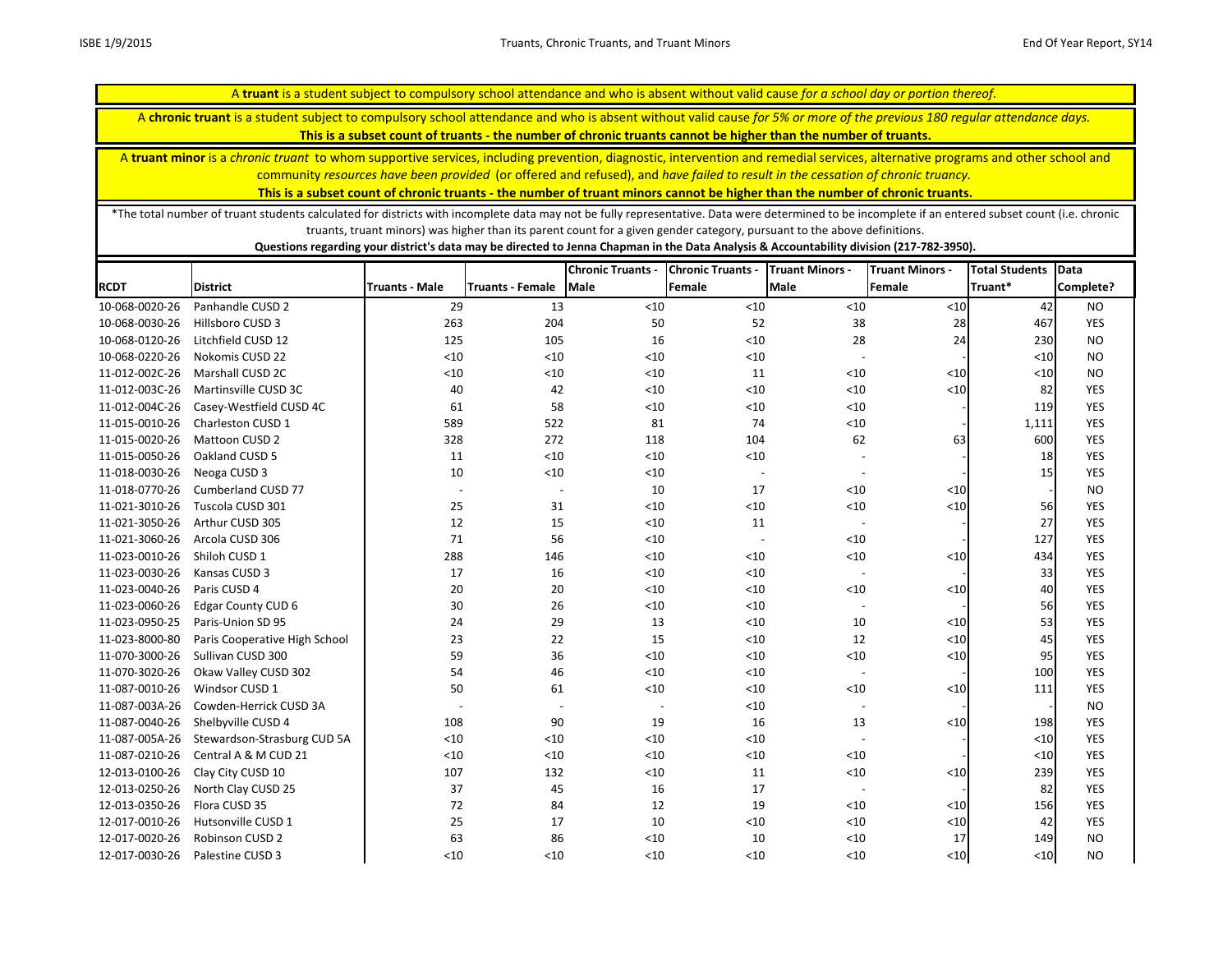A **chronic truant** is a student subject to compulsory school attendance and who is absent without valid cause *for 5% or more of the previous 180 regular attendance days.* 

**This is a subset count of truants - the number of chronic truants cannot be higher than the number of truants.**

A **truant minor** is a *chronic truant* to whom supportive services, including prevention, diagnostic, intervention and remedial services, alternative programs and other school and community *resources have been provided* (or offered and refused), and *have failed to result in the cessation of chronic truancy.* 

**This is a subset count of chronic truants - the number of truant minors cannot be higher than the number of chronic truants.**

\*The total number of truant students calculated for districts with incomplete data may not be fully representative. Data were determined to be incomplete if an entered subset count (i.e. chronic truants, truant minors) was higher than its parent count for a given gender category, pursuant to the above definitions.

|                |                                 |                          |                          | <b>Chronic Truants -</b> | <b>Chronic Truants -</b> | <b>Truant Minors -</b>   | <b>Truant Minors -</b> | <b>Total Students</b> | <b>Data</b> |
|----------------|---------------------------------|--------------------------|--------------------------|--------------------------|--------------------------|--------------------------|------------------------|-----------------------|-------------|
| <b>RCDT</b>    | <b>District</b>                 | <b>Truants - Male</b>    | <b>Truants - Female</b>  | <b>Male</b>              | Female                   | <b>Male</b>              | Female                 | Truant*               | Complete?   |
| 12-017-0040-26 | Oblong CUSD 4                   | 32                       | 13                       | $<10$                    | < 10                     | < 10                     | $<10$                  | 45                    | <b>YES</b>  |
| 12-040-0010-26 | Jasper County CUD 1             | 40                       | 25                       | < 10                     | $<10$                    | $<10$                    | $<10$                  | 65                    | <b>YES</b>  |
| 12-051-0100-26 | Red Hill CUSD 10                | 203                      | 224                      | 36                       | 64                       | 17                       | 21                     | 427                   | <b>YES</b>  |
| 12-051-0200-26 | Lawrence County CUD 20          | 69                       | 69                       | 21                       | 11                       | 10                       | ${<}10$                | 138                   | <b>YES</b>  |
| 12-080-0010-26 | <b>East Richland CUSD 1</b>     | 272                      | 247                      | 15                       | 16                       | $<10$                    | $<10$                  | 519                   | <b>YES</b>  |
| 12-080-0020-26 | West Richland CUSD 2            | 56                       | 31                       | < 10                     | < 10                     | $\overline{\phantom{a}}$ |                        | 87                    | <b>YES</b>  |
| 13-014-0010-26 | Carlyle CUSD 1                  | $<10$                    | < 10                     | 10                       | 10                       | < 10                     | $<10$                  | 14                    | <b>NO</b>   |
| 13-014-0030-26 | Wesclin CUSD 3                  | 82                       | 76                       | $<10$                    | $<10$                    | < 10                     | $<$ 10                 | 158                   | <b>YES</b>  |
| 13-014-0120-04 | Breese ESD 12                   | 39                       | 29                       | $<10$                    |                          |                          |                        | 68                    | <b>YES</b>  |
| 13-014-0460-02 | Willow Grove SD 46              | < 10                     | < 10                     |                          |                          |                          |                        | < 10                  | <b>YES</b>  |
| 13-014-0620-02 | Damiansville SD 62              | $\overline{\phantom{a}}$ | $\overline{a}$           | $\overline{\phantom{a}}$ | $<10$                    |                          |                        |                       | <b>NO</b>   |
| 13-014-0710-16 | Central CHSD 71                 | 78                       | 39                       | 11                       | 11                       | < 10                     | < 10                   | 117                   | <b>YES</b>  |
| 13-014-1415-02 | St Rose SD 14-15                | $\overline{\phantom{a}}$ | $<10$                    | $\overline{\phantom{a}}$ | $\overline{\phantom{a}}$ |                          |                        | $<10$                 | <b>YES</b>  |
| 13-014-1860-02 | North Wamac SD 186              | < 10                     | < 10                     | $<10$                    | < 10                     | < 10                     | < 10                   | 12                    | <b>YES</b>  |
| 13-058-0010-03 | Raccoon Cons SD 1               | 13                       | < 10                     |                          | $<10$                    |                          | $<10$                  | 18                    | <b>NO</b>   |
| 13-058-0070-04 | Iuka CCSD 7                     | < 10                     | < 10                     |                          | $\overline{\phantom{a}}$ |                          |                        | $<10$                 | <b>YES</b>  |
| 13-058-0100-04 | Selmaville CCSD 10              | $\overline{\phantom{a}}$ | $\overline{a}$           |                          | < 10                     |                          |                        |                       | <b>NO</b>   |
| 13-058-1000-26 | Patoka CUSD 100                 | 47                       | 45                       | < 10                     | < 10                     |                          |                        | 92                    | <b>YES</b>  |
| 13-058-1110-02 | Salem SD 111                    | 139                      | 160                      | $<10$                    | < 10                     | < 10                     | ${<}10$                | 299                   | <b>YES</b>  |
| 13-058-1330-02 | Central City SD 133             | 10                       | 13                       |                          | $<10$                    |                          |                        | 23                    | <b>YES</b>  |
| 13-058-1350-02 | Centralia SD 135                | 195                      | 177                      | 22                       | 14                       | < 10                     | $<10$                  | 372                   | <b>YES</b>  |
| 13-058-2000-17 | Centralia HSD 200               | 57                       | 72                       | $<10$                    | $<10$                    | $<10$                    | $<\!\!10$              | 129                   | <b>YES</b>  |
| 13-058-4010-26 | South Central CUD 401           | 92                       | 105                      | $<10$                    | < 10                     | < 10                     | $<10$                  | 197                   | <b>YES</b>  |
| 13-058-5010-26 | Sandoval CUSD 501               | 94                       | 108                      | 10                       | $<10$                    | $<10$                    | $<10$                  | 202                   | <b>YES</b>  |
| 13-058-6000-16 | Salem CHSD 600                  | 27                       | 14                       | $<10$                    | < 10                     | < 10                     | $<10$                  | 41                    | <b>YES</b>  |
| 13-058-7220-26 | Odin PSD 722                    | 76                       | 72                       | 20                       | 16                       | < 10                     | $<10$                  | 148                   | <b>YES</b>  |
| 13-095-0100-26 | West Washington Co CUD 10       | 26                       | 32                       | $<10$                    | < 10                     | < 10                     | < 10                   | 58                    | <b>YES</b>  |
| 13-095-0110-04 | Irvington CCSD 11               |                          | $\overline{\phantom{a}}$ | $<10$                    | $\overline{\phantom{a}}$ |                          |                        |                       | <b>NO</b>   |
| 13-095-0150-04 | Ashley CCSD 15                  | $\overline{a}$           | $\overline{\phantom{a}}$ |                          | < 10                     |                          | < 10                   |                       | <b>NO</b>   |
| 13-095-0490-04 | Nashville CCSD 49               | 52                       | 35                       | < 10                     | < 10                     |                          |                        | 87                    | <b>YES</b>  |
| 13-095-0990-16 | Nashville CHSD 99               | 17                       | 11                       | < 10                     | < 10                     |                          |                        | 28                    | <b>YES</b>  |
| 15-016-2990-25 | City of Chicago SD 299          | 173,379                  | 168,643                  | 54,548                   | 51,437                   | 89                       | 81                     | 342,022               | <b>YES</b>  |
| 15-016-9000-25 | Horizon Science Acad-McKinley P | 40                       | 33                       | 26                       | 22                       |                          |                        | 73                    | <b>YES</b>  |
| 15-016-9010-25 | Horizon Science Acad-Belmont    | 17                       | 19                       | 20                       | 16                       |                          |                        | 36                    | <b>NO</b>   |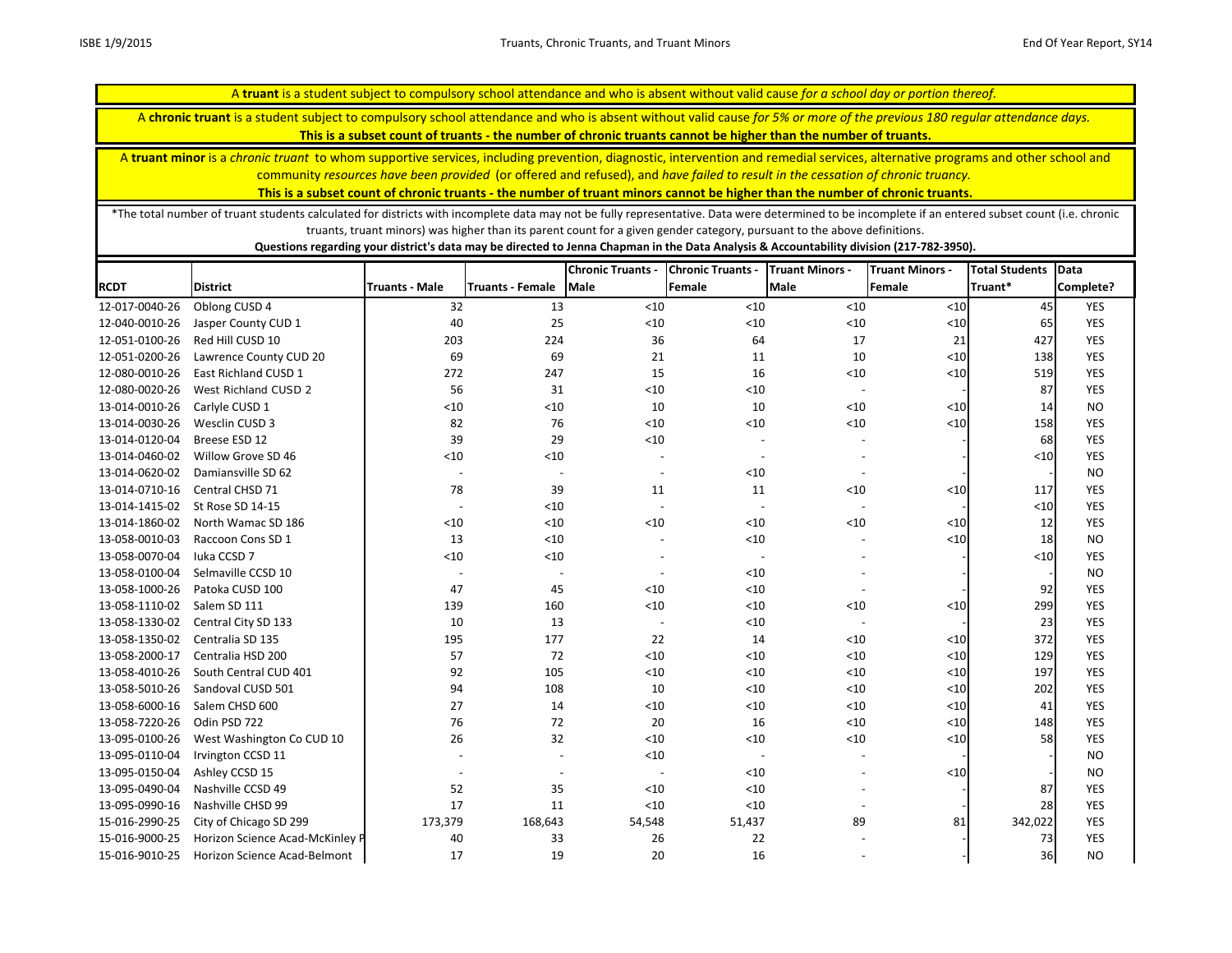A **chronic truant** is a student subject to compulsory school attendance and who is absent without valid cause *for 5% or more of the previous 180 regular attendance days.* 

**This is a subset count of truants - the number of chronic truants cannot be higher than the number of truants.**

A **truant minor** is a *chronic truant* to whom supportive services, including prevention, diagnostic, intervention and remedial services, alternative programs and other school and community *resources have been provided* (or offered and refused), and *have failed to result in the cessation of chronic truancy.* 

**This is a subset count of chronic truants - the number of truant minors cannot be higher than the number of chronic truants.**

\*The total number of truant students calculated for districts with incomplete data may not be fully representative. Data were determined to be incomplete if an entered subset count (i.e. chronic truants, truant minors) was higher than its parent count for a given gender category, pursuant to the above definitions.

|                |                               |                          |                         | <b>Chronic Truants</b> | <b>Chronic Truants -</b> | <b>Truant Minors -</b>   | <b>Truant Minors -</b> | <b>Total Students</b> | Data       |
|----------------|-------------------------------|--------------------------|-------------------------|------------------------|--------------------------|--------------------------|------------------------|-----------------------|------------|
| <b>RCDT</b>    | <b>District</b>               | <b>Truants - Male</b>    | <b>Truants - Female</b> | <b>Male</b>            | Female                   | <b>Male</b>              | Female                 | Truant*               | Complete?  |
| 16-019-4240-26 | Genoa Kingston CUSD 424       | 55                       | 53                      | 10                     | 11                       | < 10                     | < 10                   | 108                   | <b>YES</b> |
| 16-019-4250-26 | Indian Creek CUSD 425         | $<10$                    | < 10                    | < 10                   | < 10                     | < 10                     | < 10                   | < 10                  | <b>NO</b>  |
| 16-019-4260-26 | Hiawatha CUSD 426             | $<10$                    |                         | < 10                   |                          | < 10                     |                        | $<10$                 | <b>YES</b> |
| 16-019-4270-26 | Sycamore CUSD 427             | 130                      | 96                      | 22                     | 15                       | 10                       | < 10                   | 226                   | <b>YES</b> |
| 16-019-4280-26 | DeKalb CUSD 428               | 1,306                    | 1,184                   | 195                    | 191                      | 54                       | 65                     | 2,490                 | <b>YES</b> |
| 16-019-4290-26 | Hinckley Big Rock CUSD 429    | 37                       | 44                      | $<10$                  | < 10                     | < 10                     |                        | 81                    | <b>YES</b> |
| 16-019-4300-26 | Sandwich CUSD 430             | 413                      | 382                     | 42                     | 50                       | $<10$                    |                        | 795                   | <b>YES</b> |
| 16-019-4320-26 | Somonauk CUSD 432             | $<10$                    | $<$ 10                  |                        | < 10                     |                          | < 10                   | 11                    | <b>YES</b> |
| 17-020-0150-26 | Clinton CUSD 15               | 149                      | 112                     | 30                     | 17                       | 41                       | 16                     | 261                   | <b>NO</b>  |
| 17-020-0180-26 | Blue Ridge CUSD 18            | 99                       | 84                      | $<10$                  | 14                       | $<10$                    | 14                     | 183                   | <b>YES</b> |
| 17-053-0050-26 | Woodland CUSD 5               | $\overline{\phantom{a}}$ |                         |                        | < 10                     |                          |                        |                       | <b>NO</b>  |
| 17-053-006J-26 | Tri Point CUSD 6-J            | 79                       | 86                      | 10                     | $<10$                    |                          | < 10                   | 165                   | <b>YES</b> |
| 17-053-0080-26 | <b>Prairie Central CUSD 8</b> | 188                      | 178                     | 96                     | 95                       | $<10$                    | 11                     | 366                   | <b>YES</b> |
| 17-053-0740-27 | Flanagan-Cornell Dist 74      | 14                       | 15                      |                        | $\overline{\phantom{a}}$ |                          |                        | 29                    | <b>YES</b> |
| 17-053-0900-17 | Pontiac Twp HSD 90            | 124                      | 89                      | 30                     | 25                       | 30                       | 25                     | 213                   | <b>YES</b> |
| 17-053-2300-17 | Dwight Twp HSD 230            | 29                       | 22                      | < 10                   | < 10                     |                          |                        | 51                    | <b>YES</b> |
| 17-053-2320-02 | Dwight Common SD 232          | 116                      | 82                      | 11                     | $<10$                    | $<10$                    | < 10                   | 198                   | <b>YES</b> |
| 17-053-4260-04 | Cornell CCSD 426              | $<10$                    | < 10                    |                        | < 10                     |                          |                        | 13                    | <b>YES</b> |
| 17-053-4290-04 | Pontiac CCSD 429              | 183                      | 154                     | 11                     | $<10$                    | < 10                     | < 10                   | 337                   | <b>YES</b> |
| 17-064-0020-26 | LeRoy CUSD 2                  | < 10                     | < 10                    | $<10$                  | $<10$                    | $<10$                    | $<10$                  | $<10$                 | <b>NO</b>  |
| 17-064-0030-26 | Tri Valley CUSD 3             | < 10                     |                         | < 10                   | $\overline{\phantom{a}}$ |                          |                        | $<10$                 | <b>YES</b> |
| 17-064-0040-26 | Heyworth CUSD 4               | 26                       | 26                      | 10                     | $<10$                    | < 10                     | < 10                   | 52                    | <b>YES</b> |
| 17-064-0050-26 | <b>McLean County USD 5</b>    | 394                      | 368                     | 67                     | 46                       | 27                       | 15                     | 762                   | <b>YES</b> |
| 17-064-0070-26 | Lexington CUSD 7              | 19                       | 19                      | 19                     | 19                       | 19                       | 19                     | 38                    | <b>YES</b> |
| 17-064-0160-26 | Olympia CUSD 16               | 35                       | 26                      | < 10                   | $<10$                    | $<10$                    | < 10                   | 61                    | <b>YES</b> |
| 17-064-0190-26 | Ridgeview CUSD 19             | 19                       | 24                      |                        | < 10                     | $\overline{\phantom{a}}$ |                        | 43                    | <b>YES</b> |
| 17-064-0870-25 | <b>Bloomington SD 87</b>      | 1,295                    | 1,213                   | 238                    | 243                      | 154                      | 132                    | 2,508                 | <b>YES</b> |
| 19-022-0020-02 | Bensenville SD 2              |                          |                         | < 10                   | < 10                     | < 10                     | < 10                   |                       | <b>NO</b>  |
| 19-022-0040-02 | Addison SD 4                  | 1,114                    | 1,055                   | 62                     | 49                       | 62                       | 49                     | 2,169                 | <b>YES</b> |
| 19-022-0070-02 | Wood Dale SD 7                | 84                       | 92                      | $<10$                  | $<10$                    |                          |                        | 176                   | <b>YES</b> |
| 19-022-0100-02 | Itasca SD 10                  | $\overline{\phantom{a}}$ |                         | $<10$                  | $<10$                    | < 10                     |                        |                       | <b>NO</b>  |
| 19-022-0110-02 | Medinah SD 11                 | < 10                     | < 10                    | $<10$                  | $<10$                    |                          |                        | $<10$                 | <b>YES</b> |
| 19-022-0130-02 | Bloomingdale SD 13            | $<10$                    | < 10                    | $<10$                  | $\overline{\phantom{a}}$ | $\overline{\phantom{a}}$ |                        | $<10$                 | <b>NO</b>  |
| 19-022-0150-02 | Marquardt SD 15               | 574                      | 551                     | 81                     | 70                       | ${<}10$                  | $\leq 10$              | 1,125                 | <b>YES</b> |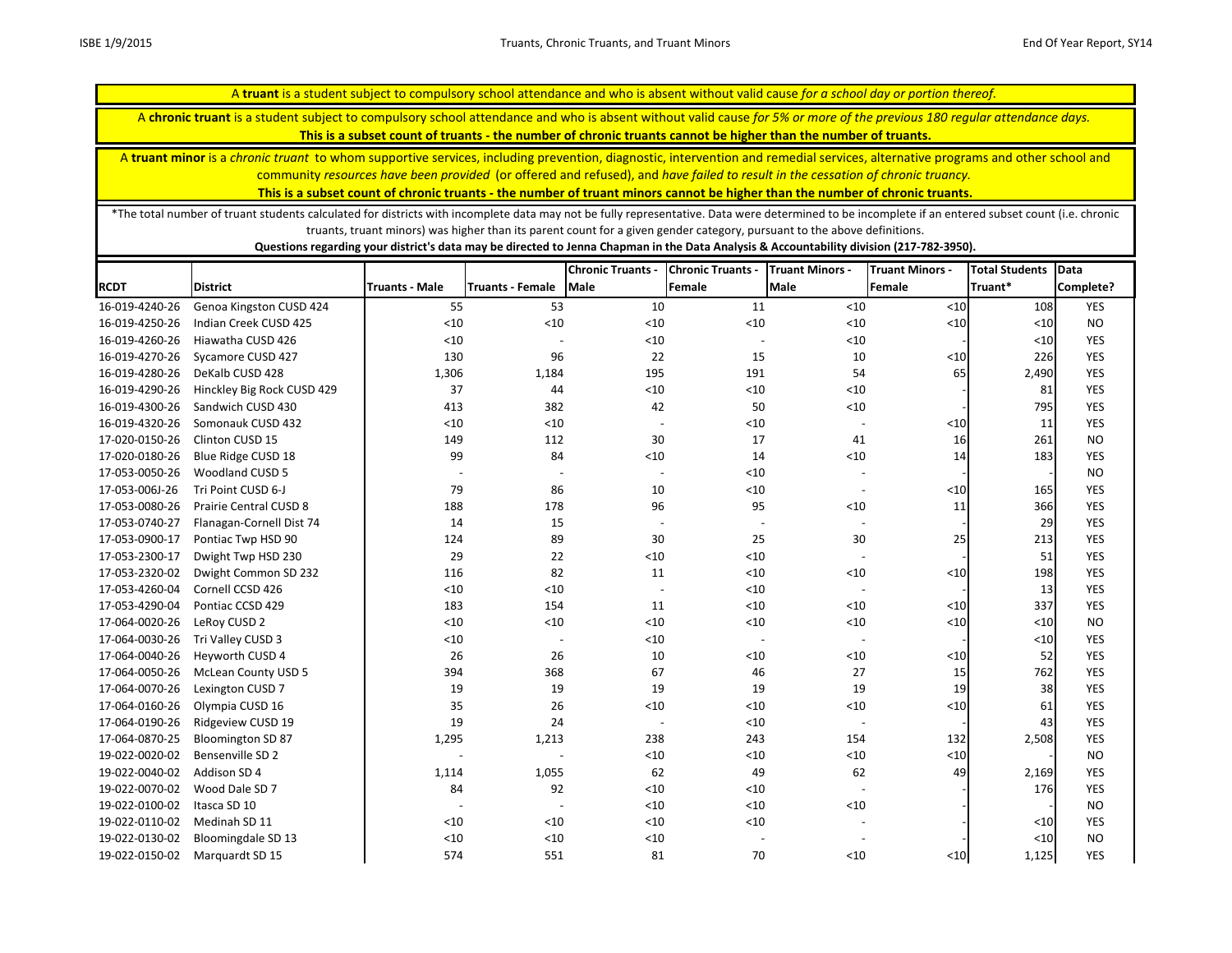A **chronic truant** is a student subject to compulsory school attendance and who is absent without valid cause *for 5% or more of the previous 180 regular attendance days.* 

**This is a subset count of truants - the number of chronic truants cannot be higher than the number of truants.**

A **truant minor** is a *chronic truant* to whom supportive services, including prevention, diagnostic, intervention and remedial services, alternative programs and other school and community *resources have been provided* (or offered and refused), and *have failed to result in the cessation of chronic truancy.* 

**This is a subset count of chronic truants - the number of truant minors cannot be higher than the number of chronic truants.**

\*The total number of truant students calculated for districts with incomplete data may not be fully representative. Data were determined to be incomplete if an entered subset count (i.e. chronic truants, truant minors) was higher than its parent count for a given gender category, pursuant to the above definitions.

|                |                                |                          |                          | <b>Chronic Truants -</b> | <b>Chronic Truants -</b> | <b>Truant Minors -</b>   | <b>Truant Minors -</b> | <b>Total Students</b> | <b>Data</b> |
|----------------|--------------------------------|--------------------------|--------------------------|--------------------------|--------------------------|--------------------------|------------------------|-----------------------|-------------|
| <b>RCDT</b>    | <b>District</b>                | <b>Truants - Male</b>    | <b>Truants - Female</b>  | <b>Male</b>              | Female                   | Male                     | Female                 | Truant*               | Complete?   |
| 19-022-0160-02 | Queen Bee SD 16                |                          |                          | $<10$                    |                          | < 10                     |                        |                       | <b>NO</b>   |
| 19-022-0200-02 | Keeneyville SD 20              | 87                       | 103                      | < 10                     | $<10$                    |                          |                        | 190                   | <b>YES</b>  |
| 19-022-0330-02 | West Chicago ESD 33            | 106                      | 97                       | 39                       | 32                       | < 10                     | $<10$                  | 203                   | <b>YES</b>  |
| 19-022-0410-02 | Glen Ellyn SD 41               | $<10$                    | $<10$                    | < 10                     | $<10$                    |                          |                        | 15                    | <b>NO</b>   |
| 19-022-0440-02 | Lombard SD 44                  | $\sim$                   | $\overline{\phantom{a}}$ | $<10$                    | $<10$                    |                          |                        |                       | <b>NO</b>   |
| 19-022-0450-02 | SD 45 DuPage County            | 116                      | 102                      | 17                       | 16                       | < 10                     | $<\!\!10$              | 218                   | <b>YES</b>  |
| 19-022-0580-02 | Downers Grove GSD 58           | $<10$                    | < 10                     | $<10$                    | $<10$                    | < 10                     | $<$ 10                 | < 10                  | <b>NO</b>   |
| 19-022-0600-02 | Maercker SD 60                 | $\overline{\phantom{a}}$ | $\overline{\phantom{a}}$ | 19                       | 14                       |                          |                        |                       | <b>NO</b>   |
| 19-022-0610-02 | Darien SD 61                   | $<10$                    | $<10$                    | < 10                     | $<10$                    | $<10$                    |                        | $<10$                 | <b>NO</b>   |
| 19-022-0680-02 | Woodridge SD 68                | 84                       | 74                       | 14                       | $<10$                    |                          |                        | 158                   | <b>YES</b>  |
| 19-022-0860-17 | Hinsdale Twp HSD 86            | 789                      | 602                      | 57                       | 33                       |                          |                        | 1,391                 | <b>YES</b>  |
| 19-022-0870-17 | Glenbard Twp HSD 87            | 1,859                    | 1,605                    | 14                       | 10                       | 14                       | 10                     | 3,464                 | <b>YES</b>  |
| 19-022-0880-16 | DuPage HSD 88                  | 1,615                    | 1,508                    | 103                      | 113                      | 103                      | 113                    | 3,123                 | <b>YES</b>  |
| 19-022-0890-04 | CCSD <sub>89</sub>             | 155                      | 158                      | 11                       | < 10                     | < 10                     | $<10$                  | 313                   | <b>YES</b>  |
| 19-022-0930-04 | CCSD 93                        |                          | $\overline{a}$           | $\overline{\phantom{a}}$ | $<10$                    | $\overline{\phantom{a}}$ | $<10$                  |                       | <b>NO</b>   |
| 19-022-0940-16 | CHSD 94                        | 107                      | 79                       | < 10                     | 11                       | < 10                     | $<10$                  | 186                   | <b>YES</b>  |
| 19-022-0990-16 | CHSD 99                        | 1,178                    | 1,133                    | 210                      | 194                      | $\blacksquare$           |                        | 2,311                 | <b>YES</b>  |
| 19-022-1000-16 | Fenton CHSD 100                | 158                      | 142                      | < 10                     | 17                       | $<10$                    | $<10$                  | 300                   | <b>YES</b>  |
| 19-022-1080-16 | Lake Park CHSD 108             | 199                      | 189                      | 41                       | 41                       |                          |                        | 388                   | <b>YES</b>  |
| 19-022-1810-04 | Hinsdale CCSD 181              | $<10$                    | $<10$                    | < 10                     | $<10$                    |                          |                        | 13                    | <b>YES</b>  |
| 19-022-2000-26 | <b>CUSD 200</b>                | 471                      | 443                      | 50                       | 47                       | < 10                     | 11                     | 914                   | <b>YES</b>  |
| 19-022-2010-26 | <b>CUSD 201</b>                | 220                      | 188                      | 27                       | 11                       | 19                       | $<$ 10                 | 408                   | <b>YES</b>  |
| 19-022-2020-26 | Lisle CUSD 202                 | 152                      | 129                      | 15                       | $<10$                    | 12                       | $<$ 10                 | 281                   | <b>YES</b>  |
| 19-022-2030-26 | Naperville CUSD 203            | 685                      | 515                      | 35                       | 24                       | $10\,$                   | $<\!\!10$              | 1,200                 | <b>YES</b>  |
| 19-022-2040-26 | Indian Prairie CUSD 204        | 1,235                    | 1,219                    | 80                       | 77                       |                          |                        | 2,454                 | <b>YES</b>  |
| 19-022-2050-26 | Elmhurst SD 205                | 300                      | 297                      | 22                       | 19                       |                          |                        | 597                   | <b>YES</b>  |
| 20-024-0010-26 | <b>Edwards County CUSD 1</b>   | < 10                     | < 10                     | $<10$                    | < 10                     | < 10                     | < 10                   | $<10$                 | <b>NO</b>   |
| 20-030-0070-26 | Gallatin CUSD 7                | 30                       | 38                       | 20                       | 18                       |                          |                        | 68                    | <b>YES</b>  |
| 20-035-0010-26 | Hardin County CUSD 1           | 154                      | 159                      | 131                      | 141                      |                          |                        | 313                   | <b>YES</b>  |
| 20-076-0010-26 | Pope Co CUD 1                  | 76                       | 79                       | < 10                     | < 10                     |                          |                        | 155                   | <b>YES</b>  |
| 20-083-0010-26 | Galatia CUSD 1                 | $<10$                    | < 10                     | $<10$                    | $<10$                    |                          |                        | $<10$                 | <b>YES</b>  |
| 20-083-0020-26 | Carrier Mills-Stonefort CUSD 2 | 22                       | 19                       | 11                       | $<10$                    | < 10                     | < 10                   | 41                    | <b>YES</b>  |
| 20-083-0030-26 | Harrisburg CUSD 3              | 200                      | 190                      | 17                       | 22                       | 17                       | 18                     | 390                   | <b>YES</b>  |
| 20-083-0040-26 | Eldorado CUSD 4                | 14                       | 21                       | 40                       | 43                       | 13                       | 22                     | 35                    | <b>NO</b>   |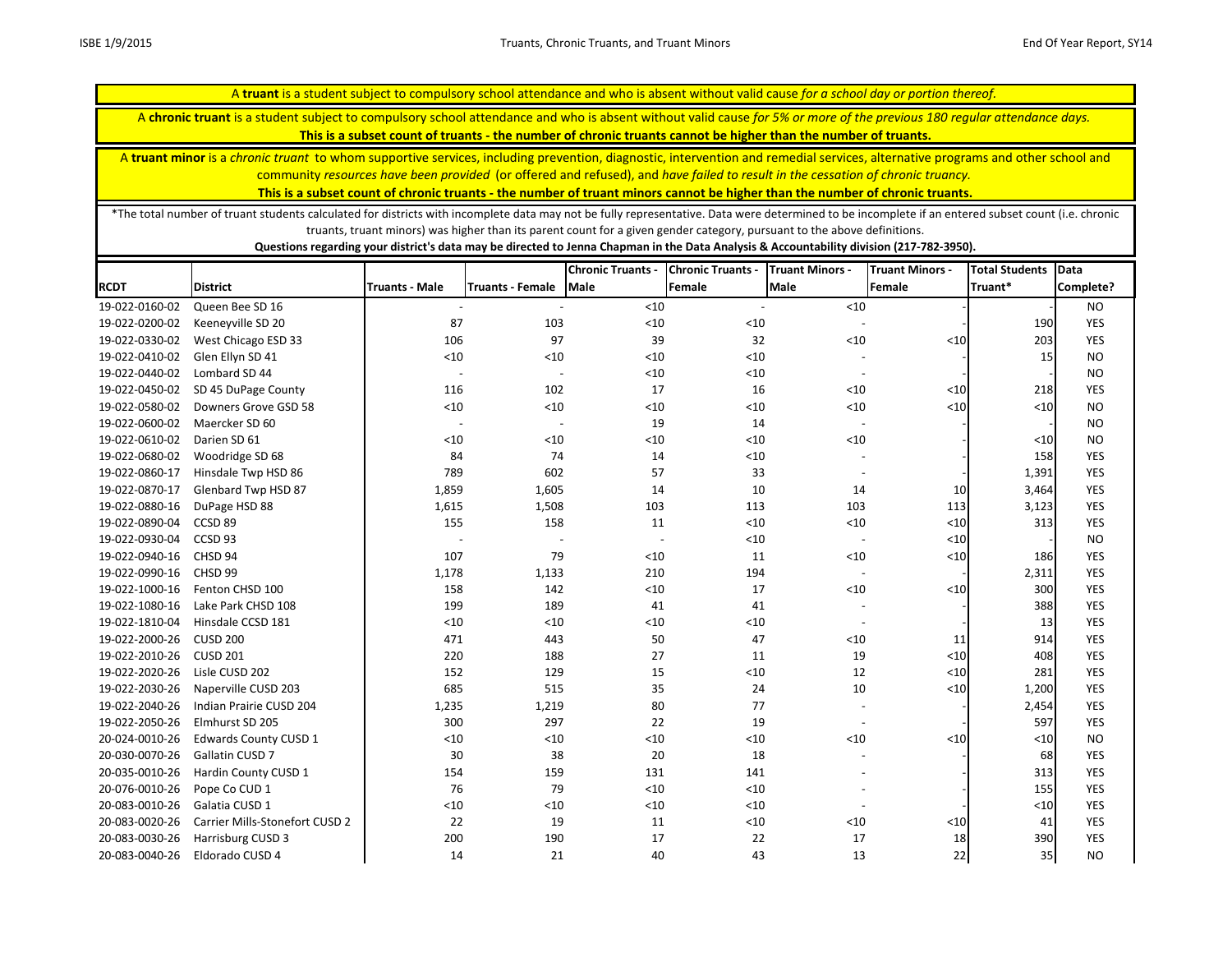A **chronic truant** is a student subject to compulsory school attendance and who is absent without valid cause *for 5% or more of the previous 180 regular attendance days.* 

**This is a subset count of truants - the number of chronic truants cannot be higher than the number of truants.**

A **truant minor** is a *chronic truant* to whom supportive services, including prevention, diagnostic, intervention and remedial services, alternative programs and other school and community *resources have been provided* (or offered and refused), and *have failed to result in the cessation of chronic truancy.* 

**This is a subset count of chronic truants - the number of truant minors cannot be higher than the number of chronic truants.**

\*The total number of truant students calculated for districts with incomplete data may not be fully representative. Data were determined to be incomplete if an entered subset count (i.e. chronic truants, truant minors) was higher than its parent count for a given gender category, pursuant to the above definitions.

|                |                                       |                          |                          | <b>Chronic Truants -</b> | <b>Chronic Truants -</b> | <b>Truant Minors -</b>   | <b>Truant Minors -</b> | <b>Total Students</b> | Data       |
|----------------|---------------------------------------|--------------------------|--------------------------|--------------------------|--------------------------|--------------------------|------------------------|-----------------------|------------|
| <b>RCDT</b>    | <b>District</b>                       | <b>Truants - Male</b>    | <b>Truants - Female</b>  | <b>Male</b>              | Female                   | <b>Male</b>              | Female                 | Truant*               | Complete?  |
| 20-093-3480-26 | Wabash CUSD 348                       | 143                      | 101                      | 58                       | 50                       | 15                       | < 10                   | 244                   | <b>YES</b> |
| 20-096-0140-04 | Geff CCSD 14                          |                          | < 10                     |                          |                          |                          |                        | $<$ 10                | <b>YES</b> |
| 20-096-1000-26 | Wayne City CUSD 100                   | 21                       | 25                       | < 10                     | 12                       |                          |                        | 46                    | <b>YES</b> |
| 20-096-1120-04 | Fairfield PSD 112                     | < 10                     | < 10                     | $<10$                    | $<10$                    |                          |                        | $<$ 10                | <b>NO</b>  |
| 20-096-2000-26 | North Wayne CUSD 200                  | $<10$                    | $\overline{\phantom{a}}$ |                          | $<10$                    |                          |                        | $<$ 10                | <b>NO</b>  |
| 20-096-2250-16 | Fairfield Comm H S Dist 225           | $<10$                    | < 10                     | $<10$                    | < 10                     | < 10                     | $<10$                  | 14                    | <b>YES</b> |
| 20-097-0010-26 | Grayville CUSD 1                      | 27                       | < 10                     | $<10$                    | $<10$                    | < 10                     | $<$ 10                 | 35                    | <b>NO</b>  |
| 20-097-0030-26 | Norris City-Omaha-Enfield CUSD        | < 10                     | 11                       | $<10$                    | 13                       | $\overline{\phantom{a}}$ |                        | 18                    | <b>NO</b>  |
| 20-097-0050-26 | Carmi-White County CUSD 5             | 141                      | 139                      | 25                       | 26                       | < 10                     | $<10$                  | 280                   | YES        |
| 21-028-0470-04 | Benton CCSD 47                        | 149                      | 140                      | 48                       | 34                       | 26                       | 20                     | 289                   | <b>YES</b> |
| 21-028-0910-04 | Akin CCSD 91                          | $<10$                    |                          | $\overline{\phantom{0}}$ |                          |                          |                        | $<10$                 | <b>YES</b> |
| 21-028-0990-26 | Christopher USD 99                    | 66                       | 47                       | 24                       | 16                       | < 10                     | $<10$                  | 113                   | <b>YES</b> |
| 21-028-1030-13 | Benton Cons HSD 103                   | 149                      | 103                      | 12                       | $<10$                    | 12                       | $<10$                  | 252                   | <b>YES</b> |
| 21-028-1680-26 | Frankfort CUSD 168                    | 272                      | 293                      | 112                      | 87                       | 36                       | 34                     | 565                   | <b>YES</b> |
| 21-028-1740-26 | Thompsonville CUSD 174                | $\overline{\phantom{a}}$ | $\overline{\phantom{a}}$ | $<10$                    | $<10$                    |                          |                        |                       | <b>NO</b>  |
| 21-028-1880-26 | Zeigler-Royalton CUSD 188             | 12                       | < 10                     | 10                       | $<10$                    |                          |                        | 16                    | <b>YES</b> |
| 21-028-1960-26 | Sesser-Valier CUSD 196                | < 10                     | < 10                     | < 10                     | < 10                     | < 10                     | $<\!\!10$              | 10                    | <b>NO</b>  |
| 21-100-0010-26 | Johnston City CUSD 1                  | 117                      | 115                      | 66                       | 60                       | $<10$                    | $<\!\!10$              | 232                   | <b>YES</b> |
| 21-100-0020-26 | Marion CUSD 2                         | 464                      | 344                      | 53                       | 41                       | 36                       | 32                     | 808                   | <b>YES</b> |
| 21-100-0030-26 | Crab Orchard CUSD 3                   | 11                       | 13                       | 11                       | 13                       | 11                       | 13                     | 24                    | <b>YES</b> |
| 21-100-0040-26 | Herrin CUSD 4                         | 673                      | 653                      | 95                       | 72                       | 27                       | 25                     | 1,326                 | <b>YES</b> |
| 21-100-0050-26 | Carterville CUSD 5                    | 321                      | 257                      | 61                       | 37                       | 19                       | 11                     | 578                   | <b>YES</b> |
| 22-029-0010-26 | Astoria CUSD 1                        | $<10$                    | $\overline{\phantom{a}}$ | $\overline{\phantom{a}}$ | $\overline{\phantom{a}}$ |                          |                        | $<$ 10                | <b>YES</b> |
| 22-029-0020-26 | VITCUSD <sub>2</sub>                  | 42                       | 37                       | $<10$                    | 12                       | < 10                     |                        | 79                    | YES        |
| 22-029-0030-26 | <b>CUSD 3 Fulton County</b>           | 124                      | 91                       | 12                       | 10                       |                          |                        | 215                   | <b>YES</b> |
| 22-029-0040-26 | Spoon River Valley CUSD 4             | 62                       | 50                       | 16                       | 11                       | < 10                     | $<10$                  | 112                   | <b>YES</b> |
| 22-029-0660-25 | Canton Union SD 66                    | 118                      | 116                      | 10                       | < 10                     | < 10                     | $<\!\!10$              | 234                   | YES        |
| 22-029-0970-26 | Lewistown CUSD 97                     | < 10                     | < 10                     | $<10$                    | $<10$                    | < 10                     | $<10$                  | 13                    | <b>YES</b> |
| 22-085-0050-26 | Schuyler-Industry CUSD 5              | 71                       | 57                       | $<10$                    | 16                       | < 10                     | $<10$                  | 128                   | <b>YES</b> |
| 24-032-0010-26 | Coal City CUSD 1                      | 258                      | 198                      | 21                       | 23                       | < 10                     | $<\!\!10$              | 456                   | YES        |
| 24-032-002C-02 | Mazon-Verona-Kinsman ESD 2C           | < 10                     | < 10                     | < 10                     | < 10                     | < 10                     | $<10$                  | 17                    | <b>YES</b> |
| 24-032-060C-04 | Saratoga CCSD 60C                     | $\overline{\phantom{a}}$ | $\overline{\phantom{a}}$ | < 10                     |                          |                          |                        |                       | <b>NO</b>  |
| 24-032-072C-04 | Gardner CCSD 72C                      | < 10                     | < 10                     | < 10                     | < 10                     |                          |                        | $<$ 10                | <b>YES</b> |
| 24-032-0730-17 | <b>Gardner S Wilmington Twp HSD 7</b> | 26                       | 18                       | $<10$                    | < 10                     | < 10                     | $<$ 10                 | 44                    | <b>YES</b> |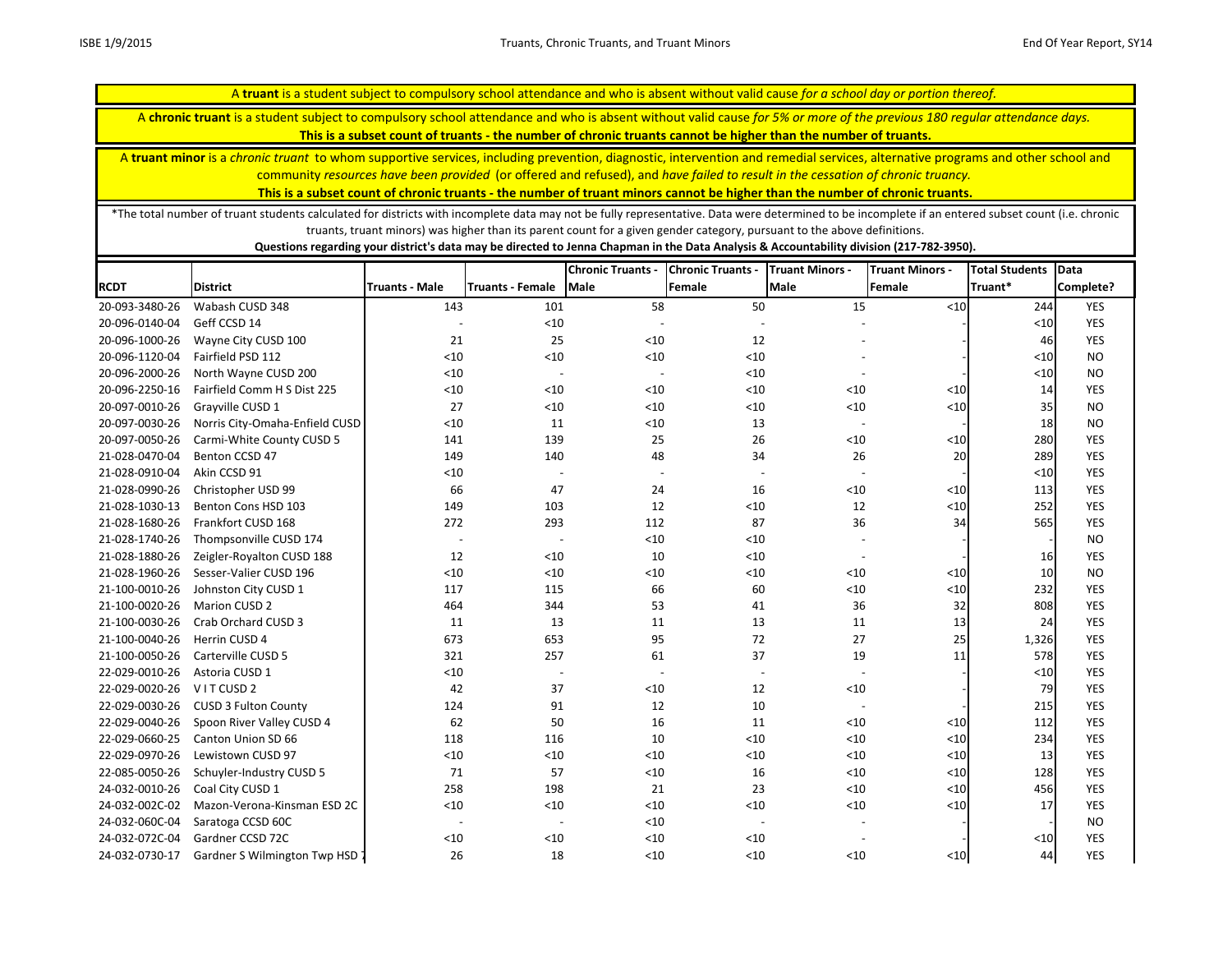A **chronic truant** is a student subject to compulsory school attendance and who is absent without valid cause *for 5% or more of the previous 180 regular attendance days.* 

**This is a subset count of truants - the number of chronic truants cannot be higher than the number of truants.**

A **truant minor** is a *chronic truant* to whom supportive services, including prevention, diagnostic, intervention and remedial services, alternative programs and other school and community *resources have been provided* (or offered and refused), and *have failed to result in the cessation of chronic truancy.* 

**This is a subset count of chronic truants - the number of truant minors cannot be higher than the number of chronic truants.**

\*The total number of truant students calculated for districts with incomplete data may not be fully representative. Data were determined to be incomplete if an entered subset count (i.e. chronic truants, truant minors) was higher than its parent count for a given gender category, pursuant to the above definitions.

|                |                                       |                          |                          | <b>Chronic Truants -</b> | <b>Chronic Truants -</b> | <b>Truant Minors -</b>   | <b>Truant Minors -</b> | <b>Total Students</b> | Data       |
|----------------|---------------------------------------|--------------------------|--------------------------|--------------------------|--------------------------|--------------------------|------------------------|-----------------------|------------|
| <b>RCDT</b>    | <b>District</b>                       | Truants - Male           | <b>Truants - Female</b>  | Male                     | Female                   | <b>Male</b>              | Female                 | Truant*               | Complete?  |
| 24-032-0740-03 | South Wilmington CCSD 74              | $<10$                    |                          | $<10$                    |                          |                          |                        | $<10$                 | YES        |
| 24-032-1010-16 | Morris CHSD 101                       | 15                       | 13                       | $<10$                    | < 10                     | < 10                     | < 10                   | 28                    | <b>YES</b> |
| 24-032-1110-16 | Minooka CHSD 111                      | 300                      | 267                      | 16                       | $<10$                    | < 10                     | < 10                   | 567                   | YES        |
| 24-032-2010-04 | Minooka CCSD 201                      | 89                       | 80                       | 80                       | 70                       | 79                       | 69                     | 169                   | YES        |
| 24-047-0180-16 | Newark CHSD 18                        | < 10                     | $\overline{\phantom{a}}$ |                          |                          |                          |                        | $<10$                 | YES        |
| 24-047-0880-26 | Plano CUSD 88                         | 395                      | 362                      | 49                       | 59                       | 49                       | 59                     | 757                   | <b>YES</b> |
| 24-047-0900-04 | Lisbon CCSD 90                        | $\overline{a}$           | $\overline{a}$           | $<10$                    |                          |                          |                        |                       | <b>NO</b>  |
| 24-047-1150-26 | Yorkville CUSD 115                    | 745                      | 609                      | 54                       | 49                       | 40                       | 38                     | 1,354                 | <b>YES</b> |
| 24-047-3080-26 | Oswego CUSD 308                       | 1,469                    | 1,300                    | 186                      | 152                      | 46                       | 44                     | 2,769                 | YES        |
| 25-033-0100-26 | Hamilton Co CUSD 10                   | 63                       | 63                       | $<10$                    | 11                       | < 10                     | $<10$                  | 126                   | YES        |
| 25-041-0010-26 | Waltonville CUSD 1                    | 38                       | 36                       | < 10                     | $<10$                    | < 10                     | < 10                   | 74                    | <b>YES</b> |
| 25-041-0020-04 | Rome CCSD 2                           | $<10$                    | $<10$                    | $<10$                    | $<10$                    | $\overline{\phantom{a}}$ | < 10                   | $<\!\!10$             | YES        |
| 25-041-0030-04 | Field CCSD 3                          | $<10$                    | < 10                     | $<10$                    | $<10$                    | < 10                     | < 10                   | $<10$                 | <b>YES</b> |
| 25-041-0040-04 | Woodlawn CCSD 4                       | $\overline{\phantom{a}}$ | < 10                     |                          | $<10$                    | $\sim$                   |                        | $<10$                 | <b>YES</b> |
| 25-041-0790-02 | Summersville SD 79                    | < 10                     | $<10$                    | $<10$                    | $<10$                    | < 10                     | $<$ 10                 | $<10$                 | YES        |
| 25-041-0800-02 | Mount Vernon SD 80                    | 18                       | 18                       | 10                       | 25                       | < 10                     | < 10                   | 36                    | <b>NO</b>  |
| 25-041-0820-02 | Bethel SD 82                          | 12                       | 13                       |                          |                          |                          |                        | 25                    | YES        |
| 25-041-2010-17 | Mt Vernon Twp HSD 201                 | 480                      | 377                      | 65                       | 50                       | 65                       | 50                     | 857                   | YES        |
| 25-041-2040-17 | Webber Twp HSD 204                    | 35                       | 30                       | $<10$                    | $<10$                    | < 10                     | $\leq 10$              | 65                    | YES        |
| 25-041-2050-16 | Woodlawn CHSD 205                     |                          | $\overline{\phantom{a}}$ | < 10                     | $<10$                    |                          |                        |                       | <b>NO</b>  |
| 26-034-3070-16 | Illini West H S Dist 307              | 34                       | 21                       | $<10$                    | $<10$                    |                          |                        | 55                    | YES        |
| 26-034-3160-26 | Warsaw CUSD 316                       | 19                       | 23                       | $<10$                    | $<10$                    | < 10                     |                        | 42                    | <b>YES</b> |
| 26-034-3170-04 | Carthage ESD 317                      | $\overline{\phantom{a}}$ | $<10$                    |                          | $\overline{\phantom{a}}$ |                          |                        | $<10$                 | YES        |
| 26-034-3250-26 | Nauvoo-Colusa CUSD 325                | 64                       | 51                       | $<10$                    | $<10$                    |                          |                        | 115                   | YES        |
| 26-034-3270-04 | Dallas ESD 327                        |                          | < 10                     | < 10                     |                          |                          |                        | < 10                  | <b>NO</b>  |
| 26-034-3280-24 | Hamilton CCSD 328                     | $<10$                    | $<10$                    | $<10$                    | $<10$                    |                          |                        | $<10$                 | <b>NO</b>  |
| 26-034-3370-26 | Southeastern CUSD 337                 | 30                       | 42                       | 14                       | 17                       | 11                       | 12                     | 72                    | <b>YES</b> |
| 26-034-3470-04 | La Harpe CSD 347                      | 14                       | 22                       |                          |                          |                          |                        | 36                    | YES        |
| 26-062-1030-26 | West Prairie CUSD 103                 | 75                       | 58                       | $<10$                    | $<10$                    | $<10$                    |                        | 133                   | <b>YES</b> |
| 26-062-1700-26 | <b>Bushnell Prairie City CUSD 170</b> | 49                       | 35                       | 11                       | $<10$                    | $\overline{\phantom{a}}$ |                        | 84                    | <b>YES</b> |
| 26-062-1850-26 | Macomb CUSD 185                       | 188                      | 195                      | 25                       | 14                       | < 10                     | $<10$                  | 383                   | <b>YES</b> |
| 27-036-2350-26 | West Central CUSD 235                 | 209                      | 189                      | 39                       | 34                       | $<10$                    | $<10$                  | 398                   | YES        |
| 27-066-4040-26 | Mercer County School District 40      | 68                       | 56                       | 33                       | 34                       | 10                       | < 10                   | 124                   | <b>YES</b> |
| 27-094-2380-26 | Monmouth-Roseville CUSD 238           | 120                      | 96                       | 32                       | 37                       | 29                       | 29                     | 216                   | <b>YES</b> |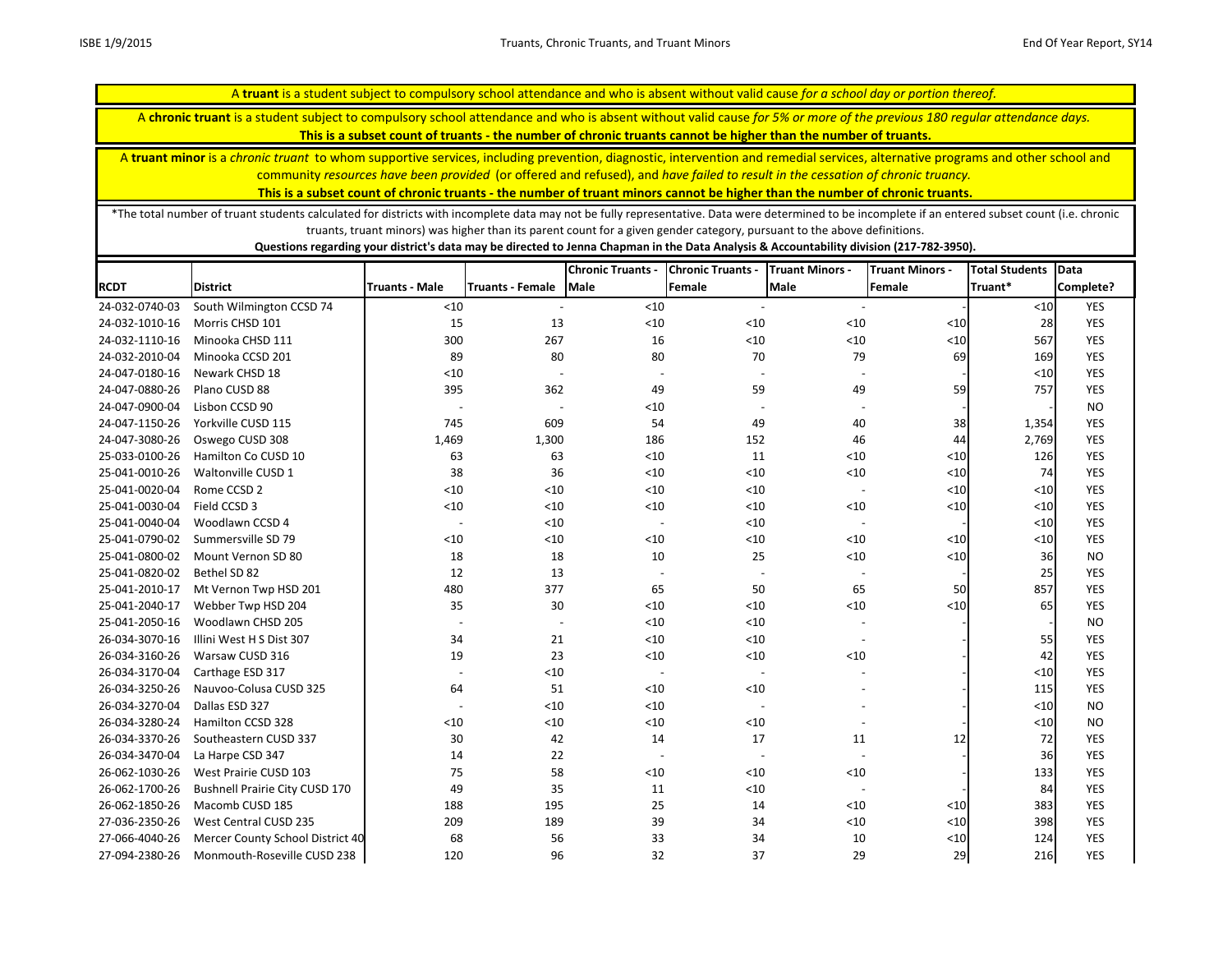A **chronic truant** is a student subject to compulsory school attendance and who is absent without valid cause *for 5% or more of the previous 180 regular attendance days.* 

**This is a subset count of truants - the number of chronic truants cannot be higher than the number of truants.**

A **truant minor** is a *chronic truant* to whom supportive services, including prevention, diagnostic, intervention and remedial services, alternative programs and other school and community *resources have been provided* (or offered and refused), and *have failed to result in the cessation of chronic truancy.* 

**This is a subset count of chronic truants - the number of truant minors cannot be higher than the number of chronic truants.**

\*The total number of truant students calculated for districts with incomplete data may not be fully representative. Data were determined to be incomplete if an entered subset count (i.e. chronic truants, truant minors) was higher than its parent count for a given gender category, pursuant to the above definitions.

|                |                               |                          |                          | <b>Chronic Truants -</b> | <b>Chronic Truants -</b> | <b>Truant Minors -</b>   | <b>Truant Minors -</b> | <b>Total Students</b> | Data       |
|----------------|-------------------------------|--------------------------|--------------------------|--------------------------|--------------------------|--------------------------|------------------------|-----------------------|------------|
| <b>RCDT</b>    | <b>District</b>               | <b>Truants - Male</b>    | <b>Truants - Female</b>  | <b>Male</b>              | Female                   | <b>Male</b>              | Female                 | Truant*               | Complete?  |
| 27-094-3040-26 | United CUSD 304               | 93                       | 121                      | 18                       | 15                       | $<10$                    | < 10                   | 214                   | YES        |
| 28-006-0170-04 | Ohio CCSD 17                  | <10                      | < 10                     |                          |                          |                          |                        | < 10                  | <b>YES</b> |
| 28-006-0940-04 | Ladd CCSD 94                  | 47                       | 38                       | $<10$                    | < 10                     |                          |                        | 85                    | <b>YES</b> |
| 28-006-0990-04 | Spring Valley CCSD 99         | 184                      | 167                      | 13                       | < 10                     |                          |                        | 351                   | <b>YES</b> |
| 28-006-1030-22 | DePue USD 103                 | $\overline{\phantom{a}}$ | $\overline{\phantom{a}}$ | $<10$                    | < 10                     |                          |                        |                       | <b>NO</b>  |
| 28-006-1150-02 | Princeton ESD 115             | < 10                     | < 10                     | $<10$                    | < 10                     |                          |                        | $<10$                 | <b>YES</b> |
| 28-006-3030-26 | La Moille CUSD 303            | $<10$                    | $<10$                    | $<10$                    | < 10                     | $\overline{\phantom{a}}$ | < 10                   | $<10$                 | <b>YES</b> |
| 28-006-3400-26 | <b>Bureau Valley CUSD 340</b> | 29                       | 23                       | 10                       | $<10$                    | $<10$                    | $<10$                  | 52                    | <b>YES</b> |
| 28-006-5000-15 | Princeton HSD 500             | 46                       | 37                       | $<10$                    | 11                       | $<10$                    | $<10$                  | 83                    | <b>YES</b> |
| 28-006-5020-17 | Hall HSD 502                  | 55                       | 58                       | < 10                     | < 10                     | 28                       | 26                     | 113                   | <b>NO</b>  |
| 28-006-5050-16 | Ohio CHSD 505                 | $<10$                    | < 10                     | $<10$                    | $\overline{\phantom{a}}$ | < 10                     |                        | < 10                  | <b>YES</b> |
| 28-037-1900-02 | Colona SD 190                 | 139                      | 123                      | $<10$                    | < 10                     | < 10                     | < 10                   | 262                   | <b>YES</b> |
| 28-037-2230-26 | Orion CUSD 223                | 33                       | 20                       | $<10$                    | < 10                     | $<10$                    |                        | 53                    | <b>YES</b> |
| 28-037-2240-26 | Galva CUSD 224                | 10                       | < 10                     | $<10$                    | < 10                     |                          |                        | 18                    | <b>YES</b> |
| 28-037-2250-26 | AlWood CUSD 225               | $<10$                    | < 10                     |                          |                          |                          |                        | 10                    | <b>YES</b> |
| 28-037-2260-26 | Annawan CUSD 226              | 14                       | < 10                     |                          | $\overline{\phantom{a}}$ | $\overline{\phantom{a}}$ |                        | 15                    | <b>YES</b> |
| 28-037-2270-26 | Cambridge CUSD 227            | < 10                     | $\overline{a}$           | < 10                     | < 10                     | < 10                     |                        | < 10                  | <b>NO</b>  |
| 28-037-2280-26 | Geneseo CUSD 228              | $<10$                    | < 10                     |                          | $\overline{\phantom{a}}$ |                          |                        | < 10                  | <b>YES</b> |
| 28-037-2290-26 | Kewanee CUSD 229              | 170                      | 171                      | 61                       | 61                       | 27                       | 31                     | 341                   | <b>YES</b> |
| 28-037-2300-26 | Wethersfield CUSD 230         | 68                       | 57                       | $<10$                    | 12                       | $<10$                    | $<10$                  | 125                   | <b>YES</b> |
| 28-088-1000-26 | <b>Stark County CUSD 100</b>  | 49                       | 55                       | < 10                     | < 10                     | < 10                     | $<10$                  | 104                   | <b>YES</b> |
| 30-039-0860-03 | DeSoto Cons SD 86             | $<10$                    | $<10$                    | $<10$                    | < 10                     | $<10$                    | < 10                   | $<10$                 | YES        |
| 30-039-0950-02 | Carbondale ESD 95             | < 10                     | $<10$                    | $<10$                    | < 10                     |                          |                        | $<10$                 | <b>NO</b>  |
| 30-039-1300-04 | Giant City CCSD 130           | $\overline{\phantom{a}}$ | $\overline{a}$           | 10                       | $<10$                    | < 10                     |                        |                       | <b>NO</b>  |
| 30-039-1400-04 | Unity Point CCSD 140          | 121                      | 146                      | 30                       | 32                       | < 10                     | $<10$                  | 267                   | <b>YES</b> |
| 30-039-1650-16 | Carbondale CHSD 165           | < 10                     | $<10$                    |                          | < 10                     | < 10                     | < 10                   | 13                    | <b>NO</b>  |
| 30-039-1760-26 | Trico CUSD 176                | 60                       | 51                       | $<10$                    | 10                       | $\sim$                   | < 10                   | 111                   | <b>YES</b> |
| 30-039-1860-26 | Murphysboro CUSD 186          | 81                       | 61                       | 42                       | 30                       | 41                       | 27                     | 142                   | <b>YES</b> |
| 30-039-1960-26 | Elverado CUSD 196             | 52                       | 66                       | 14                       | 12                       | 10                       | < 10                   | 118                   | <b>YES</b> |
| 30-073-0050-02 | Tamaroa School Dist 5         | $\overline{\phantom{0}}$ | $\overline{\phantom{a}}$ |                          | < 10                     | $\overline{\phantom{a}}$ |                        |                       | <b>NO</b>  |
| 30-073-0500-02 | Pinckneyville SD 50           | 21                       | 22                       | $<10$                    | $<10$                    | < 10                     |                        | 43                    | <b>YES</b> |
| 30-073-1010-16 | Pinckneyville CHSD 101        | < 10                     | < 10                     | < 10                     | $<10$                    | 13                       | 13                     | 17                    | <b>NO</b>  |
| 30-073-2040-04 | <b>CCSD 204</b>               |                          |                          | $<10$                    |                          | < 10                     |                        |                       | <b>NO</b>  |
| 30-073-3000-26 | Duquoin CUSD 300              | 194                      | 165                      | 31                       | 48                       | 16                       | 12                     | 359                   | <b>YES</b> |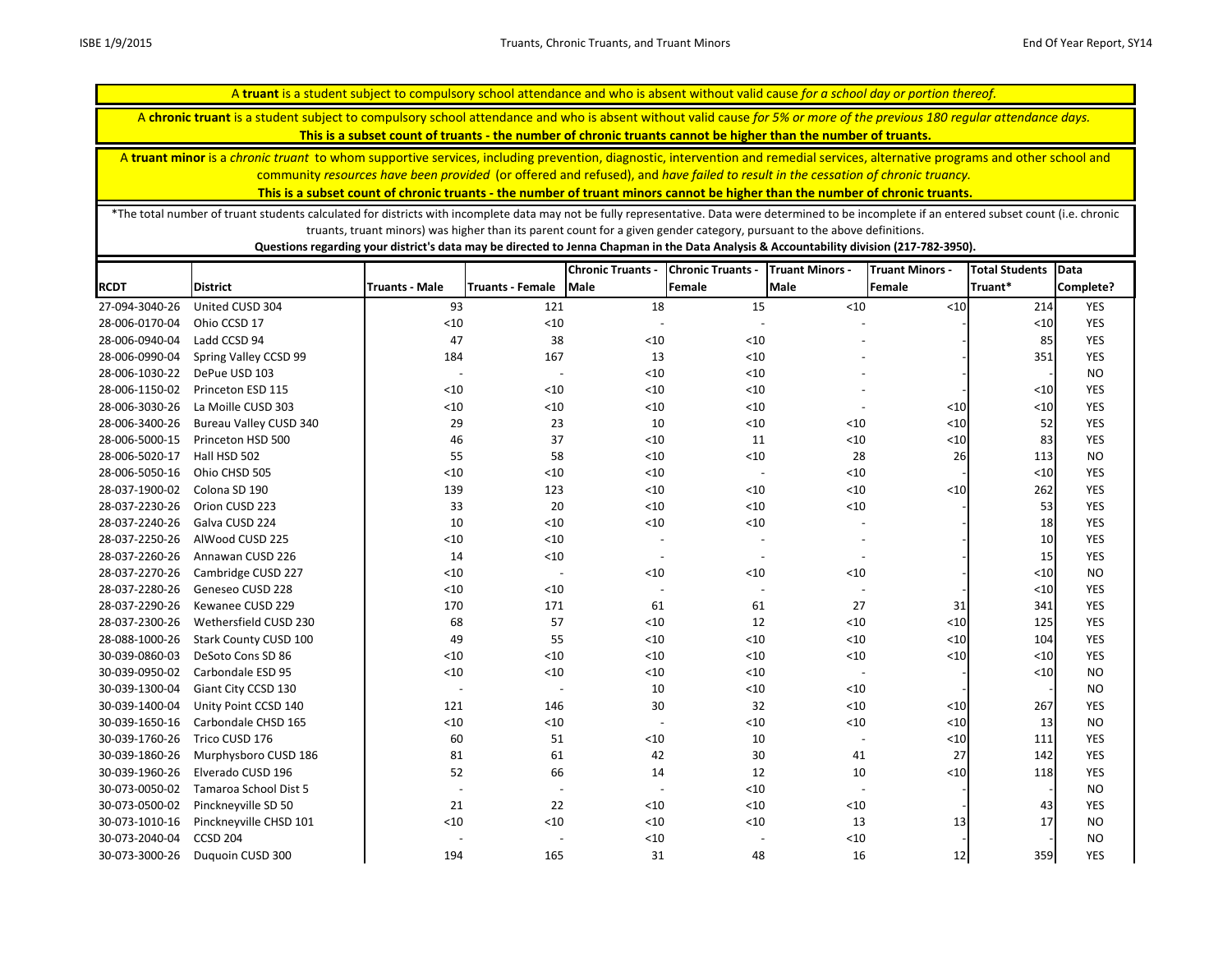A **chronic truant** is a student subject to compulsory school attendance and who is absent without valid cause *for 5% or more of the previous 180 regular attendance days.* 

**This is a subset count of truants - the number of chronic truants cannot be higher than the number of truants.**

A **truant minor** is a *chronic truant* to whom supportive services, including prevention, diagnostic, intervention and remedial services, alternative programs and other school and community *resources have been provided* (or offered and refused), and *have failed to result in the cessation of chronic truancy.* 

**This is a subset count of chronic truants - the number of truant minors cannot be higher than the number of chronic truants.**

\*The total number of truant students calculated for districts with incomplete data may not be fully representative. Data were determined to be incomplete if an entered subset count (i.e. chronic truants, truant minors) was higher than its parent count for a given gender category, pursuant to the above definitions.

|                           |                                     |                       |                          | <b>Chronic Truants -</b> | <b>Chronic Truants -</b> | <b>Truant Minors -</b>   | <b>Truant Minors -</b> | <b>Total Students</b> | Data       |
|---------------------------|-------------------------------------|-----------------------|--------------------------|--------------------------|--------------------------|--------------------------|------------------------|-----------------------|------------|
| <b>RCDT</b>               | <b>District</b>                     | <b>Truants - Male</b> | <b>Truants - Female</b>  | Male                     | Female                   | <b>Male</b>              | <b>Female</b>          | Truant*               | Complete?  |
| 31-045-0460-22            | SD U-46                             | 7,351                 | 7,013                    | 1,221                    | 1,188                    | 79                       | 70                     | 14,364                | YES        |
| 31-045-1010-22            | Batavia USD 101                     | 373                   | 332                      | 23                       | 13                       | < 10                     | $<$ 10                 | 705                   | <b>YES</b> |
| 31-045-1290-22            | Aurora West USD 129                 | 3,239                 | 3,279                    | 453                      | 470                      | 453                      | 470                    | 6,518                 | <b>YES</b> |
| 31-045-1310-22            | Aurora East USD 131                 | 4,915                 | 4,743                    | 1,155                    | 1,038                    | $<10$                    | $\langle 10 $          | 9,658                 | <b>YES</b> |
| 31-045-3000-26            | <b>CUSD 300</b>                     | 6,733                 | 6,351                    | 733                      | 671                      | 70                       | 73                     | 13,084                | <b>YES</b> |
| 31-045-3010-26            | Central CUSD 301                    | 30                    | 27                       | 30                       | 27                       | 19                       | 14                     | 57                    | <b>YES</b> |
| 31-045-3020-26            | Kaneland CUSD 302                   | 367                   | 249                      | $<10$                    | $<10$                    | $\sim$                   | $\leq$ 10              | 616                   | YES        |
| 31-045-3030-26            | St Charles CUSD 303                 | 869                   | 762                      | 55                       | 53                       | 19                       | 24                     | 1,631                 | <b>YES</b> |
| 31-045-3040-26            | Geneva CUSD 304                     | 28                    | 24                       | $<\!\!10$                | $<10$                    | $<10$                    | $\leq$ 10              | 52                    | <b>NO</b>  |
| 32-038-0040-26            | Central CUSD 4                      | 51                    | 54                       | 38                       | 39                       | $\overline{\phantom{a}}$ |                        | 105                   | <b>YES</b> |
| 32-038-0060-26            | Cissna Park CUSD 6                  | 11                    | 12                       | $<\!\!10$                | < 10                     | $\overline{\phantom{a}}$ |                        | 23                    | <b>YES</b> |
| 32-038-0090-26            | <b>Iroquois County CUSD 9</b>       | 49                    | 45                       | 32                       | 29                       | $<10$                    | $<$ 10                 | 94                    | YES        |
| 32-038-0100-26            | Iroquois West CUSD 10               | 37                    | 52                       | 20                       | 19                       | $<10$                    | $\leq 10$              | 89                    | <b>YES</b> |
| 32-038-2330-17            | Milford Twp HSD 233                 | < 10                  | < 10                     | $<10$                    | < 10                     | $<10$                    | $<$ 10                 | <10                   | <b>NO</b>  |
| 32-038-2490-26            | Crescent Iroquois CUSD 249          | $<10$                 | $\overline{\phantom{a}}$ |                          | $\overline{\phantom{a}}$ | $\overline{\phantom{a}}$ |                        | $<10$                 | <b>YES</b> |
| 32-038-2800-04            | Milford CCSD 280                    | < 10                  | < 10                     | $<10$                    | < 10                     | $\overline{\phantom{a}}$ |                        | 11                    | <b>YES</b> |
| 32-046-0010-26            | Momence CUSD 1                      | 100                   | 75                       | 23                       | 21                       | $<10$                    | $<$ 10                 | 175                   | <b>YES</b> |
| 32-046-0020-26            | Herscher CUSD 2                     | 33                    | 18                       | $<10$                    |                          | $\blacksquare$           |                        | 51                    | <b>YES</b> |
| 32-046-0050-26            | Manteno CUSD 5                      | 90                    | 87                       | 24                       | 23                       | 13                       | $\leq 10$              | 177                   | <b>YES</b> |
| 32-046-0060-26            | <b>Grant Park CUSD 6</b>            | < 10                  | $\overline{\phantom{a}}$ | $<10$                    | < 10                     | $\blacksquare$           |                        | < 10                  | <b>NO</b>  |
| 32-046-0530-02            | <b>Bourbonnais SD 53</b>            | 566                   | 603                      | 123                      | 112                      | 98                       | 90                     | 1,169                 | <b>YES</b> |
| 32-046-0610-02            | Bradley SD 61                       | 427                   | 400                      | 38                       | 37                       | 12                       | 12                     | 827                   | YES        |
| 32-046-1110-25            | Kankakee SD 111                     | 1,109                 | 1,073                    | 597                      | 508                      | $\overline{a}$           |                        | 2,182                 | <b>YES</b> |
| 32-046-2560-04            | St Anne CCSD 256                    | < 10                  | $<10$                    | < 10                     | < 10                     | $<10$                    | $<$ 10                 | 13                    | <b>YES</b> |
| 32-046-2580-04            | St George CCSD 258                  | $<10$                 | $\overline{a}$           | $<10$                    |                          | $<10$                    |                        | < 10                  | YES        |
| 32-046-2590-04            | Pembroke CCSD 259                   | $<10$                 | < 10                     |                          |                          | $<10$                    | $<$ 10                 | < 10                  | <b>NO</b>  |
| 32-046-3020-16            | St Anne CHSD 302                    | $<10$                 | < 10                     | 21                       | 12                       | < 10                     |                        | < 10                  | <b>NO</b>  |
| 32-046-3070-16            | <b>Bradley Bourbonnais CHSD 307</b> | 707                   | 760                      | 88                       | 70                       | $\overline{\phantom{a}}$ |                        | 1,467                 | <b>YES</b> |
| 33-048-2020-26            | Knoxville CUSD 202                  | 77                    | 65                       | 19                       | 13                       | $<10$                    |                        | 142                   | <b>YES</b> |
| 33-048-2050-26            | Galesburg CUSD 205                  | 716                   | 639                      | 75                       | 67                       | 61                       | 53                     | 1,355                 | <b>YES</b> |
| 33-048-2080-26            | ROW VACUSD 208                      | 23                    | 15                       | $<10$                    | < 10                     | < 10                     | $<$ 10                 | 38                    | YES        |
| 33-048-2100-26            | Williamsfield CUSD 210              | 19                    | 14                       | $<10$                    | < 10                     | $\overline{\phantom{a}}$ |                        | 33                    | YES        |
| 33-048-2760-26            | Abingdon-Avon CUSD 276              | 49                    | 54                       | 14                       | 12                       | 14                       | 12                     | 103                   | <b>YES</b> |
| 34-049-0060-02 Zion ESD 6 |                                     | 35                    | 42                       | 13                       | 15                       | < 10                     | $10$                   | 77                    | <b>YES</b> |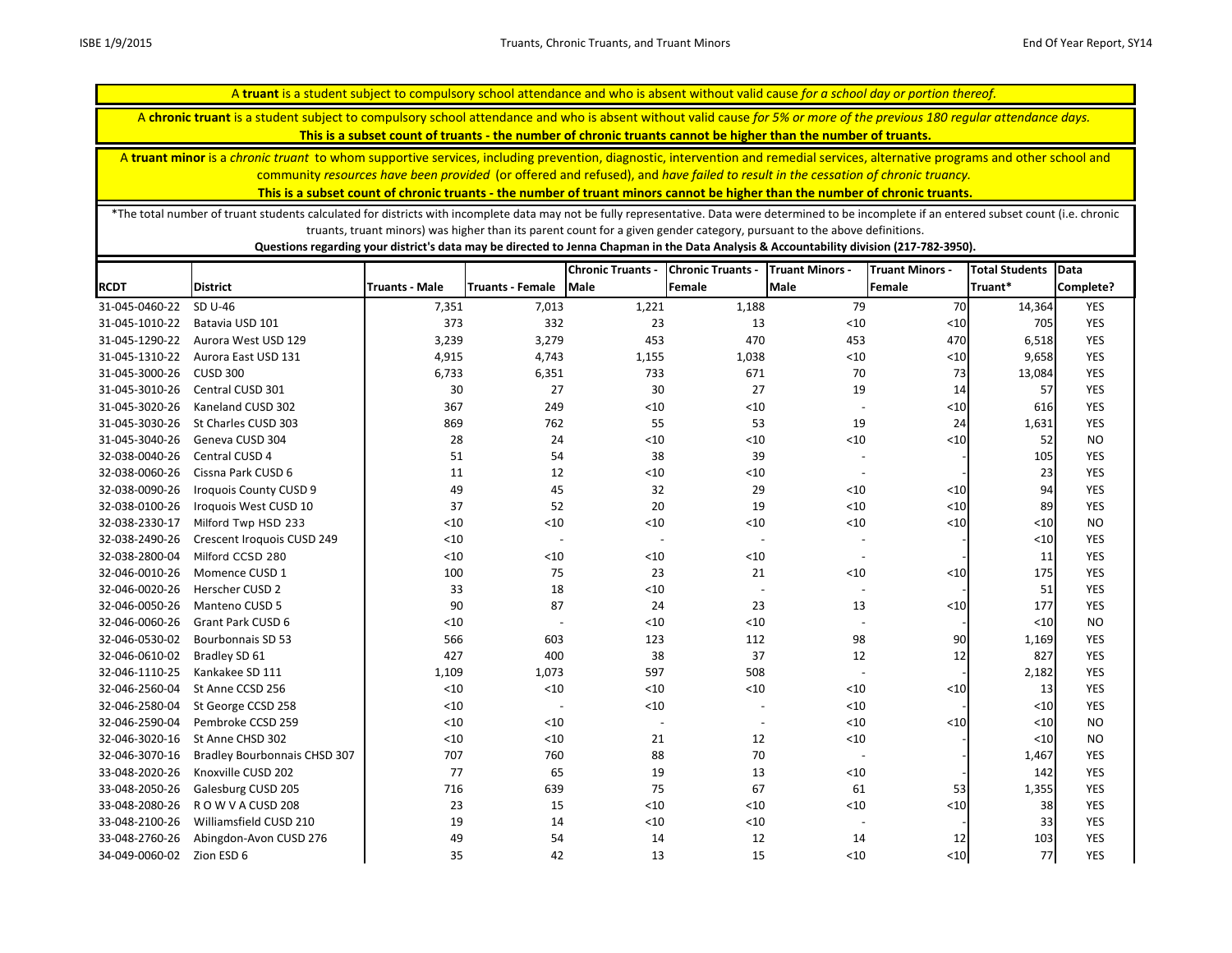A **chronic truant** is a student subject to compulsory school attendance and who is absent without valid cause *for 5% or more of the previous 180 regular attendance days.* 

**This is a subset count of truants - the number of chronic truants cannot be higher than the number of truants.**

A **truant minor** is a *chronic truant* to whom supportive services, including prevention, diagnostic, intervention and remedial services, alternative programs and other school and community *resources have been provided* (or offered and refused), and *have failed to result in the cessation of chronic truancy.* 

**This is a subset count of chronic truants - the number of truant minors cannot be higher than the number of chronic truants.**

\*The total number of truant students calculated for districts with incomplete data may not be fully representative. Data were determined to be incomplete if an entered subset count (i.e. chronic truants, truant minors) was higher than its parent count for a given gender category, pursuant to the above definitions.

|                |                            |                |                          | <b>Chronic Truants -</b> | <b>Chronic Truants -</b> | <b>Truant Minors -</b>   | <b>Truant Minors -</b> | <b>Total Students</b> | <b>Data</b> |
|----------------|----------------------------|----------------|--------------------------|--------------------------|--------------------------|--------------------------|------------------------|-----------------------|-------------|
| <b>RCDT</b>    | <b>District</b>            | Truants - Male | <b>Truants - Female</b>  | <b>Male</b>              | Female                   | <b>Male</b>              | Female                 | Truant*               | Complete?   |
| 34-049-0240-04 | Millburn CCSD 24           | 60             | 39                       | $\overline{\phantom{a}}$ | $\overline{\phantom{a}}$ |                          |                        | 99                    | <b>YES</b>  |
| 34-049-0330-02 | Emmons SD 33               | 64             | 76                       | $<10$                    | $<10$                    |                          | < 10                   | 140                   | <b>NO</b>   |
| 34-049-0340-04 | Antioch CCSD 34            | 226            | 202                      | 18                       | 14                       | $<$ 10                   | $<10$                  | 428                   | <b>YES</b>  |
| 34-049-0370-02 | Gavin SD 37                | 270            | 271                      | 56                       | 42                       | < 10                     | < 10                   | 541                   | <b>YES</b>  |
| 34-049-0380-02 | Big Hollow SD 38           | 36             | 23                       | < 10                     | $<10$                    | < 10                     | $<10$                  | 59                    | <b>YES</b>  |
| 34-049-0410-04 | Lake Villa CCSD 41         | 85             | 82                       | 14                       | 10                       | < 10                     | < 10                   | 167                   | <b>YES</b>  |
| 34-049-0460-04 | Grayslake CCSD 46          | 22             | 37                       | $<10$                    | $<10$                    |                          |                        | 59                    | <b>YES</b>  |
| 34-049-0500-04 | Woodland CCSD 50           | $<10$          | < 10                     | 32                       | 23                       | $<$ 10                   | < 10                   | 12                    | <b>NO</b>   |
| 34-049-0560-02 | Gurnee SD 56               | 426            | 437                      | 135                      | 132                      | 32                       | 30                     | 863                   | <b>YES</b>  |
| 34-049-0600-26 | Waukegan CUSD 60           | 7,043          | 6,756                    | 1,442                    | 1,269                    | 672                      | 624                    | 13,799                | <b>YES</b>  |
| 34-049-0750-02 | Mundelein ESD 75           | < 10           | < 10                     | $<10$                    | $<10$                    | $<10$                    | < 10                   | $<$ 10                | <b>YES</b>  |
| 34-049-0760-02 | Diamond Lake SD 76         |                | $<$ 10                   |                          | < 10                     |                          | $\leq 10$              | $<10$                 | <b>YES</b>  |
| 34-049-0790-02 | Fremont SD 79              |                | $\overline{\phantom{a}}$ | $\overline{\phantom{a}}$ | $<10$                    |                          |                        |                       | <b>NO</b>   |
| 34-049-0950-26 | Lake Zurich CUSD 95        | 304            | 237                      | 32                       | 24                       | 32                       | 24                     | 541                   | <b>YES</b>  |
| 34-049-1090-02 | Deerfield SD 109           | < 10           | $<$ 10                   | < 10                     |                          |                          |                        | 15                    | <b>YES</b>  |
| 34-049-1130-17 | Twp HSD 113                | 1,226          | 970                      | < 10                     | < 10                     | $\overline{\phantom{a}}$ |                        | 2,196                 | <b>YES</b>  |
| 34-049-1140-02 | Fox Lake GSD 114           | 52             | 43                       | 11                       | < 10                     | $<$ 10                   | < 10                   | 95                    | <b>YES</b>  |
| 34-049-1160-26 | Round Lake CUSD 116        | 1,974          | 1,832                    | 238                      | 246                      | 132                      | 139                    | 3,806                 | <b>YES</b>  |
| 34-049-1170-16 | <b>CHSD 117</b>            | 368            | 272                      | 44                       | 41                       | 44                       | 41                     | 640                   | <b>YES</b>  |
| 34-049-1180-26 | Wauconda CUSD 118          | 266            | 194                      | 11                       | $<10$                    | < 10                     | < 10                   | 460                   | <b>YES</b>  |
| 34-049-1200-13 | Mundelein Cons HSD 120     | 439            | 401                      | 29                       | 31                       | < 10                     | $<10$                  | 840                   | <b>YES</b>  |
| 34-049-1210-17 | Warren Twp HSD 121         | 1,607          | 1,505                    | 116                      | 71                       |                          |                        | 3,112                 | <b>YES</b>  |
| 34-049-1240-16 | Grant CHSD 124             | 162            | 141                      | 11                       | $<10$                    | $<10$                    | < 10                   | 303                   | <b>YES</b>  |
| 34-049-1250-13 | Adlai E Stevenson HSD 125  | 795            | 752                      | 17                       | 14                       | $\overline{\phantom{a}}$ |                        | 1,547                 | <b>YES</b>  |
| 34-049-1260-17 | Zion-Benton Twp HSD 126    | 200            | 195                      | 44                       | 57                       | 38                       | 51                     | 395                   | <b>YES</b>  |
| 34-049-1270-16 | Grayslake CHSD 127         | 431            | 324                      | 19                       | 12                       | < 10                     | < 10                   | 755                   | <b>YES</b>  |
| 34-049-1280-16 | <b>CHSD 128</b>            | 456            | 344                      | 11                       | $<10$                    | $<10$                    | $<10$                  | 800                   | YES         |
| 34-049-1870-26 | North Chicago SD 187       | 727            | 663                      | 332                      | 275                      | 79                       | 66                     | 1,390                 | <b>YES</b>  |
| 34-049-2200-26 | <b>Barrington CUSD 220</b> | 1,701          | 1,576                    | 35                       | 25                       |                          |                        | 3,277                 | <b>YES</b>  |
| 35-050-0020-26 | Serena CUSD 2              | 39             | 28                       | < 10                     | $<10$                    | $<$ 10                   | < 10                   | 67                    | <b>YES</b>  |
| 35-050-0090-26 | Earlville CUSD 9           | $<10$          | < 10                     | $<10$                    | $<10$                    |                          |                        | $<10$                 | <b>YES</b>  |
| 35-050-0400-17 | Streator Twp HSD 40        | 142            | 130                      | 25                       | 14                       | 14                       | 10                     | 272                   | YES         |
| 35-050-0440-02 | Streator ESD 44            | 199            | 217                      | 14                       | 20                       | $<10$                    |                        | 416                   | <b>YES</b>  |
| 35-050-0790-04 | Tonica CCSD 79             |                |                          |                          | $<10$                    |                          |                        |                       | <b>NO</b>   |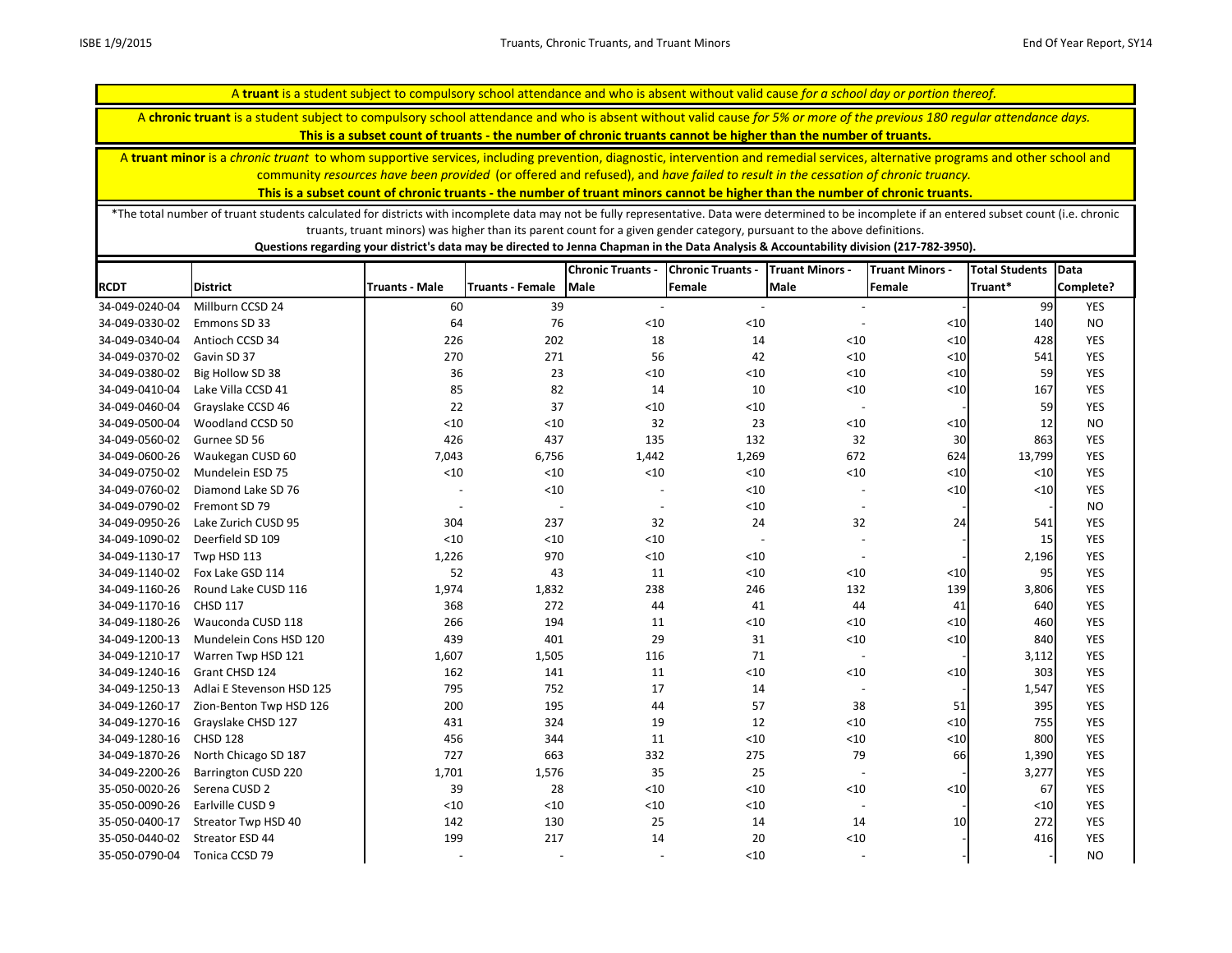A **chronic truant** is a student subject to compulsory school attendance and who is absent without valid cause *for 5% or more of the previous 180 regular attendance days.* 

**This is a subset count of truants - the number of chronic truants cannot be higher than the number of truants.**

A **truant minor** is a *chronic truant* to whom supportive services, including prevention, diagnostic, intervention and remedial services, alternative programs and other school and community *resources have been provided* (or offered and refused), and *have failed to result in the cessation of chronic truancy.* 

**This is a subset count of chronic truants - the number of truant minors cannot be higher than the number of chronic truants.**

\*The total number of truant students calculated for districts with incomplete data may not be fully representative. Data were determined to be incomplete if an entered subset count (i.e. chronic truants, truant minors) was higher than its parent count for a given gender category, pursuant to the above definitions.

|                |                              |                          |                         | <b>Chronic Truants -</b> | <b>Chronic Truants -</b> | <b>Truant Minors -</b>   | <b>Truant Minors -</b> | <b>Total Students</b> | Data       |
|----------------|------------------------------|--------------------------|-------------------------|--------------------------|--------------------------|--------------------------|------------------------|-----------------------|------------|
| <b>RCDT</b>    | <b>District</b>              | <b>Truants - Male</b>    | <b>Truants - Female</b> | <b>Male</b>              | <b>Female</b>            | Male                     | Female                 | Truant*               | Complete?  |
| 35-050-1200-17 | La Salle-Peru Twp HSD 120    | 319                      | 239                     | 32                       | 31                       | $<10$                    | 12                     | 558                   | <b>YES</b> |
| 35-050-1220-02 | La Salle ESD 122             | < 10                     | < 10                    | $<10$                    | $<10$                    | < 10                     | $<$ 10                 | 15                    | <b>YES</b> |
| 35-050-1240-02 | Peru ESD 124                 | 12                       | < 10                    | $<10$                    | $<10$                    |                          |                        | 21                    | <b>YES</b> |
| 35-050-1250-02 | Oglesby ESD 125              | $\overline{\phantom{a}}$ |                         | $<10$                    | $<10$                    | $\overline{\phantom{a}}$ |                        |                       | <b>NO</b>  |
| 35-050-1400-17 | Ottawa Twp HSD 140           | 376                      | 275                     | 28                       | 24                       | 19                       | 16                     | 651                   | <b>YES</b> |
| 35-050-1410-02 | Ottawa ESD 141               | 122                      | 144                     | 32                       | 36                       | 11                       | 12                     | 266                   | <b>YES</b> |
| 35-050-1500-02 | Marseilles ESD 150           | 250                      | 244                     | 89                       | 88                       | 89                       | 88                     | 494                   | <b>YES</b> |
| 35-050-1600-17 | Seneca Twp HSD 160           | 88                       | 57                      | $<10$                    | < 10                     |                          | $10$                   | 145                   | <b>YES</b> |
| 35-050-1700-04 | Seneca CCSD 170              | 46                       | 29                      | $<10$                    | < 10                     |                          |                        | 75                    | <b>YES</b> |
| 35-050-1850-04 | Waltham CCSD 185             | $<10$                    | < 10                    | $<10$                    | < 10                     |                          |                        | < 10                  | <b>YES</b> |
| 35-050-1950-04 | Wallace CCSD 195             | $<10$                    | < 10                    | $<10$                    | < 10                     |                          |                        | < 10                  | <b>YES</b> |
| 35-050-2300-04 | Rutland CCSD 230             | $\overline{\phantom{a}}$ |                         | $<10$                    |                          |                          |                        |                       | <b>NO</b>  |
| 35-050-2800-17 | Mendota Twp HSD 280          | 39                       | 26                      | $<10$                    | < 10                     | < 10                     | $<$ 10                 | 65                    | <b>YES</b> |
| 35-050-2890-04 | Mendota CCSD 289             | $<10$                    | $<10$                   | $<10$                    | < 10                     | $<10$                    | $<$ 10                 | 10                    | <b>NO</b>  |
| 35-050-4250-26 | Lostant CUSD 425             | $\overline{\phantom{a}}$ | $\overline{a}$          | $\overline{\phantom{a}}$ |                          | $<10$                    | $<$ 10                 |                       | <b>NO</b>  |
| 38-054-0210-26 | Hartsburg Emden CUSD 21      | < 10                     | < 10                    | $<10$                    | $<10$                    | < 10                     | $<$ 10                 | < 10                  | <b>YES</b> |
| 38-054-0230-26 | Mt Pulaski CUSD 23           | < 10                     | 16                      | 23                       | 20                       | 25                       | 21                     | 23                    | <b>NO</b>  |
| 38-054-0270-02 | Lincoln ESD 27               | $<10$                    | 10                      | $<10$                    | 11                       | < 10                     | $<10$                  | 18                    | <b>NO</b>  |
| 38-054-0610-04 | Chester-East Lincoln CCSD 61 | $\overline{\phantom{a}}$ |                         | $<10$                    | < 10                     |                          |                        |                       | <b>NO</b>  |
| 38-054-0880-02 | New Holland-Middletown ED 88 | < 10                     | < 10                    |                          | $<10$                    | $\overline{\phantom{a}}$ | $<$ 10                 | < 10                  | <b>YES</b> |
| 38-054-4040-16 | Lincoln CHSD 404             | 65                       | 29                      | 26                       | 10                       | 19                       | $<$ 10                 | 94                    | <b>YES</b> |
| 38-060-1260-26 | Havana CUSD 126              | 79                       | 41                      | 18                       | 20                       | 10                       | 17                     | 120                   | <b>YES</b> |
| 38-060-1890-26 | Illini Central CUSD 189      | 15                       | 11                      | 19                       | 15                       | 19                       | 15                     | 26                    | <b>NO</b>  |
| 38-060-1910-26 | Midwest Central CUSD 191     | 85                       | 75                      | 31                       | 18                       | $<10$                    | $\langle 10 $          | 160                   | <b>YES</b> |
| 38-065-2000-26 | <b>Greenview CUSD 200</b>    | $\overline{\phantom{a}}$ | < 10                    | $<10$                    |                          |                          |                        | $<10$                 | <b>NO</b>  |
| 38-065-2020-26 | Porta CUSD 202               | 24                       | 24                      | $<10$                    | $<10$                    | < 10                     |                        | 48                    | <b>YES</b> |
| 38-065-2130-26 | Athens CUSD 213              | 32                       | 43                      | 12                       | 18                       |                          |                        | 75                    | <b>YES</b> |
| 39-055-0010-26 | Argenta-Oreana CUSD 1        | 124                      | 103                     | $<10$                    | < 10                     | $<10$                    | $<$ 10                 | 227                   | YES        |
| 39-055-0020-26 | Maroa Forsyth CUSD 2         | 30                       | 35                      | $<10$                    | < 10                     | $<10$                    | $<$ 10                 | 65                    | <b>YES</b> |
| 39-055-0030-26 | Mt Zion CUSD 3               | 22                       | 18                      | $<10$                    | $<10$                    | $<10$                    |                        | 40                    | <b>YES</b> |
| 39-055-0090-26 | Sangamon Valley CUSD 9       | 18                       | 22                      | $<10$                    | 13                       | $<10$                    | $<10$                  | 40                    | <b>YES</b> |
| 39-055-0110-26 | Warrensburg-Latham CUSD 11   | 51                       | 46                      | $<10$                    | < 10                     | < 10                     |                        | 97                    | <b>YES</b> |
| 39-055-0150-26 | Meridian CUSD 15             | 66                       | 70                      | < 10                     | < 10                     | < 10                     | $<10$                  | 136                   | <b>YES</b> |
| 39-055-0610-25 | Decatur SD 61                | 2,419                    | 2,419                   | 441                      | 447                      | 441                      | 447                    | 4,838                 | <b>YES</b> |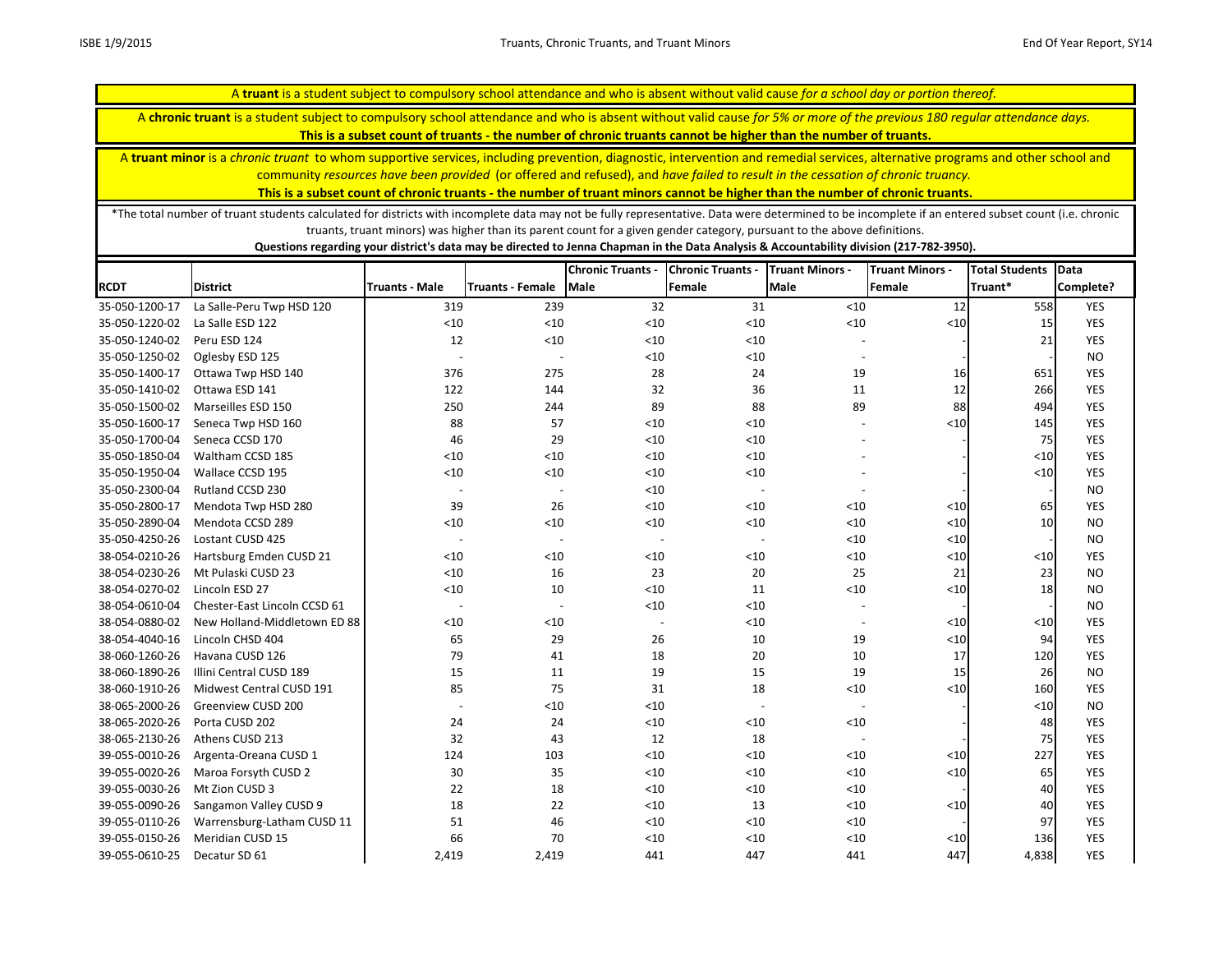A **chronic truant** is a student subject to compulsory school attendance and who is absent without valid cause *for 5% or more of the previous 180 regular attendance days.* 

**This is a subset count of truants - the number of chronic truants cannot be higher than the number of truants.**

A **truant minor** is a *chronic truant* to whom supportive services, including prevention, diagnostic, intervention and remedial services, alternative programs and other school and community *resources have been provided* (or offered and refused), and *have failed to result in the cessation of chronic truancy.* 

**This is a subset count of chronic truants - the number of truant minors cannot be higher than the number of chronic truants.**

\*The total number of truant students calculated for districts with incomplete data may not be fully representative. Data were determined to be incomplete if an entered subset count (i.e. chronic truants, truant minors) was higher than its parent count for a given gender category, pursuant to the above definitions.

|                |                               |                       |                          | <b>Chronic Truants -</b> | <b>Chronic Truants -</b> | <b>Truant Minors -</b>   | <b>Truant Minors -</b> | <b>Total Students</b> | Data       |
|----------------|-------------------------------|-----------------------|--------------------------|--------------------------|--------------------------|--------------------------|------------------------|-----------------------|------------|
| <b>RCDT</b>    | <b>District</b>               | <b>Truants - Male</b> | <b>Truants - Female</b>  | Male                     | Female                   | <b>Male</b>              | Female                 | Truant*               | Complete?  |
| 39-074-0050-26 | <b>Bement CUSD 5</b>          | 12                    | < 10                     |                          |                          |                          |                        | 15                    | <b>YES</b> |
| 39-074-0250-26 | Monticello CUSD 25            | $<10$                 | $<10$                    | $<10$                    | $<10$                    |                          |                        | 15                    | <b>YES</b> |
| 39-074-0390-26 | Atwood Hammond CUSD 39        | 27                    | 19                       | < 10                     | $<10$                    | < 10                     | $<10$                  | 46                    | <b>YES</b> |
| 39-074-0570-26 | Deland-Weldon CUSD 57         | 12                    | 10                       | 13                       | 12                       |                          |                        | 22                    | <b>NO</b>  |
| 39-074-1000-26 | Cerro Gordo CUSD 100          | $<10$                 | < 10                     | < 10                     | $<10$                    | $\overline{\phantom{a}}$ |                        | $<10$                 | <b>YES</b> |
| 40-007-0400-26 | Calhoun CUSD 40               | 117                   | 90                       | $<10$                    | $<10$                    | $<10$                    | $<$ 10                 | 207                   | <b>YES</b> |
| 40-007-0420-26 | <b>Brussels CUSD 42</b>       | $<10$                 | $\overline{\phantom{a}}$ | < 10                     | $<10$                    | $\overline{\phantom{a}}$ | $\leq 10$              | $<10$                 | <b>NO</b>  |
| 40-031-0010-26 | Carrollton CUSD 1             | 34                    | 48                       | $<\!\!10$                | 15                       | $<10$                    | $\leq 10$              | 82                    | <b>YES</b> |
| 40-031-0030-26 | North Greene CUSD 3           | 78                    | 78                       | 25                       | 28                       | 22                       | 24                     | 156                   | YES        |
| 40-031-0100-26 | Greenfield CUSD 10            | 10                    | 15                       | $<\!\!10$                | ${<}10$                  | $<10$                    | $<10$                  | 25                    | <b>NO</b>  |
| 40-042-1000-26 | Jersey CUSD 100               | 495                   | 466                      | 59                       | 67                       | 48                       | 43                     | 961                   | <b>YES</b> |
| 40-056-0010-26 | Carlinville CUSD 1            | 63                    | 46                       | 54                       | 58                       | 49                       | 52                     | 109                   | <b>NO</b>  |
| 40-056-0020-26 | Northwestern CUSD 2           | $<10$                 | < 10                     | $\overline{\phantom{a}}$ | $<10$                    | < 10                     |                        | $<10$                 | <b>NO</b>  |
| 40-056-0050-26 | Mount Olive CUSD 5            | 60                    | 30                       | 10                       | $<10$                    | $<10$                    | $<10$                  | 90                    | YES        |
| 40-056-0060-26 | Staunton CUSD 6               | $<10$                 | < 10                     | $\overline{\phantom{a}}$ | $\overline{\phantom{a}}$ | $\overline{\phantom{a}}$ |                        | < 10                  | <b>YES</b> |
| 40-056-0070-26 | Gillespie CUSD 7              | 170                   | 147                      | 49                       | 32                       | 16                       | 11                     | 317                   | <b>YES</b> |
| 40-056-0080-26 | <b>Bunker Hill CUSD 8</b>     | 43                    | 38                       | 12                       | 14                       | < 10                     | $<10$                  | 81                    | YES        |
| 40-056-0090-26 | Southwestern CUSD 9           | 131                   | 117                      | 18                       | 22                       | $<10$                    | $<10$                  | 248                   | YES        |
| 40-056-0340-26 | North Mac CUSD 34             | 15                    | < 10                     | 44                       | 37                       | 27                       | 19                     | 24                    | <b>NO</b>  |
| 41-057-0010-26 | Roxana CUSD 1                 | 432                   | 376                      | 77                       | 71                       | < 10                     | 12                     | 808                   | YES        |
| 41-057-0020-26 | Triad CUSD 2                  | 75                    | 58                       | 13                       | 14                       | < 10                     | $\leq 10$              | 133                   | <b>YES</b> |
| 41-057-0030-26 | Venice CUSD 3                 | 52                    | 59                       | $<10$                    | $<10$                    | $<10$                    | $\leq 10$              | 111                   | YES        |
| 41-057-0050-26 | Highland CUSD 5               | 79                    | 76                       | 34                       | 20                       | 18                       | $\leq 10$              | 155                   | YES        |
| 41-057-0070-26 | Edwardsville CUSD 7           | 108                   | 80                       | 59                       | 45                       | 59                       | 45                     | 188                   | YES        |
| 41-057-0080-26 | Bethalto CUSD 8               | 31                    | 29                       | 25                       | 20                       | 34                       | 31                     | 60                    | <b>NO</b>  |
| 41-057-0090-26 | Granite City CUSD 9           | 1,882                 | 1,674                    | 333                      | 273                      | 32                       | 34                     | 3,556                 | YES        |
| 41-057-0100-26 | Collinsville CUSD 10          | 1,215                 | 1,074                    | 120                      | 119                      | 68                       | 48                     | 2,289                 | <b>YES</b> |
| 41-057-0110-26 | Alton CUSD 11                 | 1,643                 | 1,482                    | 299                      | 299                      | 257                      | 268                    | 3,125                 | YES        |
| 41-057-0120-26 | Madison CUSD 12               | 35                    | 29                       | 23                       | 20                       | 20                       | 19                     | 64                    | <b>YES</b> |
| 41-057-0130-02 | East Alton SD 13              |                       | $\overline{\phantom{a}}$ | $<10$                    | $<10$                    | < 10                     | $<10$                  |                       | <b>NO</b>  |
| 41-057-0140-16 | East Alton-Wood River CHSD 14 | 56                    | 62                       | 26                       | 26                       | < 10                     | < 10                   | 118                   | <b>YES</b> |
| 41-057-0150-03 | Wood River-Hartford ESD 15    | $<10$                 | $<10$                    | $<10$                    | $<10$                    | $<10$                    | $<10$                  | $<10$                 | <b>NO</b>  |
| 43-059-0050-26 | Henry-Senachwine CUSD 5       | 22                    | 28                       | < 10                     | $<10$                    |                          | < 10                   | 50                    | <b>YES</b> |
| 43-059-0070-26 | Midland CUSD 7                | 61                    | 43                       | $<10$                    |                          | < 10                     | < 10                   | 104                   | <b>NO</b>  |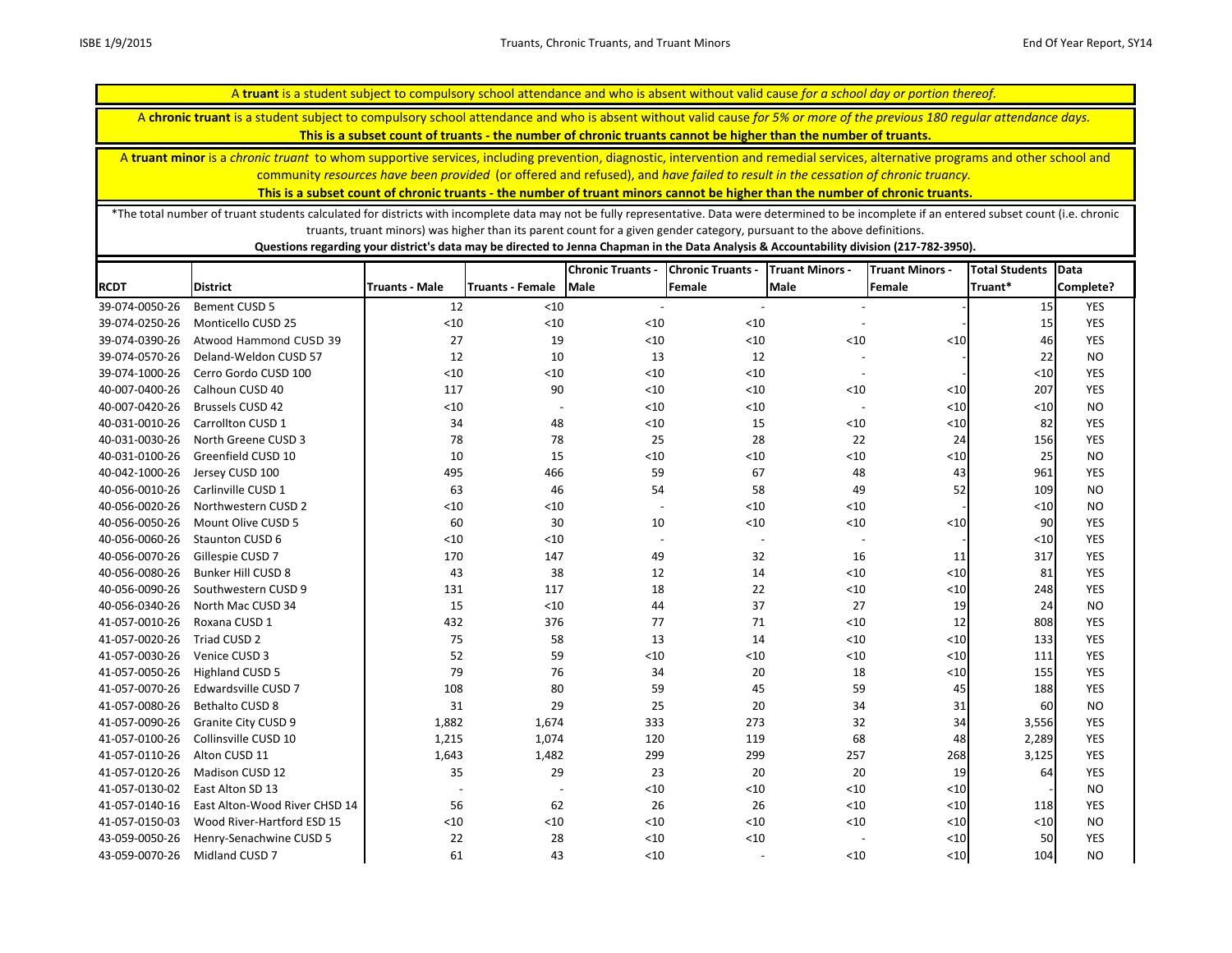A **chronic truant** is a student subject to compulsory school attendance and who is absent without valid cause *for 5% or more of the previous 180 regular attendance days.* 

**This is a subset count of truants - the number of chronic truants cannot be higher than the number of truants.**

A **truant minor** is a *chronic truant* to whom supportive services, including prevention, diagnostic, intervention and remedial services, alternative programs and other school and community *resources have been provided* (or offered and refused), and *have failed to result in the cessation of chronic truancy.* 

**This is a subset count of chronic truants - the number of truant minors cannot be higher than the number of chronic truants.**

\*The total number of truant students calculated for districts with incomplete data may not be fully representative. Data were determined to be incomplete if an entered subset count (i.e. chronic truants, truant minors) was higher than its parent count for a given gender category, pursuant to the above definitions.

|                |                            |                       |                         | <b>Chronic Truants -</b> | <b>Chronic Truants -</b> | <b>Truant Minors -</b>   | <b>Truant Minors -</b> | <b>Total Students</b> | Data       |
|----------------|----------------------------|-----------------------|-------------------------|--------------------------|--------------------------|--------------------------|------------------------|-----------------------|------------|
| <b>RCDT</b>    | <b>District</b>            | <b>Truants - Male</b> | <b>Truants - Female</b> | <b>Male</b>              | Female                   | <b>Male</b>              | Female                 | Truant*               | Complete?  |
| 43-078-5350-26 | Putnam County CUSD 535     | 13                    | < 10                    | 10                       | $<10$                    |                          | $<10$                  | 20                    | <b>NO</b>  |
| 43-102-0010-04 | Metamora CCSD 1            | < 10                  | < 10                    | < 10                     | $<10$                    | < 10                     | < 10                   | 13                    | <b>YES</b> |
| 43-102-0020-04 | <b>Riverview CCSD 2</b>    | < 10                  | < 10                    | < 10                     | $<10$                    | < 10                     | < 10                   | 12                    | <b>YES</b> |
| 43-102-0060-26 | Fieldcrest CUSD 6          | 89                    | 87                      | 24                       | 21                       | $<10$                    | $<10$                  | 176                   | <b>YES</b> |
| 43-102-0110-26 | El Paso-Gridley CUSD 11    | 40                    | 19                      | 12                       | $<10$                    | < 10                     |                        | 59                    | <b>YES</b> |
| 43-102-0210-26 | Lowpoint-Washburn CUSD 21  | < 10                  | < 10                    | 13                       | < 10                     | < 10                     |                        | 10                    | <b>NO</b>  |
| 43-102-0600-26 | Roanoke Benson CUSD 60     | <10                   | < 10                    | $<10$                    | $<10$                    | $<10$                    | < 10                   | $<$ 10                | YES        |
| 43-102-0690-02 | Germantown Hills SD 69     | 17                    | 24                      | $\overline{\phantom{a}}$ |                          | $\overline{\phantom{a}}$ |                        | 41                    | <b>YES</b> |
| 43-102-1220-17 | County of Woodford School  | 43                    | 41                      | < 10                     | $<10$                    | $<10$                    | $<10$                  | 84                    | <b>YES</b> |
| 43-102-1400-26 | Eureka CUD 140             | 85                    | 76                      | 18                       | 12                       | < 10                     | $<10$                  | 161                   | YES        |
| 44-063-0020-03 | Nippersink SD 2            | 31                    | 33                      | $<10$                    | $<10$                    |                          | $<10$                  | 64                    | YES        |
| 44-063-0030-03 | Fox River Grove Cons SD 3  | < 10                  | 13                      | < 10                     |                          |                          |                        | 22                    | <b>YES</b> |
| 44-063-0120-26 | Johnsburg CUSD 12          | 77                    | 53                      | 12                       | $<10$                    | < 10                     | < 10                   | 130                   | <b>YES</b> |
| 44-063-0150-04 | McHenry CCSD 15            | 103                   | 91                      | $<10$                    | $<10$                    | < 10                     | < 10                   | 194                   | YES        |
| 44-063-0190-24 | Alden Hebron SD 19         | < 10                  | < 10                    | $\overline{a}$           | $\overline{\phantom{a}}$ |                          |                        | 15                    | <b>YES</b> |
| 44-063-0260-04 | Cary CCSD 26               | 92                    | 78                      | < 10                     | $<10$                    |                          |                        | 170                   | <b>YES</b> |
| 44-063-0460-03 | Prairie Grove CSD 46       | < 10                  | 11                      | $<10$                    | 11                       |                          |                        | 18                    | <b>NO</b>  |
| 44-063-0470-04 | Crystal Lake CCSD 47       | 1,126                 | 1,108                   | 40                       | 42                       |                          |                        | 2,234                 | YES        |
| 44-063-0500-26 | Harvard CUSD 50            | 621                   | 579                     | 87                       | 67                       | 35                       | 28                     | 1,200                 | <b>YES</b> |
| 44-063-1540-16 | Marengo CHSD 154           | 78                    | 64                      | < 10                     | $<10$                    | $<10$                    | $\leq 10$              | 142                   | <b>YES</b> |
| 44-063-1550-16 | <b>CHSD 155</b>            | 1,546                 | 1,464                   | 66                       | 47                       | 35                       | 25                     | 3,010                 | YES        |
| 44-063-1560-16 | McHenry CHSD 156           | 130                   | 112                     | 81                       | 54                       | 64                       | 45                     | 242                   | YES        |
| 44-063-1570-16 | Richmond-Burton CHSD 157   | 31                    | 30                      | < 10                     | $<10$                    |                          | $10$                   | 61                    | <b>YES</b> |
| 44-063-1580-22 | Cons SD 158                | < 10                  | 11                      |                          |                          |                          |                        | 19                    | YES        |
| 44-063-1650-03 | Marengo-Union E Cons D 165 | 18                    | < 10                    | $<10$                    | $<10$                    |                          |                        | 26                    | <b>YES</b> |
| 44-063-2000-26 | Woodstock CUSD 200         | 452                   | 399                     | 52                       | 48                       | < 10                     |                        | 851                   | YES        |
| 45-067-0030-26 | Valmeyer CUSD 3            | < 10                  | < 10                    |                          |                          |                          |                        | 13                    | YES        |
| 45-067-0040-26 | Columbia CUSD 4            | < 10                  | < 10                    | $<10$                    | $<10$                    | $<10$                    | < 10                   | $<10$                 | <b>YES</b> |
| 45-067-0050-26 | Waterloo CUSD 5            | 24                    | 27                      | $<10$                    | 10                       |                          |                        | 51                    | <b>YES</b> |
| 45-079-0010-22 | Coulterville USD 1         | 49                    | 39                      | 14                       | $<10$                    | < 10                     |                        | 88                    | YES        |
| 45-079-1320-26 | Red Bud CUSD 132           | 18                    | < 10                    | < 10                     | $<10$                    | < 10                     | $<10$                  | 27                    | <b>YES</b> |
| 45-079-1390-26 | Chester CUSD 139           | 176                   | 162                     | 29                       | 30                       | < 10                     | 16                     | 338                   | <b>YES</b> |
| 45-079-1400-26 | Sparta CUSD 140            | 45                    | 56                      | 26                       | 27                       | $<10$                    | $<10$                  | 101                   | YES        |
| 46-005-0010-26 | Brown County CUSD 1        | 33                    | 36                      | < 10                     | 13                       |                          |                        | 69                    | <b>YES</b> |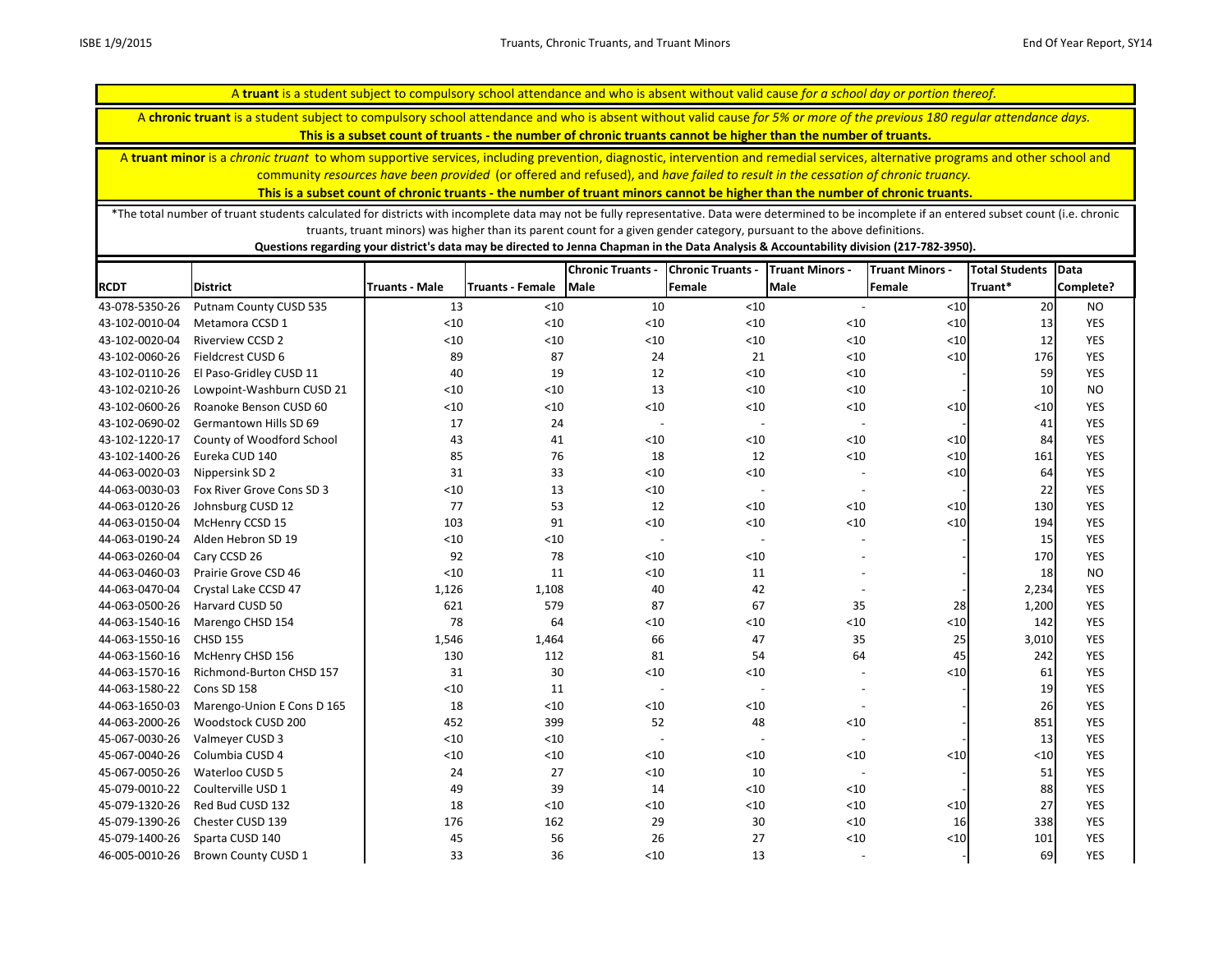A **chronic truant** is a student subject to compulsory school attendance and who is absent without valid cause *for 5% or more of the previous 180 regular attendance days.* 

**This is a subset count of truants - the number of chronic truants cannot be higher than the number of truants.**

A **truant minor** is a *chronic truant* to whom supportive services, including prevention, diagnostic, intervention and remedial services, alternative programs and other school and community *resources have been provided* (or offered and refused), and *have failed to result in the cessation of chronic truancy.* 

**This is a subset count of chronic truants - the number of truant minors cannot be higher than the number of chronic truants.**

\*The total number of truant students calculated for districts with incomplete data may not be fully representative. Data were determined to be incomplete if an entered subset count (i.e. chronic truants, truant minors) was higher than its parent count for a given gender category, pursuant to the above definitions.

|                |                                 |                          |                         | <b>Chronic Truants -</b> | <b>Chronic Truants -</b> | <b>Truant Minors -</b>   | <b>Truant Minors -</b> | <b>Total Students</b> | Data       |
|----------------|---------------------------------|--------------------------|-------------------------|--------------------------|--------------------------|--------------------------|------------------------|-----------------------|------------|
| <b>RCDT</b>    | <b>District</b>                 | <b>Truants - Male</b>    | <b>Truants - Female</b> | Male                     | Female                   | <b>Male</b>              | Female                 | Truant*               | Complete?  |
| 46-009-0150-26 | Beardstown CUSD 15              | 272                      | 232                     | 22                       | 22                       | 175                      | 166                    | 504                   | <b>NO</b>  |
| 46-009-0640-26 | Virginia CUSD 64                | < 10                     | < 10                    | $<10$                    | $<10$                    |                          | $10$                   | < 10                  | <b>NO</b>  |
| 46-069-0010-26 | Franklin CUSD 1                 | 12                       | < 10                    | $<10$                    | $<10$                    |                          |                        | 16                    | <b>YES</b> |
| 46-069-0060-26 | Waverly CUSD 6                  | < 10                     | < 10                    |                          | < 10                     | $\overline{\phantom{a}}$ |                        | < 10                  | <b>YES</b> |
| 46-069-0110-26 | Meredosia-Chambersburg CUSD     | < 10                     | < 10                    | < 10                     | 13                       | < 10                     | $<$ 10                 | 12                    | <b>NO</b>  |
| 46-069-0270-26 | Triopia CUSD 27                 | 22                       | 15                      |                          | < 10                     | $\overline{a}$           | $<$ 10                 | 37                    | <b>YES</b> |
| 46-069-1170-22 | Jacksonville SD 117             | 549                      | 481                     | 121                      | 110                      | 43                       | 33                     | 1,030                 | <b>YES</b> |
| 46-086-0010-26 | Winchester CUSD 1               | $<10$                    | < 10                    | $<10$                    | < 10                     | $\blacksquare$           |                        | < 10                  | <b>NO</b>  |
| 46-086-0020-26 | Scott-Morgan CUSD 2             | < 10                     | 14                      | $<10$                    | < 10                     | $\overline{\phantom{a}}$ |                        | 22                    | <b>YES</b> |
| 47-052-1700-22 | Dixon USD 170                   | 315                      | 290                     | 29                       | 31                       | $<10$                    | 16                     | 605                   | <b>YES</b> |
| 47-052-2200-02 | Steward ESD 220                 |                          | < 10                    |                          |                          |                          |                        | < 10                  | <b>YES</b> |
| 47-052-2710-26 | Paw Paw CUSD 271                | $\overline{\phantom{a}}$ |                         |                          | $<10$                    |                          |                        |                       | <b>NO</b>  |
| 47-052-2720-26 | Amboy CUSD 272                  | 14                       | 21                      | 17                       | 22                       |                          |                        | 35                    | <b>NO</b>  |
| 47-052-2750-26 | Ashton-Franklin Center CUSD 275 | 40                       | 34                      |                          |                          |                          |                        | 74                    | <b>YES</b> |
| 47-071-1440-03 | Kings Cons SD 144               | < 10                     | < 10                    |                          | < 10                     |                          |                        | 11                    | <b>YES</b> |
| 47-071-2120-17 | Rochelle Twp HSD 212            | 94                       | 75                      | 21                       | 12                       | $\overline{\phantom{a}}$ |                        | 169                   | <b>YES</b> |
| 47-071-2200-26 | Oregon CUSD 220                 | 57                       | 49                      | $<10$                    | 17                       | < 10                     | $<$ 10                 | 106                   | <b>YES</b> |
| 47-071-2210-26 | Forrestville Valley CUSD 221    | 25                       | 18                      | $<10$                    | $<10$                    |                          | $10$                   | 43                    | <b>YES</b> |
| 47-071-2220-26 | Polo CUSD 222                   | 14                       | 10                      | $<10$                    | $<10$                    | $\overline{a}$           |                        | 24                    | <b>YES</b> |
| 47-071-2230-26 | Meridian CUSD 223               | 165                      | 143                     | 11                       | < 10                     | $<10$                    | $<$ 10                 | 308                   | <b>YES</b> |
| 47-071-2260-26 | Byron CUSD 226                  | 52                       | 62                      | $<10$                    | < 10                     | $<10$                    | $<$ 10                 | 114                   | <b>YES</b> |
| 47-071-2310-04 | Rochelle CCSD 231               | 359                      | 319                     | 15                       | 22                       | 10                       | 13                     | 678                   | <b>YES</b> |
| 47-071-2690-04 | Eswood CCSD 269                 | $<10$                    | $<10$                   |                          |                          |                          | $10$                   | < 10                  | <b>NO</b>  |
| 48-072-0620-02 | Pleasant Valley SD 62           | 167                      | 149                     | 26                       | 30                       | 16                       | 22                     | 316                   | <b>YES</b> |
| 48-072-0630-02 | Norwood ESD 63                  | 56                       | 57                      | $<10$                    | < 10                     | $<10$                    | $<$ 10                 | 113                   | <b>YES</b> |
| 48-072-0660-02 | Bartonville SD 66               | 84                       | 72                      | 18                       | < 10                     | 18                       | $<$ 10                 | 156                   | <b>YES</b> |
| 48-072-0680-02 | Oak Grove SD 68                 | $\overline{\phantom{a}}$ |                         | $<10$                    | $<10$                    |                          |                        |                       | <b>NO</b>  |
| 48-072-0690-02 | Pleasant Hill SD 69             | 33                       | 35                      | $<10$                    | < 10                     | $<10$                    | $<$ 10                 | 68                    | YES        |
| 48-072-0700-02 | Monroe SD 70                    |                          | < 10                    |                          | < 10                     |                          | $<$ 10                 | < 10                  | <b>YES</b> |
| 48-072-1500-25 | Peoria SD 150                   | 5,862                    | 5,472                   | 2,145                    | 1,961                    | 327                      | 166                    | 11,334                | <b>YES</b> |
| 48-072-2650-26 | Farmington Central CUSD 265     | < 10                     | < 10                    | 10                       | < 10                     | $<10$                    | $<$ 10                 | 16                    | <b>NO</b>  |
| 48-072-3090-26 | Brimfield CUSD 309              | < 10                     | < 10                    | $<10$                    | $<10$                    | $<10$                    |                        | < 10                  | <b>NO</b>  |
| 48-072-3100-16 | Limestone CHSD 310              | 77                       | 63                      | 71                       | 43                       | 65                       | 40                     | 140                   | <b>YES</b> |
| 48-072-3210-26 | Il Valley Central USD 321       | 30                       | 20                      | 36                       | 27                       | 25                       | 20                     | 50                    | <b>NO</b>  |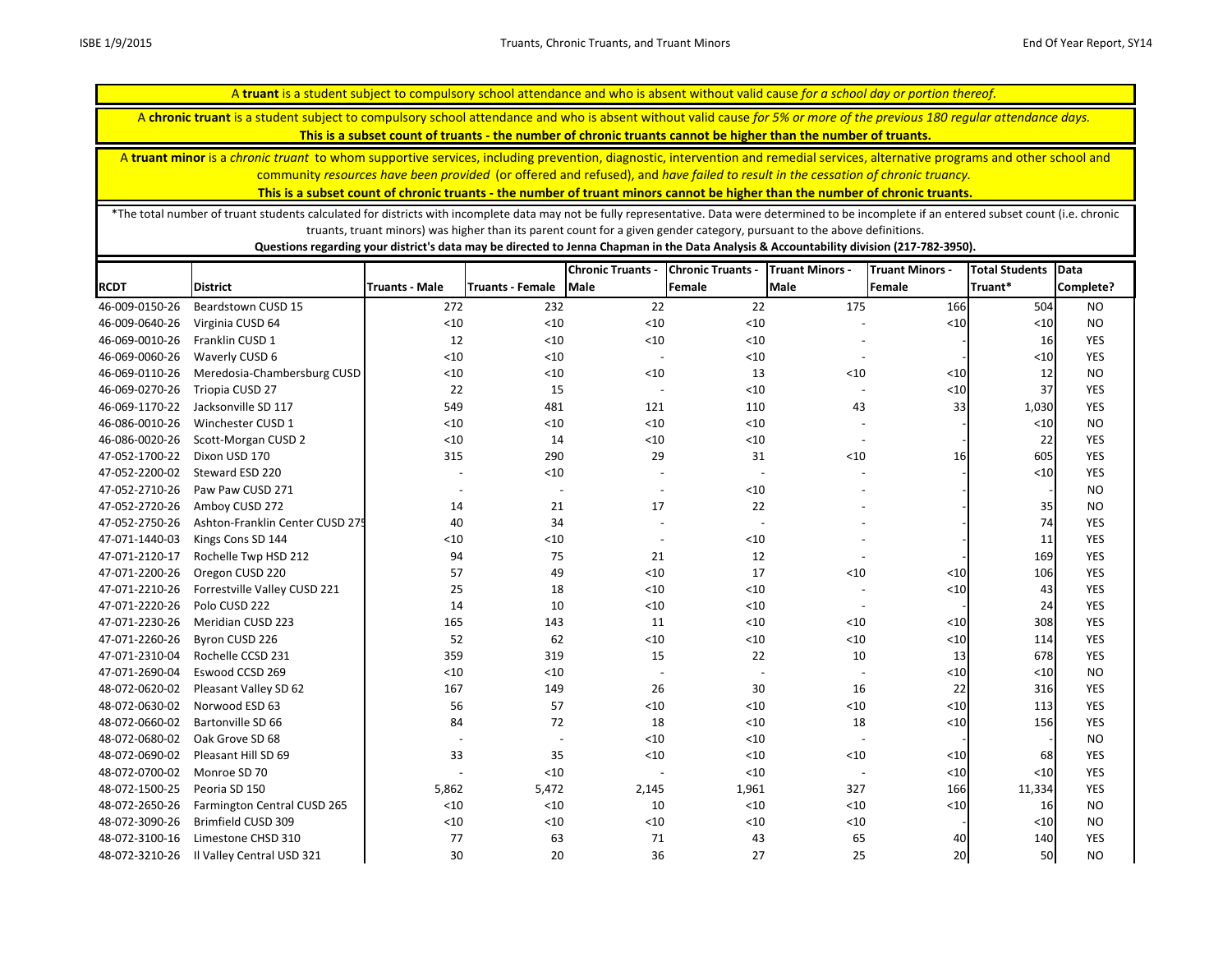A **chronic truant** is a student subject to compulsory school attendance and who is absent without valid cause *for 5% or more of the previous 180 regular attendance days.* 

**This is a subset count of truants - the number of chronic truants cannot be higher than the number of truants.**

A **truant minor** is a *chronic truant* to whom supportive services, including prevention, diagnostic, intervention and remedial services, alternative programs and other school and community *resources have been provided* (or offered and refused), and *have failed to result in the cessation of chronic truancy.* 

**This is a subset count of chronic truants - the number of truant minors cannot be higher than the number of chronic truants.**

\*The total number of truant students calculated for districts with incomplete data may not be fully representative. Data were determined to be incomplete if an entered subset count (i.e. chronic truants, truant minors) was higher than its parent count for a given gender category, pursuant to the above definitions.

|                |                            |                          |                  | <b>Chronic Truants -</b> | <b>Chronic Truants -</b> | <b>Truant Minors -</b>   | <b>Truant Minors -</b> | <b>Total Students</b> | <b>Data</b> |
|----------------|----------------------------|--------------------------|------------------|--------------------------|--------------------------|--------------------------|------------------------|-----------------------|-------------|
| <b>RCDT</b>    | <b>District</b>            | <b>Truants - Male</b>    | Truants - Female | Male                     | Female                   | <b>Male</b>              | Female                 | Truant*               | Complete?   |
| 48-072-3220-26 | Elmwood CUSD 322           |                          | < 10             | < 10                     | $<10$                    |                          |                        | $<10$                 | <b>NO</b>   |
| 48-072-3230-26 | Dunlap CUSD 323            | 65                       | 34               | $<10$                    | < 10                     |                          | < 10                   | 99                    | <b>YES</b>  |
| 48-072-3250-26 | Peoria Heights CUSD 325    | 38                       | 35               | < 10                     | $<10$                    |                          | $<10$                  | 73                    | <b>YES</b>  |
| 48-072-3260-26 | Princeville CUSD 326       | 25                       | 38               | 13                       | $<10$                    |                          |                        | 63                    | <b>YES</b>  |
| 48-072-3270-26 | Illini Bluffs CUSD 327     | 27                       | 20               | $<10$                    | $\sim$                   | $<10$                    |                        | 47                    | <b>YES</b>  |
| 49-081-0300-17 | United Twp HSD 30          | 91                       | 62               | 117                      | 111                      | 117                      | 111                    | 153                   | <b>NO</b>   |
| 49-081-0340-02 | Silvis SD 34               | 47                       | 47               | 19                       | 11                       | $<10$                    | $<10$                  | 94                    | <b>YES</b>  |
| 49-081-0360-02 | Carbon Cliff-Barstow SD 36 | 13                       | < 10             | 13                       | $<10$                    | $\overline{\phantom{a}}$ |                        | 18                    | <b>YES</b>  |
| 49-081-0370-02 | East Moline SD 37          | 205                      | 193              | 13                       | 12                       | $<10$                    | < 10                   | 398                   | <b>YES</b>  |
| 49-081-0400-22 | Moline-Coal Valley CUSD 40 | 1,362                    | 1,257            | 249                      | 207                      | 115                      | 102                    | 2,619                 | <b>YES</b>  |
| 49-081-0410-25 | Rock Island SD 41          | 2,248                    | 2,129            | 347                      | 344                      | 139                      | 106                    | 4,377                 | <b>YES</b>  |
| 49-081-1000-26 | Riverdale CUSD 100         | < 10                     | < 10             | $<10$                    | < 10                     | $\sim$                   |                        | < 10                  | YES         |
| 49-081-2000-26 | Sherrard CUSD 200          | 168                      | 160              | 12                       | 17                       | 11                       | 12                     | 328                   | <b>YES</b>  |
| 49-081-3000-26 | Rockridge CUSD 300         | 16                       | 12               | $\overline{\phantom{a}}$ | < 10                     | $\overline{a}$           |                        | 28                    | <b>YES</b>  |
| 50-082-0090-26 | Lebanon CUSD 9             | 52                       | 51               | $<10$                    | $<10$                    | 22                       | 11                     | 103                   | <b>NO</b>   |
| 50-082-0190-26 | Mascoutah CUD 19           | 341                      | 330              | 12                       | < 10                     | $<10$                    |                        | 671                   | <b>YES</b>  |
| 50-082-0300-03 | St Libory Cons SD 30       | $\overline{\phantom{a}}$ | $<10$            | $\overline{a}$           | < 10                     | $\overline{\phantom{a}}$ | $<10$                  | $<10$                 | <b>YES</b>  |
| 50-082-0400-26 | Marissa CUSD 40            | 49                       | 60               | < 10                     | < 10                     | $<10$                    | $<10$                  | 109                   | <b>YES</b>  |
| 50-082-0600-26 | New Athens CUSD 60         | $<10$                    | 11               | $<10$                    | < 10                     |                          |                        | 15                    | YES         |
| 50-082-0700-04 | Freeburg CCSD 70           | $\overline{\phantom{a}}$ | $\overline{a}$   | $<10$                    | $<10$                    | $\sim$                   |                        |                       | <b>NO</b>   |
| 50-082-0770-16 | Freeburg CHSD 77           | $<10$                    | < 10             | $<10$                    | $<10$                    | $<10$                    | < 10                   | 13                    | <b>NO</b>   |
| 50-082-0900-04 | O Fallon CCSD 90           | 21                       | 24               | $<10$                    | $<10$                    | $<10$                    | $<10$                  | 45                    | <b>YES</b>  |
| 50-082-1100-04 | Grant CCSD 110             | 19                       | < 10             | 19                       | < 10                     |                          | $<10$                  | 28                    | <b>YES</b>  |
| 50-082-1130-02 | Wolf Branch SD 113         | 31                       | 32               | $<10$                    | < 10                     |                          |                        | 63                    | <b>YES</b>  |
| 50-082-1150-02 | Whiteside SD 115           | 24                       | 38               | < 10                     | < 10                     |                          |                        | 62                    | <b>YES</b>  |
| 50-082-1160-02 | High Mount SD 116          | 183                      | 140              | 12                       | $<10$                    |                          |                        | 323                   | <b>YES</b>  |
| 50-082-1180-02 | Belleville SD 118          | 18                       | 23               | 10                       | 13                       | < 10                     |                        | 41                    | <b>YES</b>  |
| 50-082-1190-02 | Belle Valley SD 119        | 25                       | 22               | 20                       | 17                       | $<10$                    | 13                     | 47                    | <b>YES</b>  |
| 50-082-1300-04 | Smithton CCSD 130          | 15                       | < 10             | < 10                     | $\overline{\phantom{a}}$ |                          |                        | 24                    | <b>YES</b>  |
| 50-082-1750-02 | Harmony Emge SD 175        | 177                      | 150              | 11                       | < 10                     | $\overline{\phantom{a}}$ |                        | 327                   | <b>YES</b>  |
| 50-082-1810-02 | Signal Hill SD 181         | 74                       | 63               | < 10                     | < 10                     | < 10                     | < 10                   | 137                   | <b>YES</b>  |
| 50-082-1870-26 | Cahokia CUSD 187           | 340                      | 313              | 419                      | 414                      | 239                      | 238                    | 653                   | <b>NO</b>   |
| 50-082-1880-22 | Brooklyn UD 188            | 12                       | < 10             | 31                       | 14                       | 16                       | < 10                   | 17                    | <b>NO</b>   |
| 50-082-1890-22 | East St Louis SD 189       | 465                      | 459              | 238                      | 151                      | 432                      | 417                    | 924                   | <b>NO</b>   |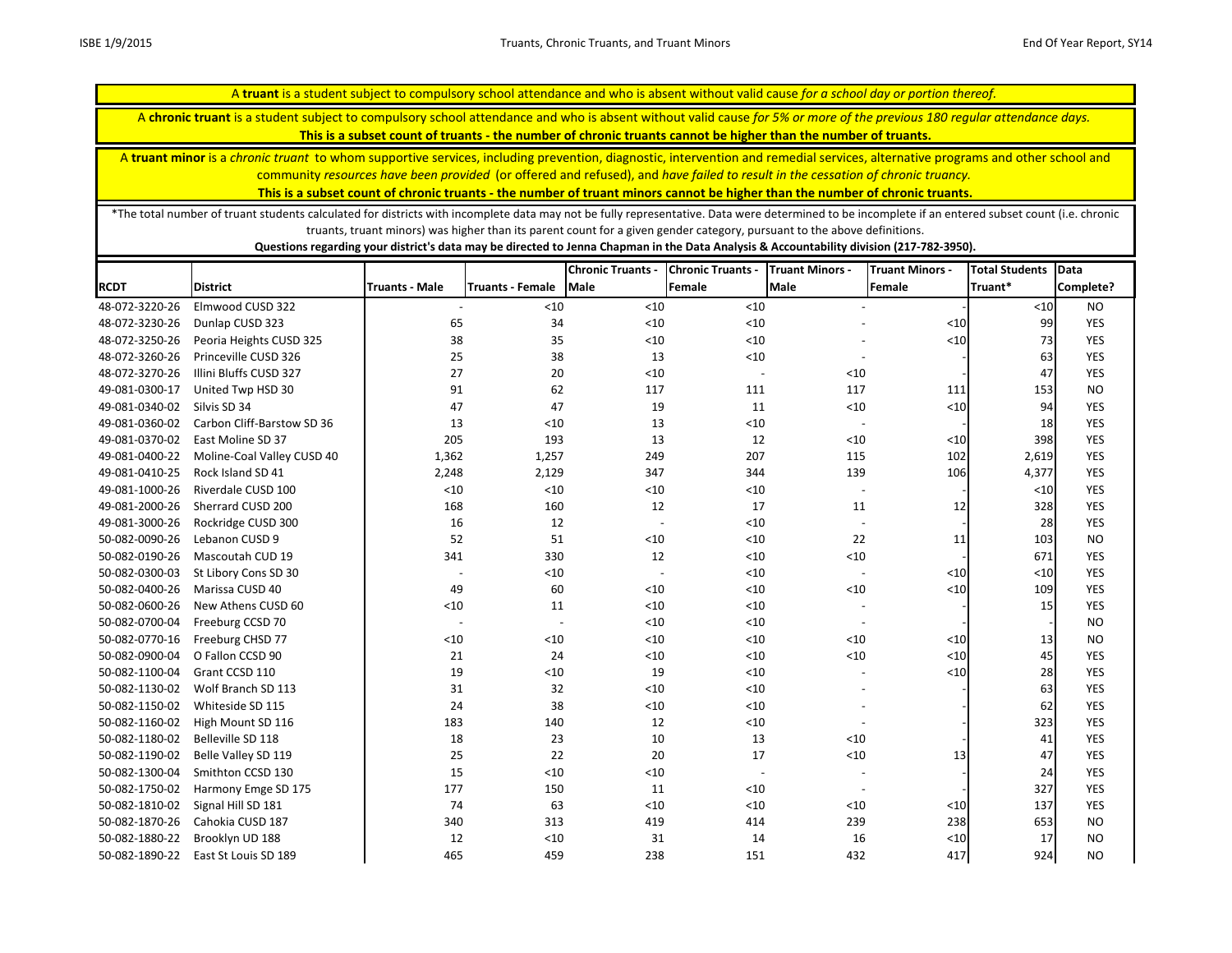A **chronic truant** is a student subject to compulsory school attendance and who is absent without valid cause *for 5% or more of the previous 180 regular attendance days.* 

**This is a subset count of truants - the number of chronic truants cannot be higher than the number of truants.**

A **truant minor** is a *chronic truant* to whom supportive services, including prevention, diagnostic, intervention and remedial services, alternative programs and other school and community *resources have been provided* (or offered and refused), and *have failed to result in the cessation of chronic truancy.* 

**This is a subset count of chronic truants - the number of truant minors cannot be higher than the number of chronic truants.**

\*The total number of truant students calculated for districts with incomplete data may not be fully representative. Data were determined to be incomplete if an entered subset count (i.e. chronic truants, truant minors) was higher than its parent count for a given gender category, pursuant to the above definitions.

|                |                                 |                          |                          | <b>Chronic Truants -</b> | <b>Chronic Truants -</b> | <b>Truant Minors -</b>   | <b>Truant Minors -</b> | <b>Total Students</b> | Data       |
|----------------|---------------------------------|--------------------------|--------------------------|--------------------------|--------------------------|--------------------------|------------------------|-----------------------|------------|
| <b>RCDT</b>    | <b>District</b>                 | <b>Truants - Male</b>    | Truants - Female         | <b>Male</b>              | Female                   | <b>Male</b>              | Female                 | Truant*               | Complete?  |
| 50-082-1960-26 | Dupo CUSD 196                   | 327                      | 281                      | 15                       | 28                       | 11                       | 24                     | 608                   | <b>YES</b> |
| 50-082-2010-17 | Belleville Twp HSD 201          | 704                      | 698                      | 82                       | 83                       | 31                       | 22                     | 1,402                 | <b>YES</b> |
| 50-082-2030-17 | O Fallon Twp HSD 203            | 226                      | 161                      | < 10                     | < 10                     | < 10                     | $<10$                  | 387                   | <b>YES</b> |
| 51-084-0010-26 | Tri City CUSD 1                 | < 10                     | < 10                     | $<10$                    | $<10$                    |                          |                        | 11                    | <b>YES</b> |
| 51-084-003A-26 | Rochester CUSD 3A               | 58                       | 29                       | $<10$                    | $<10$                    | < 10                     | $<10$                  | 87                    | <b>YES</b> |
| 51-084-0050-26 | <b>Ball Chatham CUSD 5</b>      | 398                      | 330                      | 22                       | 23                       | < 10                     | 16                     | 728                   | YES        |
| 51-084-0080-26 | Pleasant Plains CUSD 8          | 89                       | 31                       | < 10                     | $<10$                    | $<10$                    | $<10$                  | 120                   | <b>YES</b> |
| 51-084-0100-26 | Auburn CUSD 10                  | 37                       | 26                       | 25                       | 12                       | 11                       | $<10$                  | 63                    | YES        |
| 51-084-0110-26 | Pawnee CUSD 11                  | 47                       | 29                       | < 10                     | $<10$                    | $<10$                    | $<10$                  | 76                    | YES        |
| 51-084-0140-26 | Riverton CUSD 14                | 117                      | 106                      | 19                       | 14                       | 16                       | 20                     | 223                   | <b>NO</b>  |
| 51-084-0160-26 | New Berlin CUSD 16              | 69                       | 45                       | 10                       | 10                       | < 10                     | $<10$                  | 114                   | YES        |
| 51-084-1860-25 | Springfield SD 186              | 4,589                    | 4,355                    | 318                      | 322                      | 168                      | 176                    | 8,944                 | YES        |
| 53-090-0500-02 | District 50 Schools             | $<10$                    | < 10                     | $<10$                    | $<10$                    |                          |                        | $<10$                 | YES        |
| 53-090-0510-02 | Central SD 51                   | 234                      | 140                      | 10                       | < 10                     | $\overline{\phantom{a}}$ |                        | 374                   | <b>YES</b> |
| 53-090-0520-02 | Washington SD 52                | $\overline{\phantom{a}}$ | $\overline{\phantom{a}}$ | < 10                     | $\overline{\phantom{a}}$ | $<10$                    |                        |                       | <b>NO</b>  |
| 53-090-0760-02 | Creve Coeur SD 76               | 173                      | 152                      | 34                       | 21                       | < 10                     | $<10$                  | 325                   | <b>YES</b> |
| 53-090-0850-02 | Robein SD 85                    |                          | < 10                     | $\overline{\phantom{a}}$ |                          |                          |                        | $<$ 10                | YES        |
| 53-090-0860-02 | East Peoria SD 86               | 202                      | 195                      | 25                       | 22                       | $<10$                    | < 10                   | 397                   | <b>YES</b> |
| 53-090-1020-02 | N Pekin & Marquette Hght SD 10. | $\overline{\phantom{a}}$ | $\overline{\phantom{a}}$ | $\overline{\phantom{a}}$ | $<10$                    |                          |                        |                       | <b>NO</b>  |
| 53-090-1080-02 | Pekin PSD 108                   | 352                      | 323                      | 30                       | 32                       | 30                       | 32                     | 675                   | <b>YES</b> |
| 53-090-1370-02 | South Pekin SD 137              | < 10                     | < 10                     | $<10$                    | $<10$                    | < 10                     | $<$ 10                 | $<$ 10                | YES        |
| 53-090-3030-16 | Pekin CSD 303                   | 207                      | 159                      | 60                       | 37                       | 40                       | 18                     | 366                   | YES        |
| 53-090-3080-16 | Washington CHSD 308             | 89                       | 61                       | 23                       | 13                       | < 10                     | $<10$                  | 150                   | YES        |
| 53-090-3090-16 | East Peoria CHSD 309            | 117                      | 110                      | 24                       | 29                       | 16                       | 17                     | 227                   | YES        |
| 53-090-7010-26 | Deer Creek-Mackinaw CUSD 701    | 49                       | 34                       | < 10                     | < 10                     | < 10                     |                        | 83                    | YES        |
| 53-090-7020-26 | Tremont CUSD 702                |                          | < 10                     | < 10                     |                          |                          |                        | $<$ 10                | <b>NO</b>  |
| 53-090-7030-26 | Delavan CUSD 703                | 21                       | 15                       | $<10$                    | < 10                     |                          |                        | 36                    | <b>YES</b> |
| 53-090-7090-26 | Morton CUSD 709                 | 106                      | 87                       | $<10$                    | < 10                     | < 10                     | $<10$                  | 193                   | YES        |
| 54-092-0010-26 | <b>Bismarck Henning CUSD</b>    | 22                       | 12                       | $<10$                    |                          | < 10                     |                        | 34                    | <b>YES</b> |
| 54-092-0020-26 | Westville CUSD 2                | 165                      | 159                      | $<10$                    | 16                       | < 10                     | $<10$                  | 324                   | <b>YES</b> |
| 54-092-0040-26 | Georgetown-Ridge Farm CUD 4     | 159                      | 140                      | 37                       | 28                       | 15                       | 15                     | 299                   | <b>YES</b> |
| 54-092-0050-26 | Catlin CUSD 5                   | < 10                     | < 10                     | < 10                     | $<10$                    | < 10                     |                        | $<$ 10                | <b>YES</b> |
| 54-092-0070-26 | Rossville-Alvin CUSD 7          |                          |                          |                          | $<10$                    |                          |                        |                       | <b>NO</b>  |
| 54-092-0110-26 | Hoopeston Area CUSD 11          | 102                      | 100                      | 20                       | 38                       | < 10                     | 11                     | 202                   | <b>YES</b> |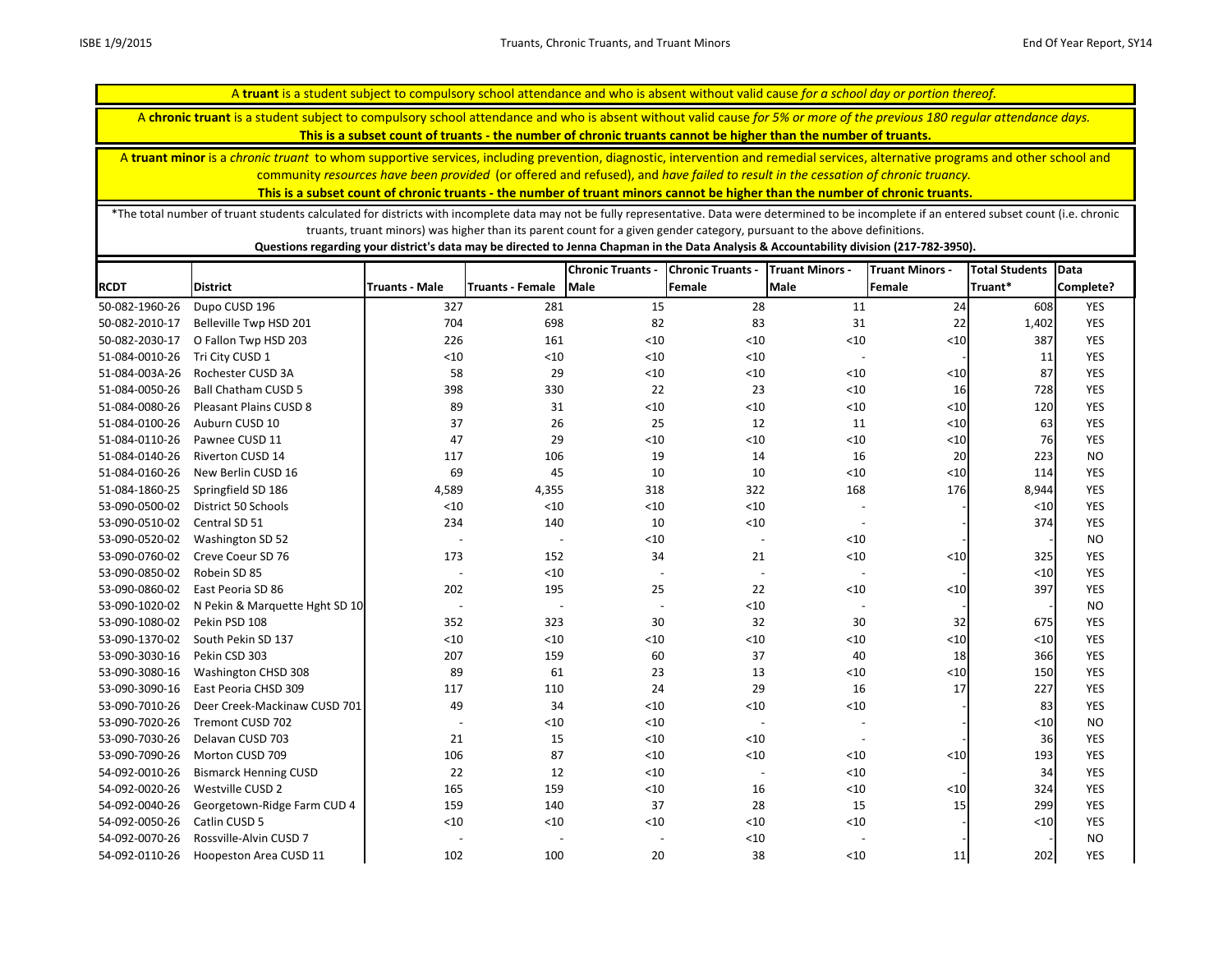A **chronic truant** is a student subject to compulsory school attendance and who is absent without valid cause *for 5% or more of the previous 180 regular attendance days.* 

**This is a subset count of truants - the number of chronic truants cannot be higher than the number of truants.**

A **truant minor** is a *chronic truant* to whom supportive services, including prevention, diagnostic, intervention and remedial services, alternative programs and other school and community *resources have been provided* (or offered and refused), and *have failed to result in the cessation of chronic truancy.* 

**This is a subset count of chronic truants - the number of truant minors cannot be higher than the number of chronic truants.**

\*The total number of truant students calculated for districts with incomplete data may not be fully representative. Data were determined to be incomplete if an entered subset count (i.e. chronic truants, truant minors) was higher than its parent count for a given gender category, pursuant to the above definitions.

|                |                              |                          |                          | <b>Chronic Truants -</b> | <b>Chronic Truants -</b> | <b>Truant Minors -</b>   | <b>Truant Minors -</b> | <b>Total Students</b> | <b>Data</b> |
|----------------|------------------------------|--------------------------|--------------------------|--------------------------|--------------------------|--------------------------|------------------------|-----------------------|-------------|
| <b>RCDT</b>    | <b>District</b>              | <b>Truants - Male</b>    | Truants - Female         | Male                     | Female                   | <b>Male</b>              | Female                 | Truant*               | Complete?   |
| 54-092-0120-26 | Jamaica CUSD 12              | $\overline{\phantom{a}}$ |                          | 10                       | $<10$                    |                          |                        |                       | <b>NO</b>   |
| 54-092-0610-03 | Armstrong-Ellis Cons SD 61   | 12                       | < 10                     | 12                       | $<10$                    |                          |                        | 16                    | <b>YES</b>  |
| 54-092-0760-26 | Oakwood CUSD 76              | 163                      | 149                      | 24                       | 22                       |                          |                        | 312                   | <b>YES</b>  |
| 54-092-1180-24 | Danville CCSD 118            | 1,725                    | 1,639                    | 297                      | 281                      | 228                      | 214                    | 3,364                 | <b>YES</b>  |
| 54-092-2250-17 | Armstrong Twp HSD 225        | < 10                     | $<10$                    |                          | $<10$                    |                          | $<10$                  | $<10$                 | <b>YES</b>  |
| 55-098-0010-26 | Erie CUSD 1                  | 11                       | 13                       | < 10                     | $<10$                    | $\overline{\phantom{a}}$ | $<\!\!10$              | 24                    | <b>YES</b>  |
| 55-098-0020-26 | <b>River Bend CUSD 2</b>     | 81                       | 61                       | $<10$                    |                          | < 10                     |                        | 142                   | <b>YES</b>  |
| 55-098-0030-26 | Prophetstown-Lyndon-Tampico  | 56                       | 49                       | $\overline{a}$           |                          |                          |                        | 105                   | <b>YES</b>  |
| 55-098-0050-26 | <b>Sterling CUSD 5</b>       | 222                      | 194                      | 22                       | 25                       | 11                       | 14                     | 416                   | <b>YES</b>  |
| 55-098-0060-26 | Morrison CUSD 6              | 139                      | 115                      | 19                       | 10                       |                          | $<10$                  | 254                   | <b>YES</b>  |
| 55-098-0130-02 | Rock Falls ESD 13            | 40                       | 30                       | 11                       | 20                       | $<10$                    | $<10$                  | 70                    | <b>YES</b>  |
| 55-098-0200-02 | East Coloma - Nelson CESD 20 | < 10                     | < 10                     | $\overline{\phantom{a}}$ |                          |                          |                        | $<10$                 | <b>YES</b>  |
| 55-098-3010-17 | Rock Falls Twp HSD 301       | 145                      | 117                      | 23                       | 17                       | 19                       | < 10                   | 262                   | <b>YES</b>  |
| 56-099-0170-02 | Channahon SD 17              | 31                       | 30                       | $<10$                    | $<10$                    | $\blacksquare$           |                        | 61                    | <b>YES</b>  |
| 56-099-030C-04 | Troy CCSD 30C                | 518                      | 553                      | 70                       | 90                       | $<10$                    | $<10$                  | 1,071                 | <b>YES</b>  |
| 56-099-033C-04 | Homer CCSD 33C               | 11                       | 15                       | $<10$                    | 13                       |                          | $<10$                  | 26                    | <b>YES</b>  |
| 56-099-070C-04 | Laraway CCSD 70C             | 10                       | 17                       | 10                       | 17                       |                          |                        | 27                    | <b>YES</b>  |
| 56-099-0810-02 | Union SD 81                  | 25                       | 30                       | < 10                     | $<10$                    |                          |                        | 55                    | <b>YES</b>  |
| 56-099-0840-02 | Rockdale SD 84               | < 10                     | 11                       | < 10                     | 11                       |                          |                        | 15                    | <b>YES</b>  |
| 56-099-0860-05 | Joliet PSD 86                | 3,303                    | 3,178                    | 1,224                    | 1,073                    | 225                      | 186                    | 6,481                 | <b>YES</b>  |
| 56-099-0880-02 | Chaney-Monge SD 88           | 11                       | 10                       | $<10$                    | $<10$                    | < 10                     |                        | 21                    | <b>YES</b>  |
| 56-099-088A-02 | Richland GSD 88A             | 258                      | 244                      | 29                       | 23                       | $<10$                    | < 10                   | 502                   | <b>YES</b>  |
| 56-099-0890-02 | Fairmont SD 89               |                          |                          | $<10$                    | $<10$                    |                          |                        |                       | <b>NO</b>   |
| 56-099-0900-02 | Taft SD 90                   | 49                       | 40                       | $<10$                    | $<10$                    | < 10                     | $<10$                  | 89                    | <b>YES</b>  |
| 56-099-0910-02 | Lockport SD 91               | 16                       | 11                       | < 10                     | $<10$                    | < 10                     | $<10$                  | 27                    | <b>YES</b>  |
| 56-099-0920-02 | Will County SD 92            |                          |                          | < 10                     | $<10$                    |                          |                        |                       | <b>NO</b>   |
| 56-099-1140-02 | Manhattan SD 114             | < 10                     | < 10                     | $<10$                    | $<10$                    | < 10                     | < 10                   | $<10$                 | <b>NO</b>   |
| 56-099-1220-02 | New Lenox SD 122             | 83                       | 61                       | < 10                     | $<10$                    | < 10                     | $<10$                  | 144                   | <b>YES</b>  |
| 56-099-157C-04 | Frankfort CCSD 157C          |                          | $\overline{\phantom{a}}$ | < 10                     | $\overline{\phantom{a}}$ |                          |                        |                       | <b>NO</b>   |
| 56-099-1590-02 | Mokena SD 159                | 198                      | 243                      |                          | $<10$                    |                          | < 10                   | 441                   | <b>YES</b>  |
| 56-099-1610-02 | Summit Hill SD 161           |                          | $\overline{\phantom{a}}$ | $<10$                    | $\overline{\phantom{a}}$ |                          |                        |                       | <b>NO</b>   |
| 56-099-200U-26 | Beecher CUSD 200U            | 23                       | 28                       |                          | $<10$                    |                          |                        | 51                    | <b>YES</b>  |
| 56-099-201U-26 | Crete Monee CUSD 201U        | 1,274                    | 1,201                    | 151                      | 126                      | 42                       | 40                     | 2,475                 | <b>YES</b>  |
| 56-099-2020-22 | Plainfield SD 202            | 4,405                    | 4,393                    | 249                      | 234                      | 126                      | 116                    | 8,798                 | <b>YES</b>  |